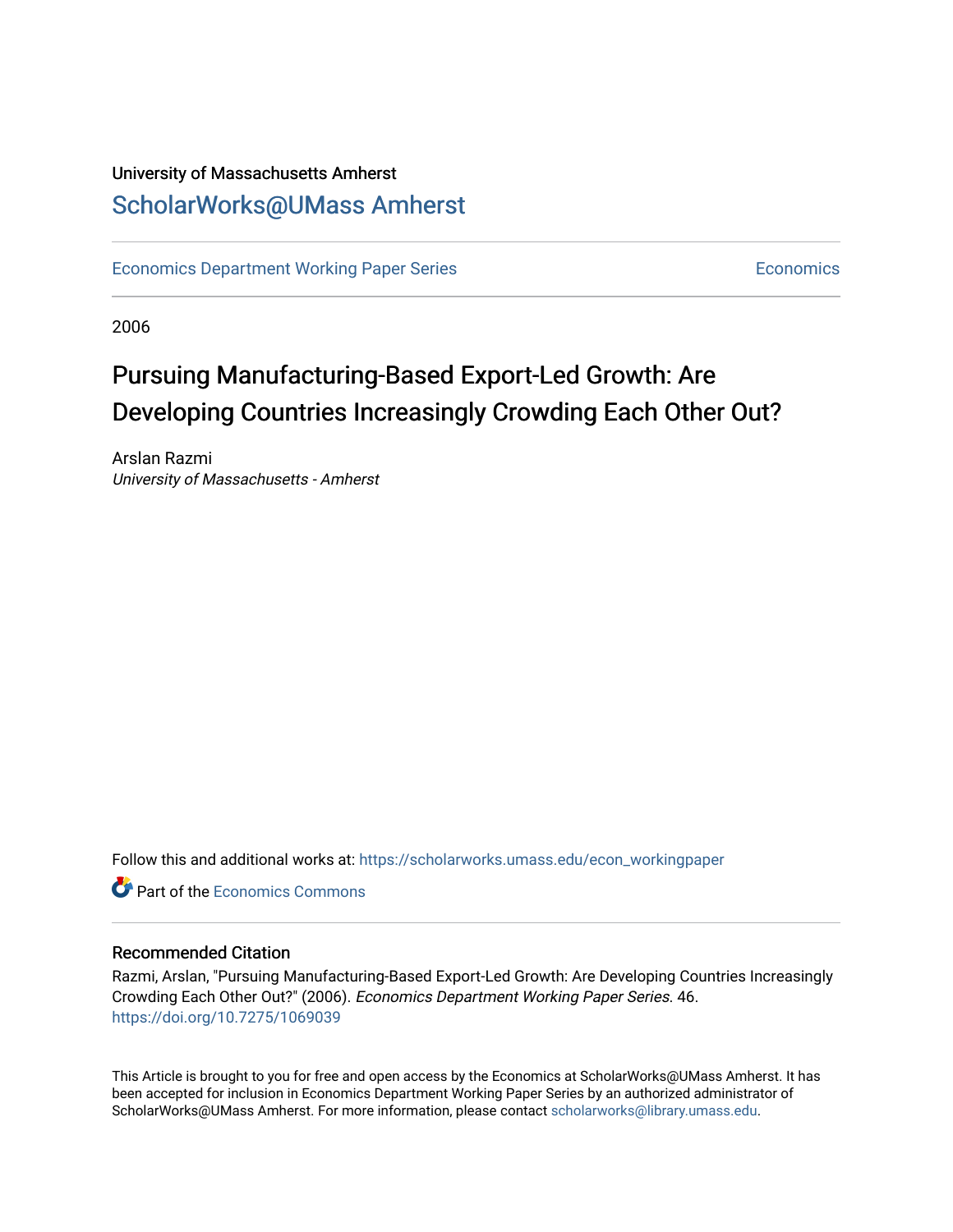# **DEPARTMENT OF ECONOMICS**

# **Working Paper**

**Pursuing Manufacturing-Based Export-Led Growth: Are Developing Countries Increasingly Crowding Each Other Out?** 

by

Arslan Razmi

Working Paper 2006-05



# **UNIVERSITY OF MASSACHUSETTS AMHERST**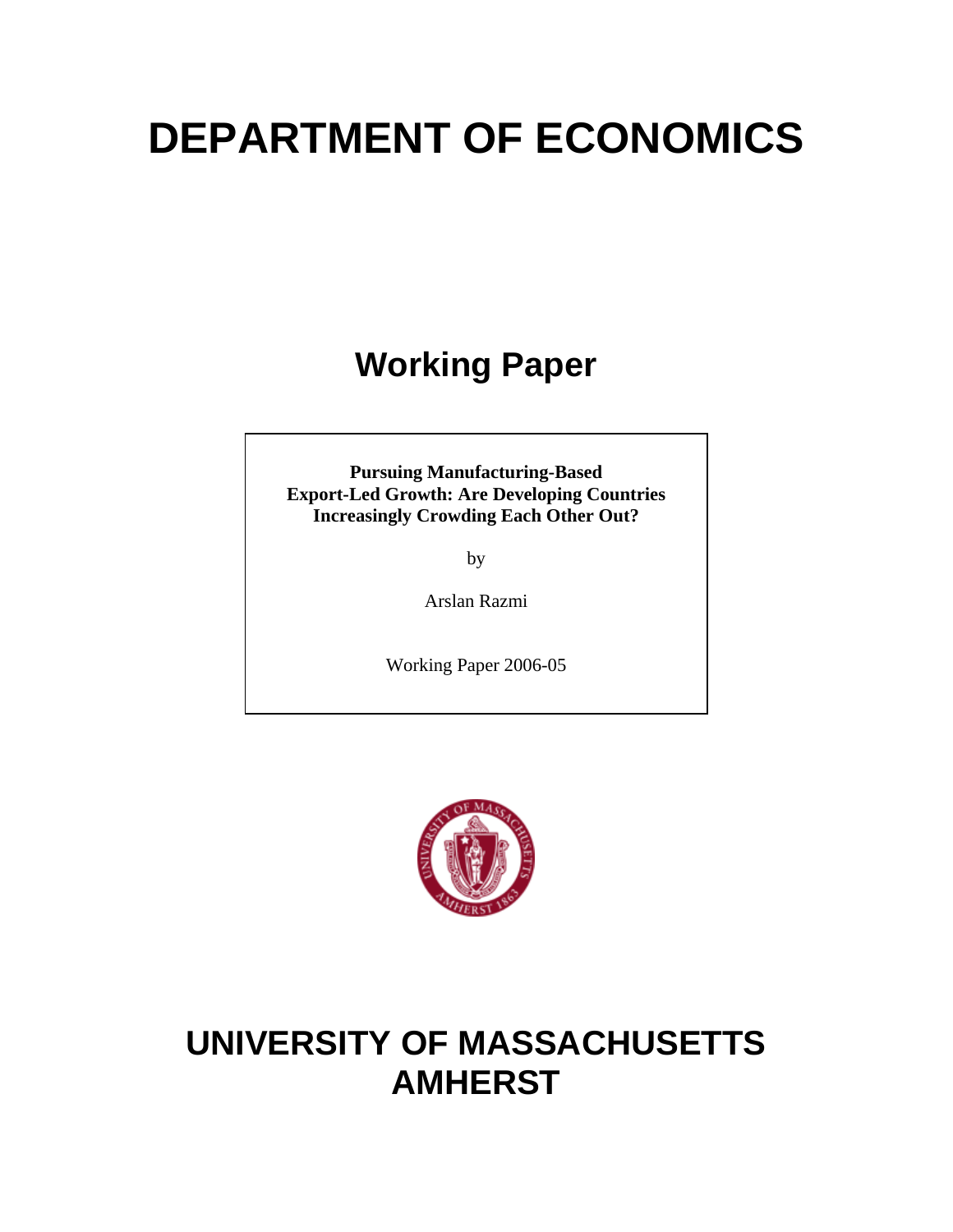# Pursuing Manufacturing-Based Export-Led Growth: Are Developing Countries Increasingly Crowding Each Other Out?

by

Arslan Razmi University of Massachusetts, Amherst

May 2006

# Abstract

This study empirically investigates the presence of crowding out effects emerging from intradeveloping country competition in export markets for manufactured goods. Export equations are estimated for a panel consisting of twenty major developing country exporters of manufactures, after developing weighted price and quantity indexes based on their exports to thirteen major industrialized countries. The results indicate that in spite of an increase in the elasticity of industrialized country expenditures on imported products, crowding out effects became much more significant in the 1990s. The estimated crowding out effects vary across time periods, SITC categories, and levels of technological sophistication of exports.

JEL Codes: F10, O01, F42

Keywords: Crowding out, export displacement, real exchange rates, intra-developing country competition, dynamic panel data techniques, generalized method of moments.

Contact Author: Arslan Razmi, Department of Economics, University of Massachusetts, Amherst, MA 01003, Tel: (413) 577-0785, Fax: (413) 545-2921, E-mail: arazmi@econs.umass.edu.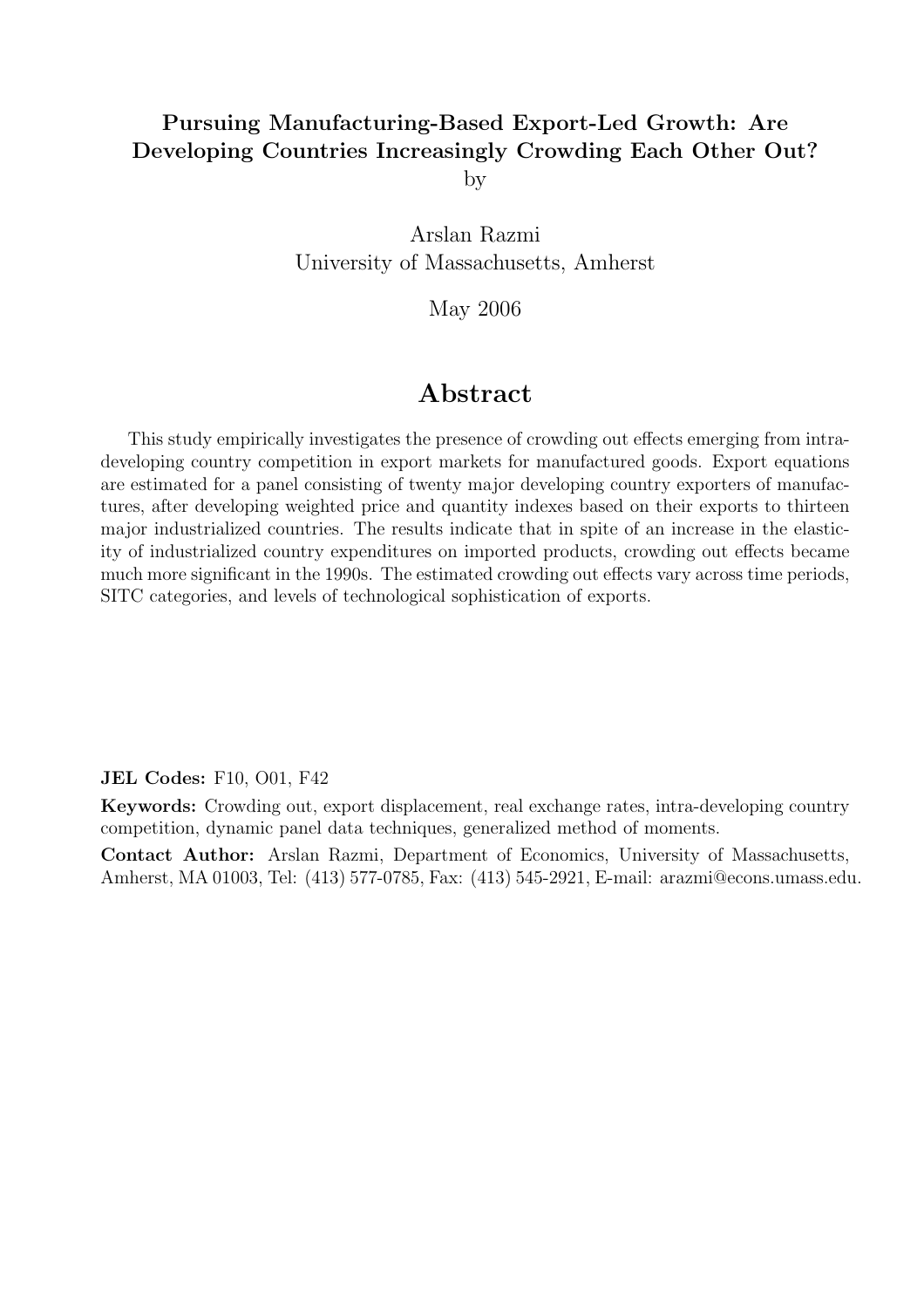# 1 Introduction and Background

Recent decades have seen major changes in the structure of the global economy. These changes that are typically discussed under the broad rubric of globalization, liberalization, and economic reforms have many aspects. This paper focuses on two; (1) after decades of relatively internally-focused developmental policies, many developing countries have come to depend on more outward-focused policies, relying to a much greater degree on external sources of demand and technological change, and (2) much of the increase in exports has occurred in manufactures.

Table 1 highlights the relative shift to external sources of demand. The table presents data on sources of demand for a select group of  $20$  countries.<sup>1</sup> Domestic absorption (household consumption, gross capital formation, and government spending) now constitute a lower proportion of total demand, on average, while exports constitute a significantly larger proportion.<sup>2</sup> Figure 2, which shows the nominal and real (nominal deflated by a weighted export price index) growth rates of exports of manufactures from twenty major low- and middle income developing countries underscores the rapid growth of manufactured exports from these countries.<sup>3</sup>

Figure 1 highlights the other, perhaps even more important, shift – that in the composition of developing country exports and the emergence of many developing countries as major exporters of manufactured products. Manufactures rose as a percentage of developing country exports from about 20 percent in 1980 to almost 70 percent in 1998.

While the relative roles of various factors remain debatable, there is little doubt that the role of policy choices backed by professional economic advice has been significant. Trade-related economic advice typically derives from textbook models based on the small country case. An economically small country faces a perfectly elastic demand curve for its exports, and acts as a price-taker in international markets. In such a world, demand-side constraints do not play a significant role in determining export success. Models taking a more developmental approach, on the other hand, emphasize the different characteristics of manufactured products as compared to primary commodities. Graduating into producing manufactured products potentially enables

<sup>&</sup>lt;sup>1</sup>As discussed below, these are the countries that constitute our empirical sample.

<sup>2</sup>The increased share of exports has partly been offset by the reduced share of domestic absorption, and partly by the increased share of imported goods in domestic spending.

<sup>3</sup>See section 3.3 for the list of these twenty countries and the basis for their inclusion in our sample. Also see section 3.1 for a description of the construction of the weighted export price index.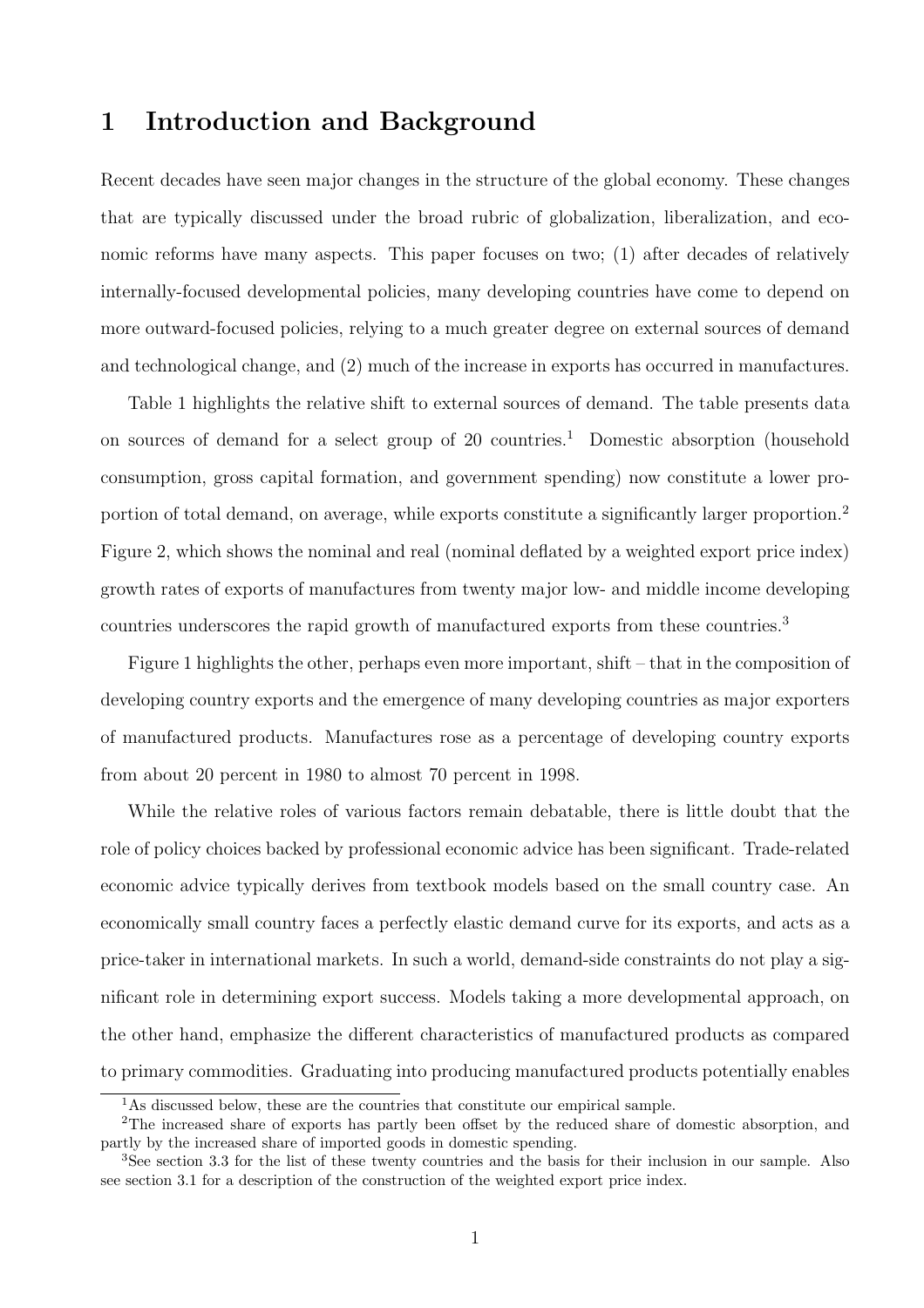countries to escape the declining terms of trade typically associated with primary commodities, in addition to facilitating technological progress and enhanced efficiency in production. Moreover, if the developing world evolves in a manner consistent with the "flying geese" paradigm,  $4$ then countries that successfully export their way to growth climb up successive rungs of the "technological ladder," creating room for less advanced countries further down the ladder, and indeed becoming a source of demand for their exports. Countries thus scale the steps to industrial development in a more or less harmonious fashion, with the initially rapidly developing exporters "crowding in" the later followers.

Given these overlapping perspectives, it is not surprising that trade emerges as a winwin game, at least as long as we take nation-states as the unit of analysis.<sup>5</sup> However, there are reasons to believe that key assumptions underlying both perspectives may be becoming increasingly shaky. Firstly, a typical developing country may be reasonably seen as a small country, but a group of developing countries attempting to grow by exporting similar products may not. Indeed, in the latter scenario, "immiserizing growth" along the lines first worked out by Bhagwati (1958) becomes a distinct possibility. Secondly, to the extent that a number of developing countries focus on meeting demand emanating from industrial country markets in a similar range of manufactured products, the very nature of manufactured exports may be undergoing changes that enhance price-based competition among developing countries, a phenomenon referred to by Kaplinsky (1993) as the "commoditization" of manufactures. Both reasons for skepticism are valid only to the extent that developing country exports are relatively close substitutes for each other. In other words, if too many countries try to fly simultaneously, tiers of the flying geese formation may become too clogged for their own good. Insofar as exportled growth in a world of close substitutes depends heavily on cost competitiveness, a congested formation creates incentives for short-run measures such as wage suppression as opposed to

<sup>&</sup>lt;sup>4</sup>The flying geese concept traces back to Akamatsu (1935), who originally used it as a metaphor for the industrial catch-up of technologically less advanced economies. In broad terms, this concept envisions a hierarchically structured formation of economies in which a dominant economy (for example, Japan in East Asia) acts as the growth pilot, followed by other economies at various levels of development; the formation is the widest at the lowest end of the technological/developmental spectrum. As the less developed countries increase their industrial sophistication, they move ahead into the more advanced tiers of the flying geese formation, while the smaller number of countries in the lead continue to move further ahead. See Kasahara (2004) for a review.

<sup>5</sup>Changes in internal income distribution that create winners and losers is a separate matter, of course, and one that can in theory be ameliorated through national compensation schemes.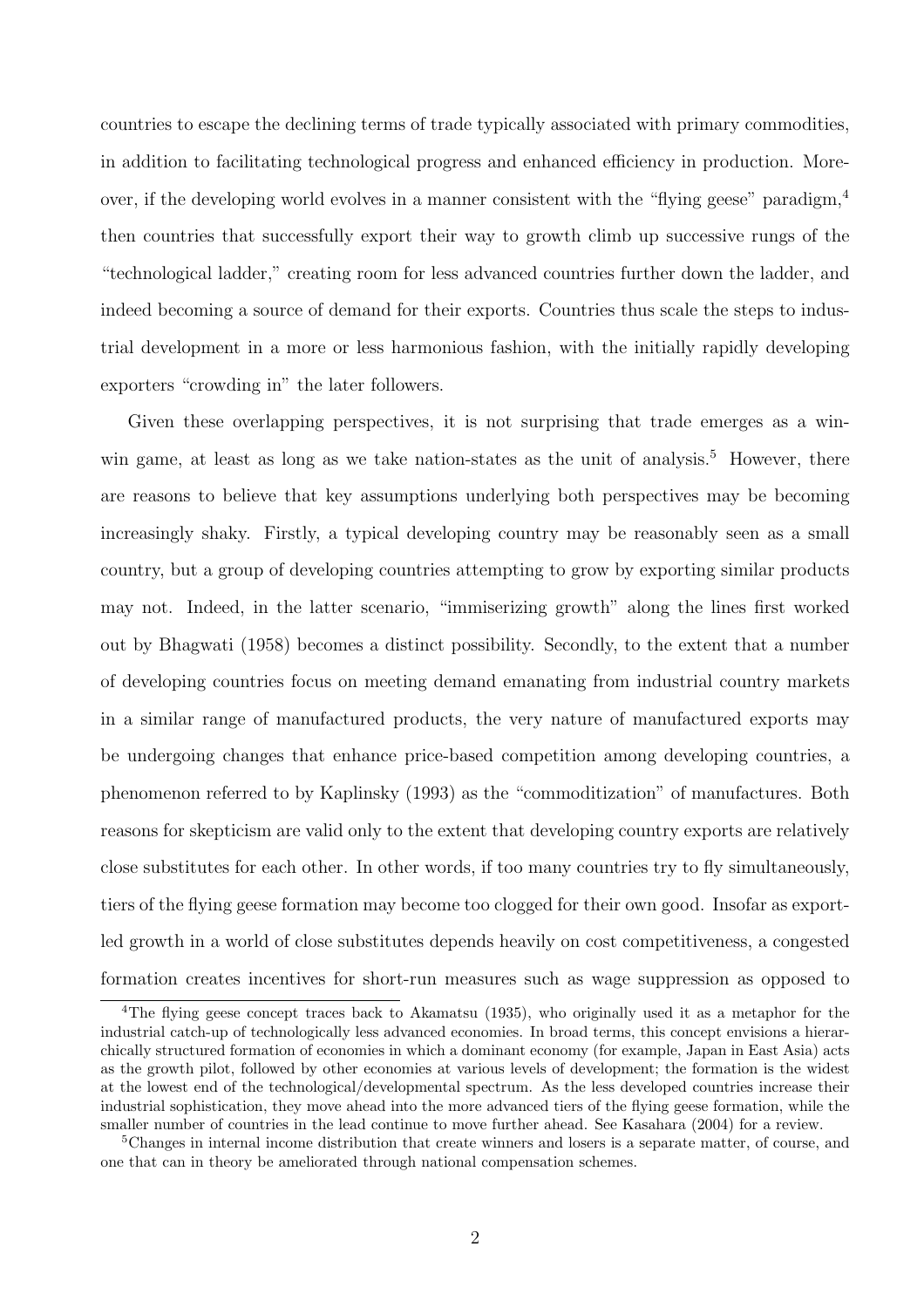long-run policies that reduce unit production costs through increased productivity. A third reason derives from a somewhat different source. Classical models of trade are typically based on the idea of "reciprocal demand." Exports from country A to country B provide the former with the purchasing power to import from the latter and results in mutual gains from (balanced) trade, the relative magnitude of gains being determined by the terms of trade.<sup>6</sup> However, if developing countries mainly target industrialized country markets, then the idea of reciprocal demand becomes less applicable, and the potential "crowding out" effect of competitor exports may lead developing countries to pursue price-based competition. The resulting decline in terms of trade (or alternatively, increase in price competitiveness) may, in turn, lead to increased industrialized country protectionism in various forms such as quotas, anti-dumping legislation, and pressure to revalue currencies.<sup>7</sup> To the extent that developing countries hitch their growth to industrial country demand, this also places further demand-side constraints on countries pursuing the export-led growth paradigm.

Table 2 presents the evolution of various country shares in total manufactured exports from developing countries between 1986 and 2002. The statistics, which highlight the emergence of China as an exporting powerhouse more or less across all SITC categories, serve to illuminate our discussion as China is likely to have significantly contributed to increased intra-developing country competition. While maintaining a significant presence amongst exporters of SITC category 6 products (manufactured goods classified chiefly by material), China has been able to increase its industrial country import market share of SITC 8 products (miscellaneous manufactured articles), and has now also become a major presence amongst exporters of SITC category 7 products (machinery and transport equipment). This means that China potentially competes not only with exporters of low-skill, labor intensive manufactures, but also with exporters of relatively high-tech products.

This paper seeks to empirically explore the presence of demand-side constraints in a world where many developing countries have made a major push for export-led growth based on manufactures. The term "demand-side constraints" in our context captures two effects; (1) the constraints imposed by the pace of growth of (industrial country) demand for developing

<sup>6</sup>The terms of trade, in turn, being determined by relative demand.

<sup>7</sup>Think US current account deficits with many developing countries, for instance.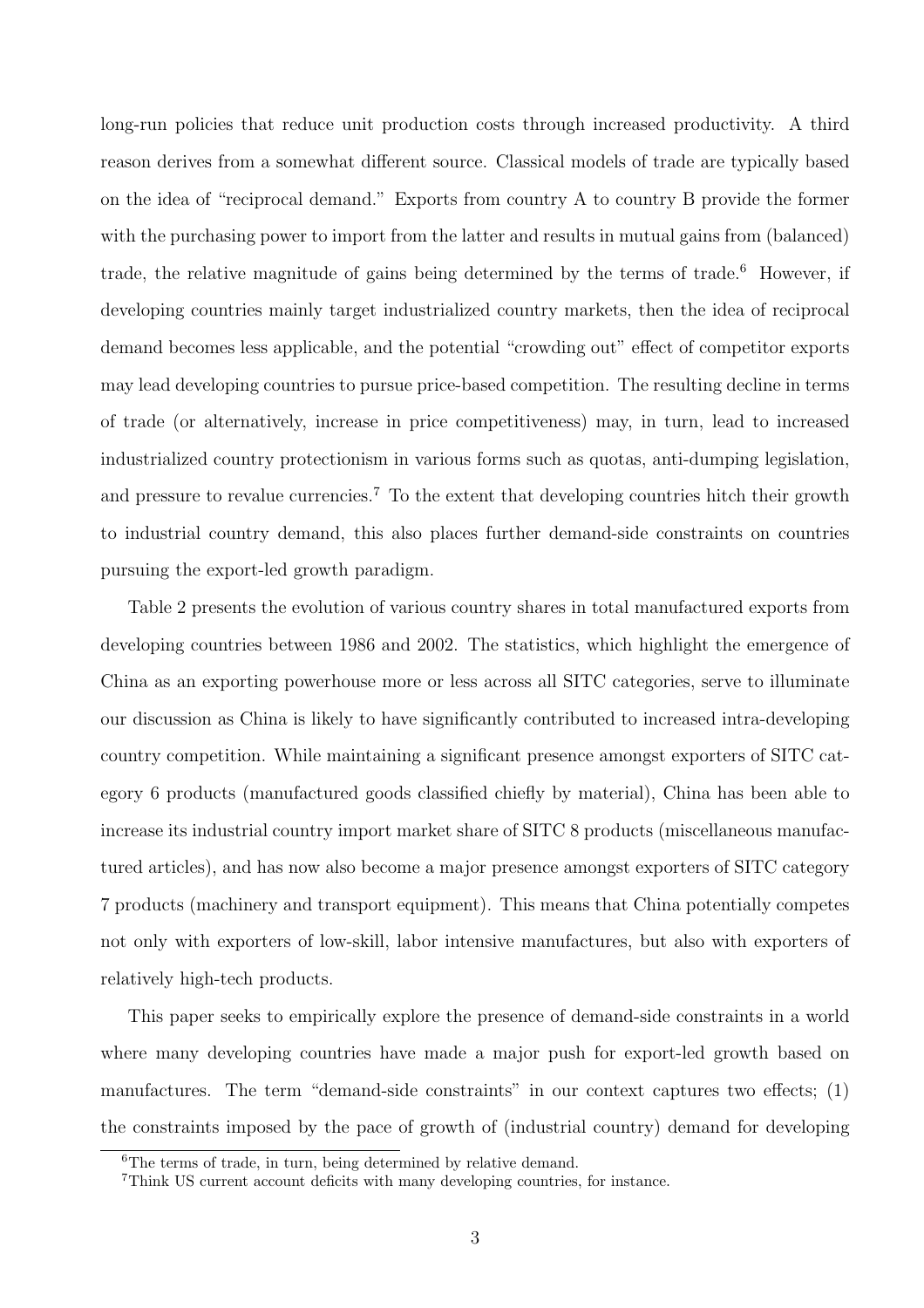country products, and (2) the constraints imposed by the presence of an increasing number of developing countries attempting to sell internationally-substitutable products in industrial country markets. The latter can be econometrically explored either directly through estimating the degree of substitution between developing country exports, or through testing for the presence of a quantitative crowding out effect. We pursue the latter approach in this study. In doing so, we seek to contribute to existing literature in several ways. Unlike some previous studies we control for common income and relative price-related shocks. We base our study on a large sample of developing countries which have a major share of manufactures in their exports. We limit our study to manufactured products, for which expenditure elasticity of demand is typically considered to be higher, thus stacking the decks against finding significant crowding out effects. We develop carefully designed expenditure and real exchange indexes for each individual country to take into account the relative importance of trading partners and changes in trade patterns over time. Furthermore, we pursue various dynamic panel data approaches to derive estimates for both aggregated and SITC category-wise disaggregated exports. Finally, we explore possible differences in behavior between the two decades covered by our sample period, as well as between countries exporting products at different levels of technological sophistication.

The rest of this paper is organized as follows. Section 2 presents a brief review of existing literature. Sections 3 and 4 discuss the empirical approach, alternative estimation methodologies, and the results obtained. Section 5 then summarizes the conclusions.

### 2 Literature Review

The empirical studies most relevant to this paper can broadly be classified into three categories, (1) general equilibrium simulation studies, (2) studies of price-based competition, and (3) studies of quantitative "crowding out" effects.

The ongoing Doha Round of trade negotiations, and the entry of China into the World Trade Organization (WTO) has drawn some much-needed attention to the repercussions of intra-developing country competition. For example, Walmsley and Hertel (2000) explored the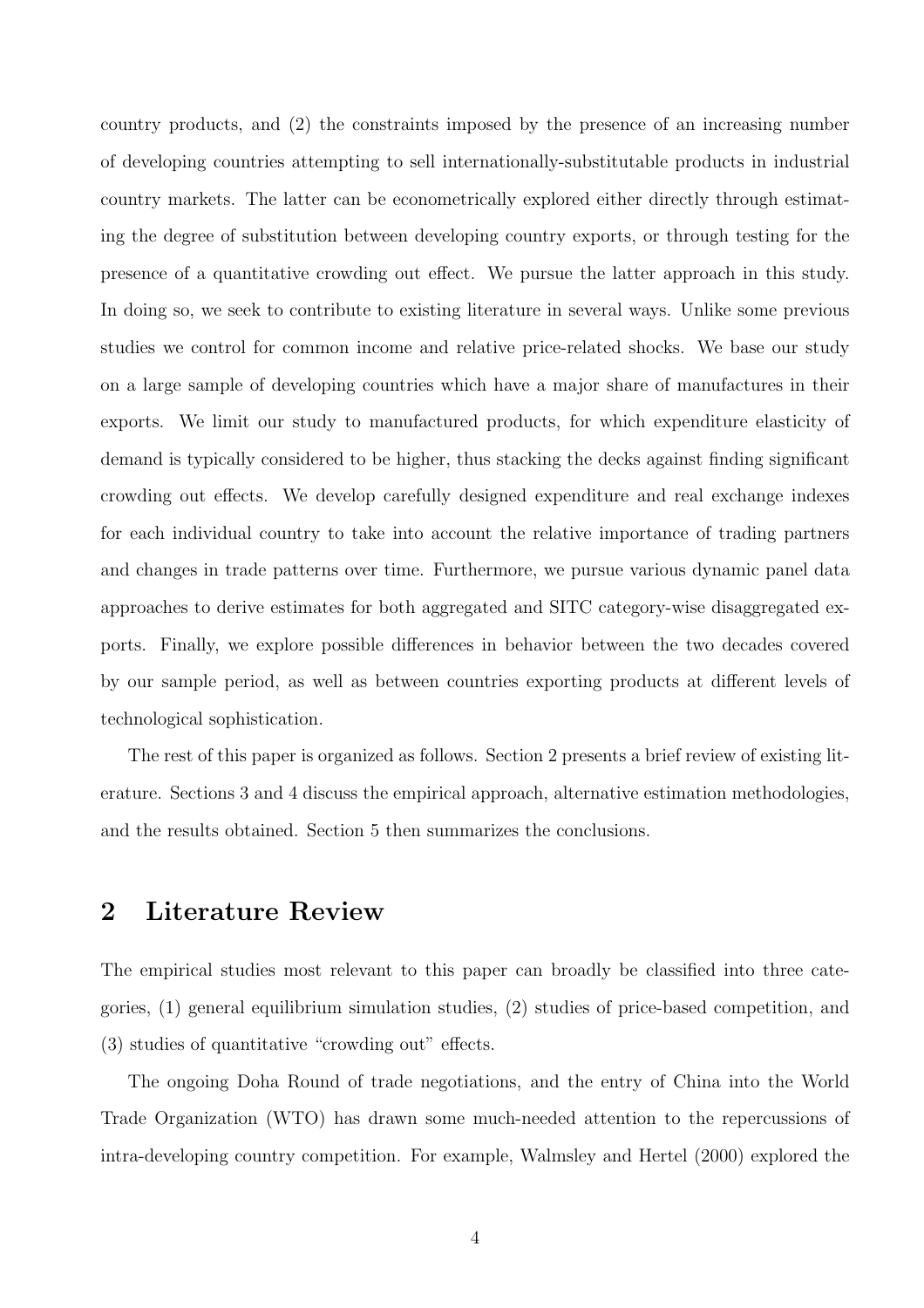effects of China's WTO accession to the WTO over the period 1995 - 2020 using the dynamic GTAP (Global Trade Analysis Project) model applied to 19 regions and 22 commodities. Most relevant to our study is the result derived from simulations that while the world as a whole would benefit, China's competitors in the labor-intensive apparel industry would experience significant losses in real income, partly due to declining terms of trade.

General equilibrium simulations, while useful for carrying out policy experiments, suffer from some serious limitations. Firstly, these impose restrictions on the data that may abstract away some of the most interesting aspects of the questions at hand.<sup>8</sup> Secondly, such studies assume the values of the parameters involved, unlike empirical studies where these are actually estimated. Thus, the results follow from the calibration of the parameters.

A few studies of the degree of substitutability between developing country products have appeared over the last fifteen years. Faini *et al.* (1992), Muscatelli *et al.* (1994), and Razmi and Blecker (2005) estimated export demand equations for several developing countries. The estimates tended to undermine the assumption implicit in many pro export-led growth arguments that developing country manufactures tend to face large elasticities of export demand, and that, therefore, supply-side factors play the dominant role in determining export values.<sup>9</sup> Moreover, the estimates showed that, for most of the developing countries in the sample, competition with other developing country exporters was a more important consideration than that with industrial country exporters.<sup>10</sup> Razmi and Blecker (2005) found further that intra-developing country competition is significant only among countries exporting mainly low-technology products, while countries that export more high-technology products (mainly the more technologically advanced East and Southeast Asian countries) compete more with industrial country producers and also have higher income (expenditure) elasticities of demand for their exports. The general conclusion emerging from these studies is that if developing countries as a group embark on export-oriented development strategies the output and employment gains are likely to be less than those estimated by studies which ignore intra-developing country competition.

<sup>8</sup>For example, the GTAP model assumes full (or constant) utilization of resources and balanced trade (or constant trade imbalances).

<sup>9</sup>See Balassa (1988), for instance.

 $10\text{As}$  inferred from the higher price elasticities of individual countries with respect to other developing countries as a bloc than those with respect to the industrial countries as a bloc.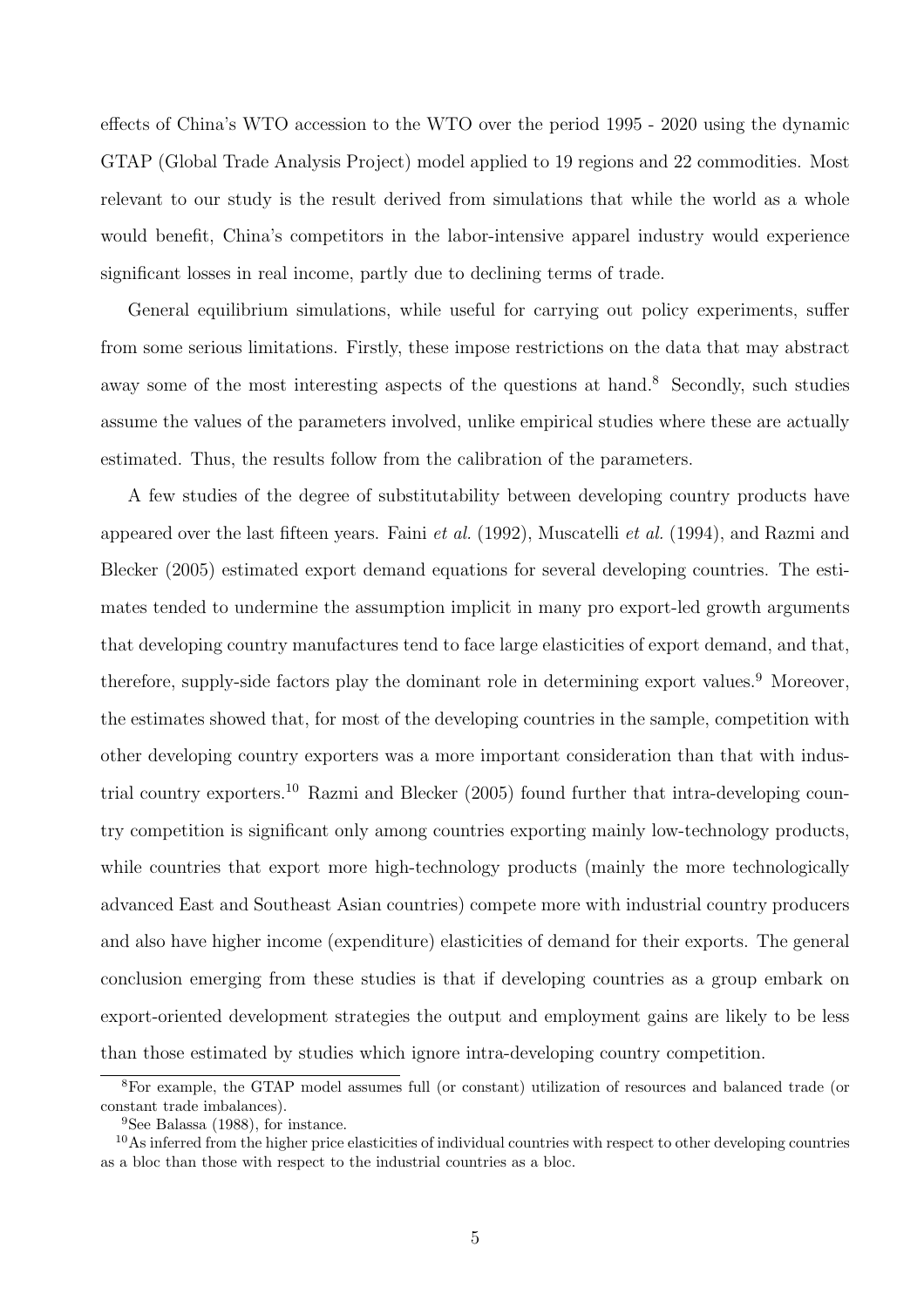While estimates of the extent of substitutability between developing country manufactured exports provide very useful information regarding the nature of international price competition, an alternative approach is to explore possible quantitative displacement or crowding out effects on individual countries of changes in competitor exports. In the absence of demand-side constraints, a change in competitor exports would be expected to have no effect on individual country exports. However, if external demand grows at a pace that is insufficient to accommodate increases in developing countries' export supply, we will expect to see crowding out effects of competitors' export growth. While the crowding-out angle, unlike the degree of substitution one, does not directly test underlying structural mechanisms, it does have two advantages; (1) to the extent that a significant proportion of developing country export production is now part of globally integrated supply chains, which may be relatively less sensitive to relative price effects and more sensitive to other factors affecting the composition and nature of vertical supply chains, competitive effects may be easier to identify through quantitative changes rather than real exchange rate changes, and (2) insofar as disaggregated export prices for individual SITC categories are not available (unlike quantitative data), testing for quantitative crowding out effects has an advantage over testing for relative price effects. A very limited number of studies have explored quantitative crowding out effects. Given their relevance to our study, we now discuss these in relatively greater detail.

Eichengreen et al. (2004) studied the impact of Chinese export growth on other developing countries using a gravity model to estimate coefficients for the sample period 1990-2002. The study found that while Chinese exports of consumer goods crowd out exports from other Asian countries, those of capital goods do not. The implication is that Chinese export growth is likely to have negative consequences for relatively less technologically advanced consumer goodsexporting Asian countries, but positive consequences for exporters of more sophisticated capital goods, who benefit from the high Chinese income elasticity of import demand for such products. Eichengreen et al. (2004) is an important study. However, it limits its scope to analyzing China's export growth, and the possible crowding out of Asian country exports by China. Moreover, the sample period leaves out the early and mid-eighties, which spans crucial years in the transformation of many developing countries into more outward-oriented economies.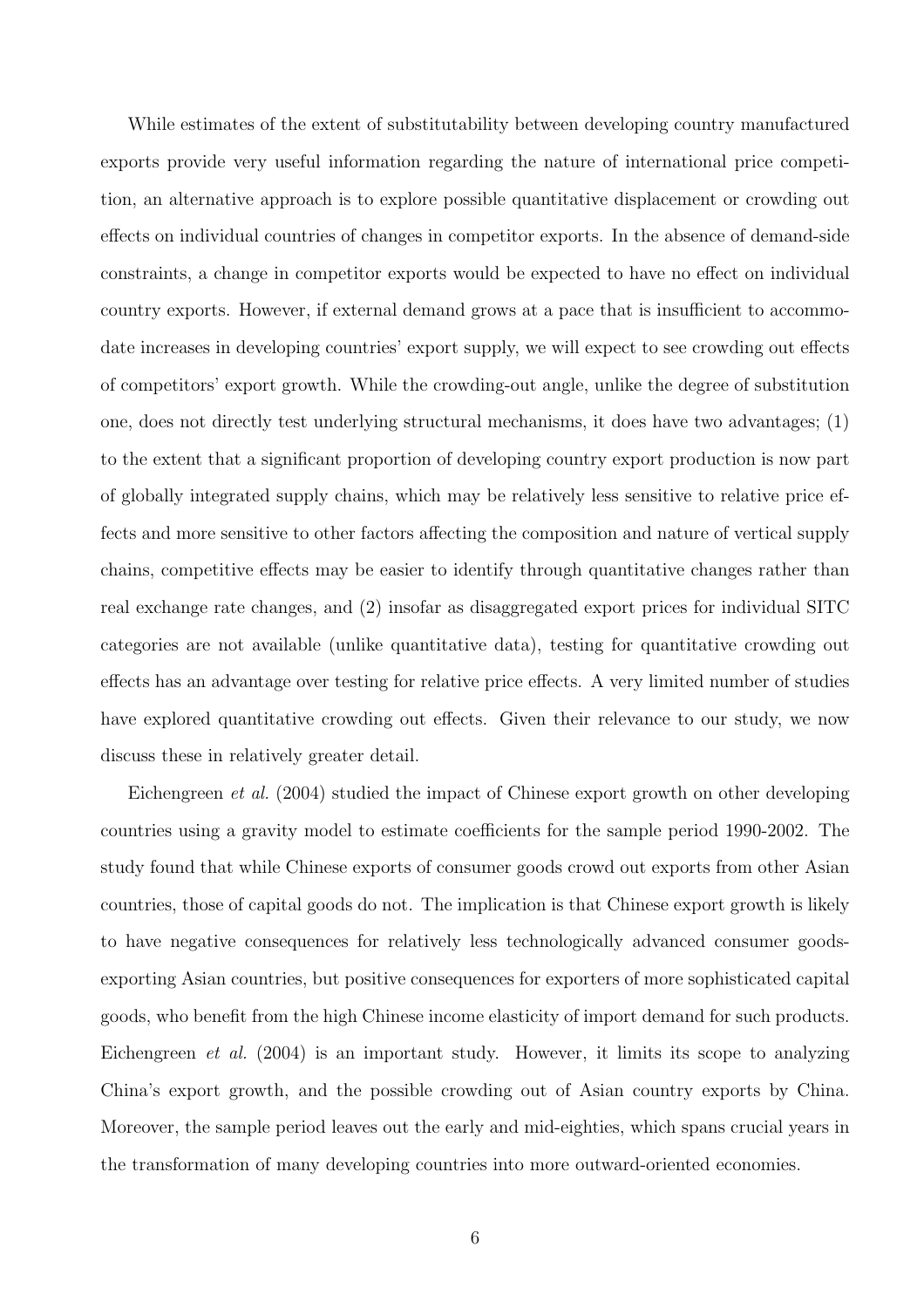Ahearne et al. (2003) explored possible crowding out effects using data for the four Asian newly industrialized economies (NIEs) and four other emerging Asian economies (ASEAN-4) by adding China's real export growth as a regressor to a constant elasticity of substitution (CES) export equation that included trading partner income growth and real exchange rates as the other regressors. The study, found that, for the sample period 1981-2001, overall Chinese exports played a complementary (although statistically insignificant) role to NIE plus ASEAN-4 exports, and that a major shifting of trade patterns has occurred over time consistent with a 'flying geese' pattern in which China and the ASEAN-4 moved into the product space vacated by the NIEs. However, the non-econometric analysis of industry-wise disaggregated data did find some crowding out effects. While this study is a useful attempt to study intra-developing country competition, it suffers from some limitations. Firstly, it only tests for displacement of NIE and ASEAN-4 exports by Chinese exports. While China's presence in global markets has increased manifold in recent decades, other developing country exporters remain important. Moreover, China may be a more important competitor for some countries than for others. Secondly, the study estimates equations for aggregate export data only. Thirdly, the aggregate data includes primary commodities and agricultural products, which may be subject to a different kind of international environment than manufactured products. Fourthly, by using fixed effects panel techniques, the methodology pursued in the study may not take into account possible correlations between the regressors and the error terms, making the estimates inconsistent. Fifthly, by using trading partner income growth, the study largely ignored the fact that imports into industrialized countries grew at a much faster pace than their GDP growth rates. This would tend to overestimate the income elasticity of demand for developing country products, while underestimating any potential crowding out effects. Finally, in order to explain the observation that NIE share of industrial country markets has declined at the same time as their share of the Chinese market has increased, the authors hypothesize that both changes partly resulted from the movement of NIE producers into China, which then imports inputs from the NIEs while exporting final products to western markets. While this may explain shifts in the nature of NIE exports, it can hardly explain the more general case of other developing countries whose firms do not have the size or capacity to move and set up shop in other countries.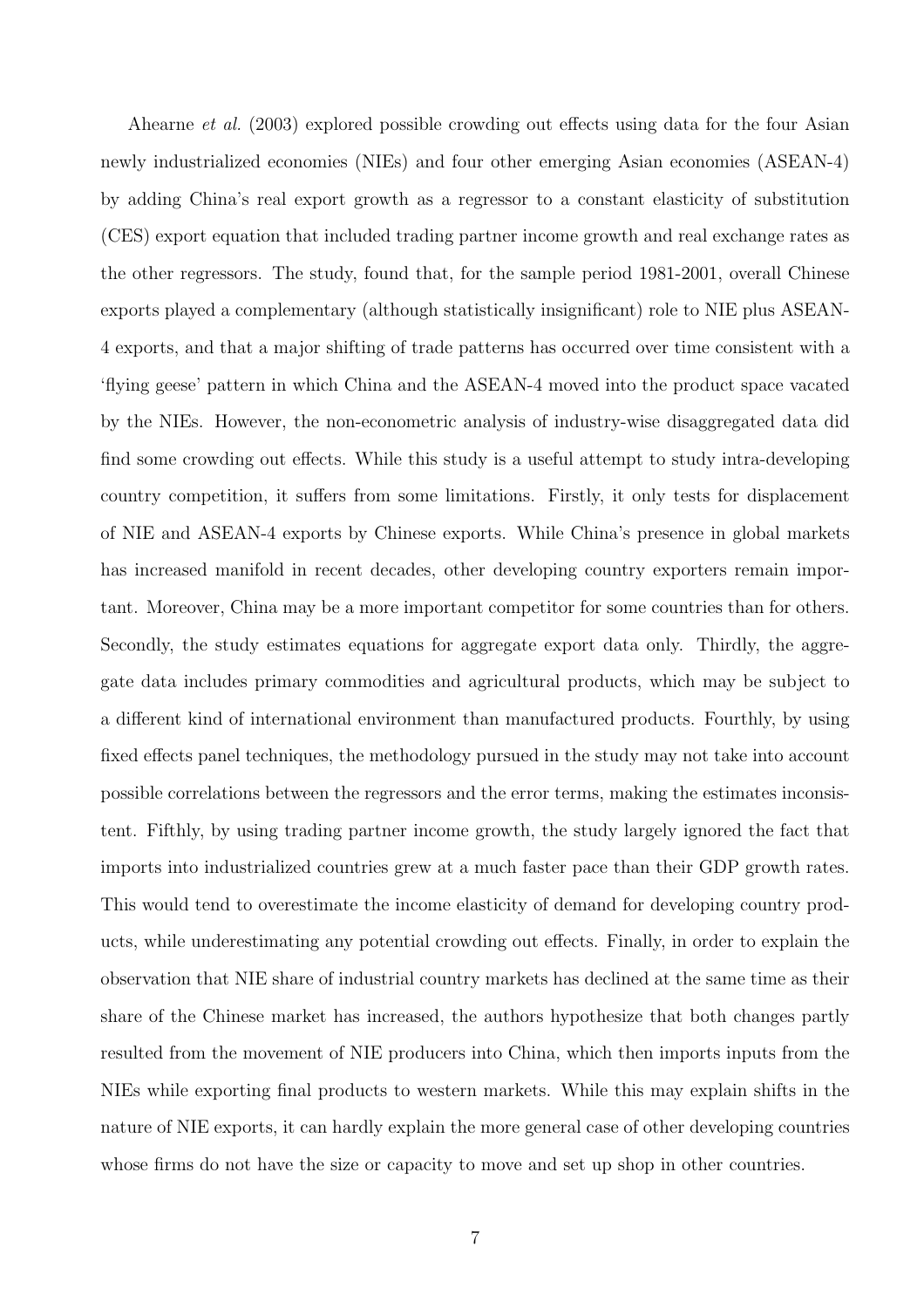Palley (2003) analyzed the presence of crowding effects in US imports from several countries. The study used growth rates of merchandise imports from various individual countries as the dependent variable while using growth rates of US merchandise imports and growth rates of imports from various competing countries as regressors. A negative sign on the latter variable was interpreted as evidence of crowding out of exports by competitors. The study found that, over the period 1978-1999, exports from the NIEs were subject to large crowding out effects from China, while Japanese exports experienced displacement from Mexico. However, the study was limited to imports into the US, which is relatively more open to developing country exports compared to many other industrialized countries. Moreover, the study ignored relative price effects, which may be particularly important in the case of low-tech, labor-intensive manufactures. Furthermore, the study included merchandise in general, thus not limiting the data to manufactures. The data is analyzed at an aggregated level only. Finally, the use of several variables to capture exports from individual country competitors (one regressor per competing country or region) is likely to have led to serious collinearity problems since many of these countries experienced similar growth trends over the period.<sup>11</sup>

# 3 Empirical Approach and Data

Our objective is to study the existence of possible demand-side constraints on export-led growth in the form of crowding out of developing country exports by competitor exports. The most direct way to do so would be to look at correlations between individual country export volumes and those of its competitors. However, this approach does not control for the influence of developments that raise exports from both the country under consideration and its competitors. For example, a developing country's exports could rise due to a general increase in industrialized country expenditures, even though nothing else has changed. Similarly, a developing country's exports could rise due to a depreciation of its real exchange rate relative to industrialized countries, without any change in its real exchange rate relative to other developing country competitors. Since our focus is on crowding out effects due to intra-developing country competition, not controlling for these factors will tend to bias our estimates downwards. Following

<sup>&</sup>lt;sup>11</sup>Indeed, the author explicitly recognizes collinearity-related concerns.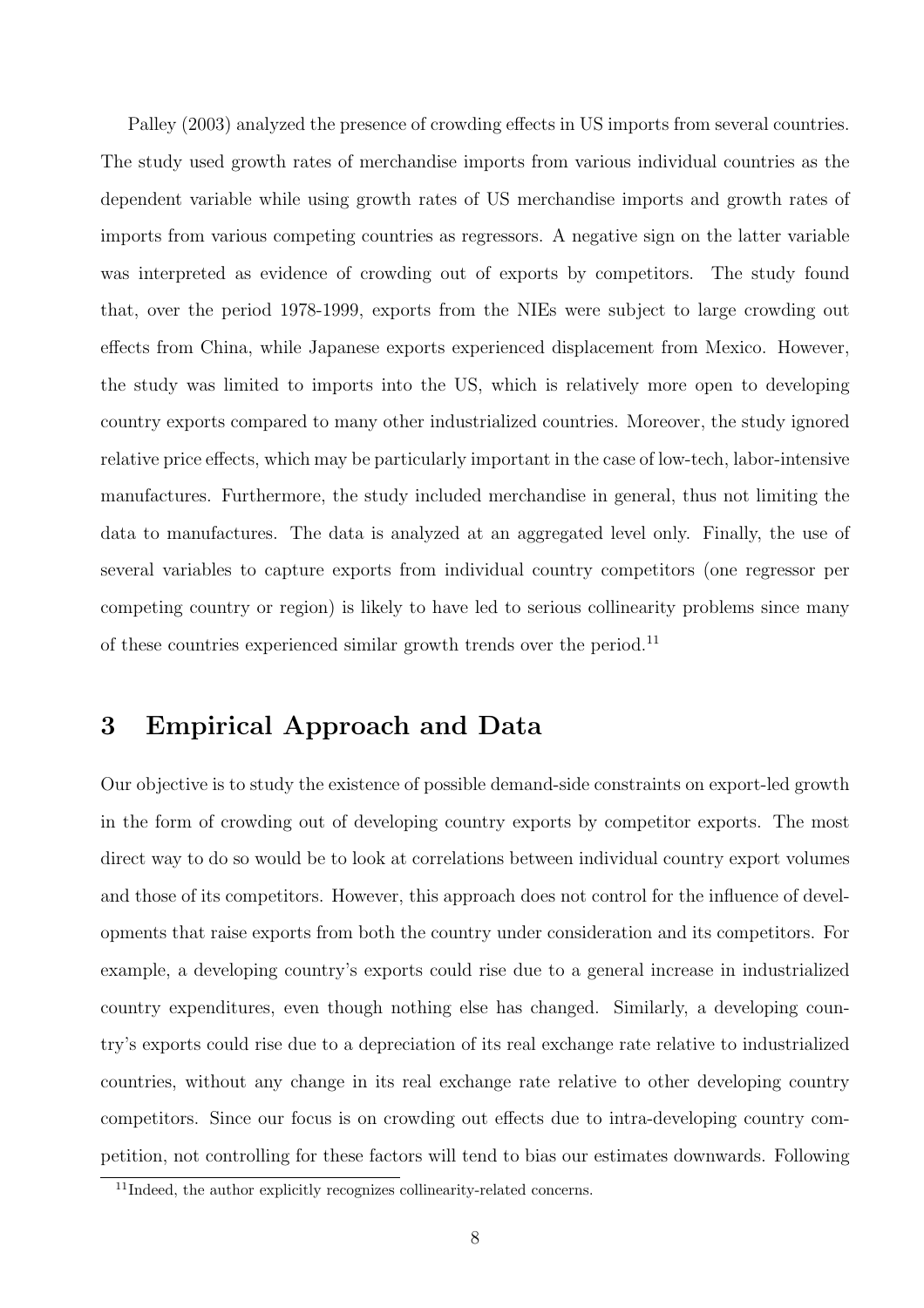Ahearne *et al.* (2003), therefore, our specification consists of an export equation of the standard CES form, with a regressor added that captures the effect of changes in competitors' exports. Unlike Ahearne *et al.* (2003), however, we use a real effective exchange rate index specifically constructed to reflect relative prices between each individual developing country and the bloc of industrialized countries only. This is done for two reasons; (1) several studies have shown that the elasticity of substitution between developing country products is different from that between industrialized country and developing country products,<sup>12</sup> and  $(2)$  the crowding out hypothesis implicitly assumes that developing country products are to a significant degree substitutes for each other. Including a separate real effective exchange rate index relative to other developing countries will therefore introduce serious redundancy into the specification, with two variables capturing the same effect.<sup>13</sup>

Our empirical specification for developing country  $j$  can be expressed in a summarized implicit form as:

$$
X_{j,real}^I = f(M_{real}^I, RPX_j^I, X_{com,real}^I); \t f_1, f_2 > 0, f_3 \leq 0
$$
\t(1)

where  $X_{j,real}^I$  denotes real exports (export values deflated by an export price index),  $M_{real}^I$ denotes real industrial country expenditures on imports,  $RPX_j^I$  denotes the real effective exchange rate relative to industrialized countries, and  $X_{com,real}^I$  denotes the real exports of country j's developing country competitors (total value of competitors' exports deflated by a weighted price index). A priori, we would expect an increase in industrialized country expenditures on imported goods to raise manufactured exports from developing countries. Similarly we would expect a real devaluation relative to industrialized countries to boost exports from developing countries. The sign of the coefficient of the third variable on the right hand side, however, is ambiguous. If manufactured exports from developing countries are relatively close substitutes for each other, we would expect to see crowding out appear in the form of a negatively signed coefficient.<sup>14</sup> However, if developing country manufactures do not significantly compete with each other, we would expect to see either a null coefficient, or in the presence of strong income

<sup>12</sup>See, for example, Spilimbergo and Vamvakidis (2003).

<sup>&</sup>lt;sup>13</sup>In other words, a relatively high degree of substitution would show up both in the coefficient for the real effective exchange rate variable vis-à-vis other developing countries and the coefficient for quantitative displacement. This will create a (downward) redundant variable bias in the estimate of the crowding out effect.

<sup>&</sup>lt;sup>14</sup>Note that this crowding out effect would capture both price- and quality-based competition.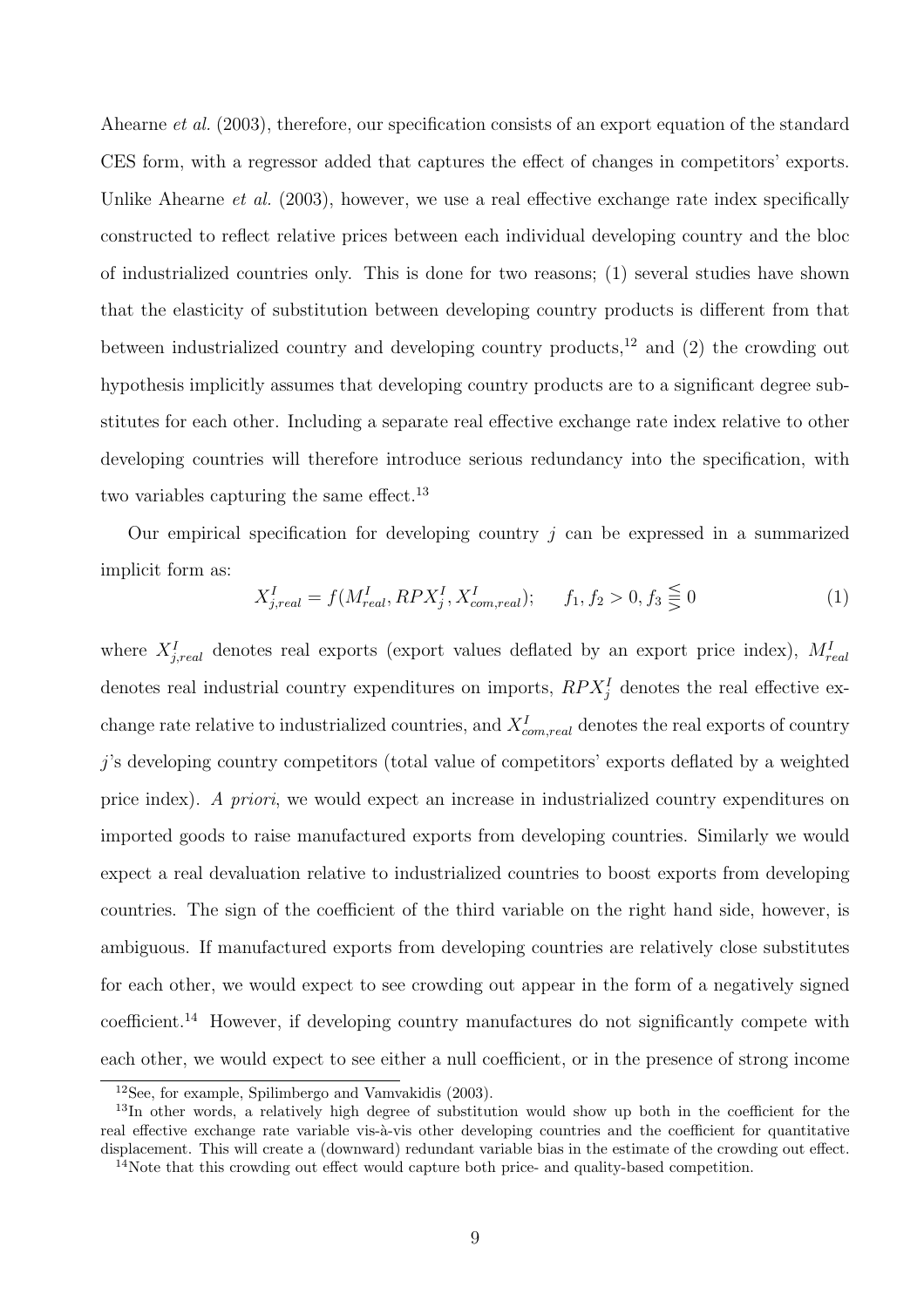effects and/or complementarity, even a positive coefficient (see section 4.3). Thus, our test of the crowding out hypothesis mainly turns on the sign of  $f_3$ , which we henceforth refer to as the crowding out or displacement coefficient.

A qualification is in order here. At the broadest level, real exchange rate movements can be decomposed into two components; (1) nominal exchange rate movements, and (2) relative price movements. To the extent that a developing country's nominal exchange rate movements are largely identical relative to other countries irrespective of whether the latter are industrialized or developing countries,  $15$  component (1) would therefore capture changes in competitiveness relative to both industrial country producers and other developing country exporters. It is highly likely, therefore, that  $f_2$  does not purely reflect changes in price competitiveness relative to industrialized countries only, and that it picks up some of the effects that  $f_3$  is supposed to capture. This has two implications. Firstly, the crowding out coefficient is likely to be under-estimated, and secondly, insofar as developing country products are closer substitutes for other developing country products, the elasticity of substitution with respect to industrialized country products is likely to be over-estimated.

#### 3.1 Construction of Quantitative and Price Indexes

The construction of aggregated indexes in the presence of multiple countries raises several issues.<sup>16</sup> This section briefly explains our construction of each index.

 $X_{j,real,t}^I$ : This was conceptually the simplest index to construct, and consists for a given time period t of the total value of exports from developing country  $\dot{\eta}$  to the 13 industrialized countries  $(i = 1, 2, \ldots, 13)$  in our sample deflated by country j's export price. Or,

$$
X_{j,real,t}^{I} = \frac{\sum_{i=1}^{I} X_{j,t}^{i}}{P_{j,t}}
$$
\n(2)

 $M_{real,t}^I$ : Total expenditures by all 13 industrialized countries on imports deflated by a weighted import price index. The inclusion of imports from the *entire* world, and of all products is meant to ensure the exogeneity of this regressor. In other words, an increase in exports

<sup>&</sup>lt;sup>15</sup>A nominal depreciation, for example, is relative to all currencies, and not just one set of currencies, given the competitive nature of international currency markets.

<sup>16</sup>See, for example, Maciejewski (1983) for a detailed discussion.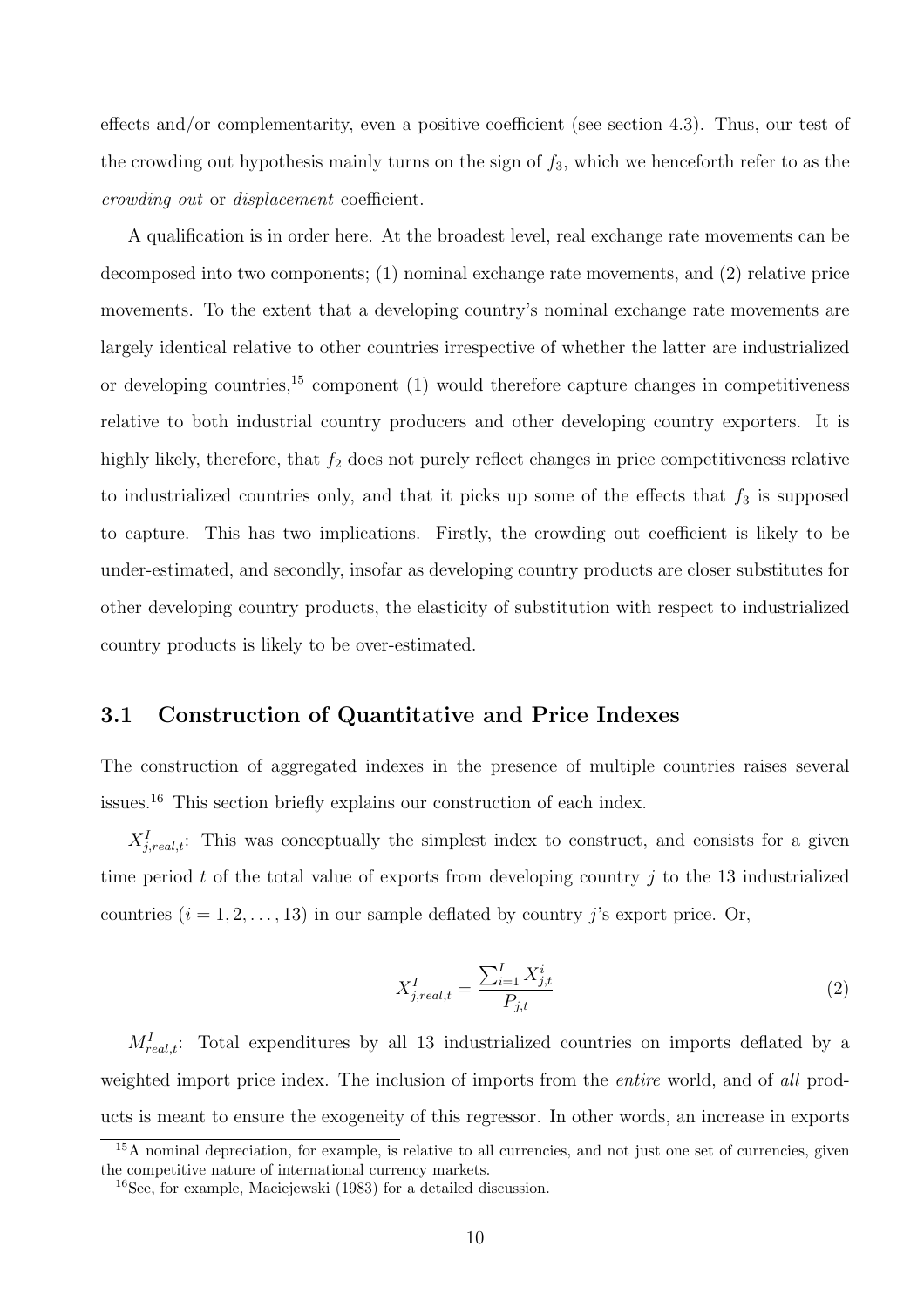of manufactures from Bangladesh is not likely to noticeably affect total imports by the US of all products from the entire world. The weights used represent the share of each industrialized country in total imports of all industrialized countries. The idea is to control for any increase in exports from developing country  $j$  that occurs simply due to increased industrialized country spending on imports (due to cyclical upswings, greater openness, rise in income, or other reasons).<sup>17</sup> Mathematically,

$$
M_{real,t}^I = \frac{\sum_{i=1}^I M_t^i}{\sum_{i=1}^I \left(\frac{M_t^i}{\sum_{i=1}^I M_t^i}\right) P_t^{M,i}}
$$
(3)

where  $P_t^{M,i}$  denotes the import price of industrialized country *i*.

 $RPX_{j,t}^I$ : The ratio of a weighted index of industrialized country wholesale price index to developing country  $\hat{j}$ 's own export price. The idea is to capture the competitiveness of country j's exporters relative to industrial country producers. The weights capture the importance of each industrialized country for each developing country. For example, while the European Union (EU) is a more important market than the US for Tunisia, the reverse is true for Mexico. The EU should therefore, be assigned a greater weight while calculating the relative competitiveness of Tunisian exports to industrialized countries, while the US should be assigned a greater weight for Mexico. This variable controls for any change in country j's exports due to relative price changes with respect to industrialized countries irrespective of whether any crowding out takes place or not. In other words, a developing country j's exports to industrialized countries could increase simply because its price relative to industrial country producers falls, even if there is no relative price change or crowding out vis-a-vis other developing countries.

$$
RPX_{j,t}^{I} = \frac{\sum_{i=1}^{I} \left(\frac{X_{j,t}^{i}}{\sum_{i=1}^{I} X_{j,t}^{i}}\right) P_{t}^{i}}{P_{t}^{j}}
$$
(4)

Notice the implicit assumption that developing country exporters compete mainly with industrialized country domestic producers, and not industrialized country exporters.

 $X_{com,real,t}^I$ : This is the variable most directly of interest. It is constructed for each developing

<sup>&</sup>lt;sup>17</sup>One could construct this index using a weighted average of individual industrialized country GDPs instead of expenditures on imports. However, such a measure would include expenditures on both tradables and nontradables. Moreover, since industrialized country imports grew much faster than industrialized country GDP (partly due to lower trade barriers), using GDPs would tend to underestimate expenditure coefficients.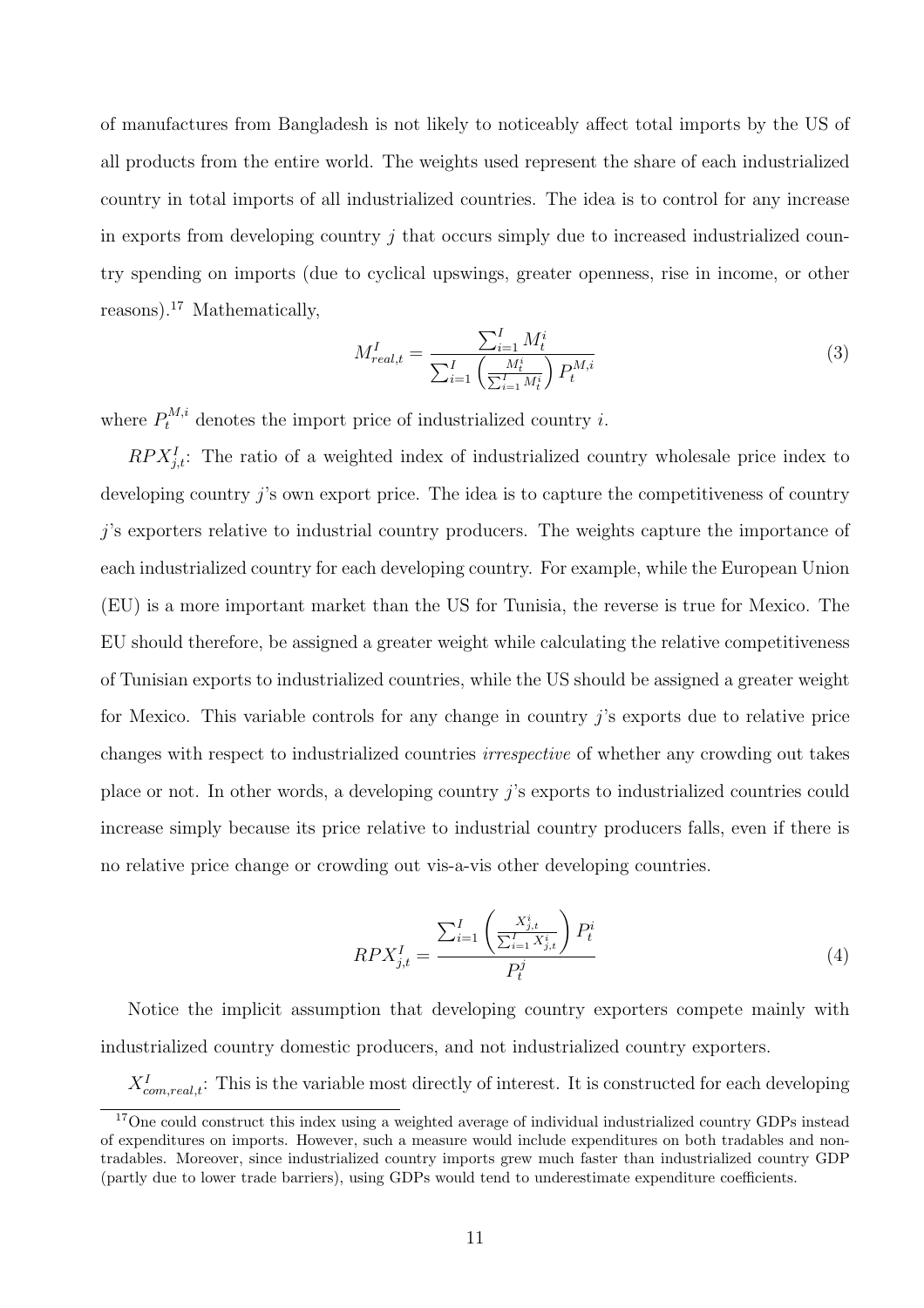country j by deflating the sum of all manufactured exports from all non-j developing countries to all industrialized countries by a weighted export price index aggregated over all competing developing countries. The weight for each competitor  $(l = 1, 2, \ldots L, l \neq j)$  represents its importance in the group of all competitors, as measured by its share of exports. The idea is to attempt to measure the crowding out effect as carefully as possible. Mathematically,

$$
X_{com, real, t}^{I} = \frac{\sum_{l \neq j}^{L} \sum_{i=1}^{I} X_{l, t}^{i}}{\sum_{l \neq j}^{J} \left( \frac{\sum_{i=1}^{L} X_{l, t}^{i}}{\sum_{l \neq j}^{L} \sum_{i=1}^{I} X_{l, t}^{i}} P_{t}^{l} \right)}
$$
(5)

#### 3.2 Econometric Approach(es)

Panel unit root tests indicated that all the variables used in our analysis are integrated of order one, i.e.,  $I(1)$ <sup>18</sup> We, therefore, used the Bewley specification to derive our first set of estimates. This specification is a reparametrization of the autoregressive distributed lag (ARDL) approach. As suggested by the simulations in Inder (1993), incorporating more information in the regression via the Bewley transformation is likely to yield estimators with improved characteristics. In its simple bivariate form, the Bewley specification can be expressed as follows:

$$
Y_t = \alpha_0 + \beta_0 W_t - \beta_n \Delta W_{t-m+1} - \Gamma_m \Delta Y_{t-m+1} + \epsilon_t
$$
\n
$$
\tag{6}
$$

where Y is the dependent variable, W is the covariate,<sup>19</sup> t denotes the time period, and m and n are the autoregressive and distributed lag orders, respectively.<sup>20</sup> Due to the presence of the contemporaneous differenced dependent variable on the right hand side, the Bewley transformation requires the use of instrumental variables. Typically, the first lag of the dependent variable, along with level instances of the other exogenous variables on the right hand side are used as instruments for  $\Delta Y_t$ <sup>21</sup>. In our case, the real annual value of exports from each developing country  $X_{j,real}^I$  is the dependent variable, while the set of covariates consists of the

<sup>&</sup>lt;sup>18</sup>We carried out a battery of unit root tests, including the Levin, Lin and Chu test, the Breitung test, the Im, Pesaran and Shin test, the ADF-Fisher test, the PP-Fisher test, and the Hadri test. While the first five tests have the presence of a unit root as the null hypothesis, the latter is based on the null hypothesis of stationarity. The test results, although not reported here, are available from the author on request.

<sup>&</sup>lt;sup>19</sup>Which in our case would be industrial country expenditures, each developing country's export price relative to industrialized countries, and total volume of exports from each developing country's competitors.

<sup>20</sup>More details of the Bewley transformation are available from the author on request.

<sup>21</sup>See Wickens and Breusch (1987).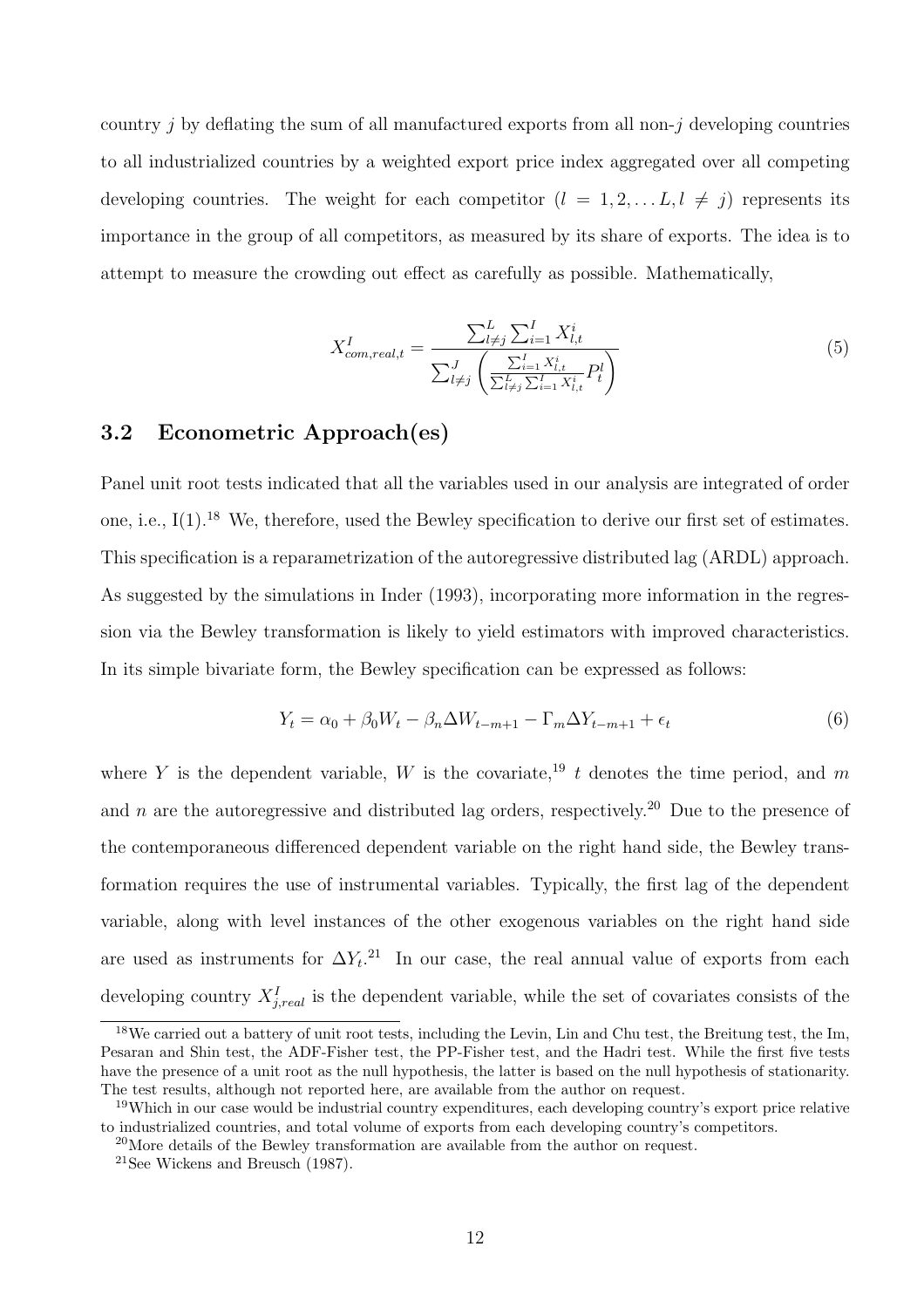variables on the right hand side of equation (1) in levels and first differences. We derived two stage least square (2SLS) estimates using a fixed effects model to account for unobserved country specific heterogeneity. White cross-section standard errors were used to allow for general contemporaneous correlation between residuals.

While our first set of estimates provide a useful benchmark, the estimates are likely to be biased and inconsistent in the presence of the lagged dependent variable term on the right hand side. This is because this term is likely to be correlated with the unobserved heterogeneity component of the contemporaneous error term, leading to potential endogeneity issues. We therefore, derived a second set of estimates following the augmented system Generalized Method of Moments (GMM) approach developed by Arellano and Bover (1995). This dynamic panel data approach uses orthogonal deviations to sweep out the individual country-specific intercepts. All the right hand side variables except for the lagged dependent variable were assumed to be weakly exogenous,  $22$  an assumption bolstered by diagnostic tests, as discussed below. The second and further lags of real exports and the levels and first lags of all other variables were used as the instruments. The Sargan test for overidentifying restrictions was utilized to validate the appropriateness of the instruments used.

#### 3.3 Sample and data

Our sample spans the period 1984-2002. The industrialized countries in our sample include 13 large importers from developing countries, namely Austria, Belgium, Canada, France, Germany, Italy, Japan, Netherlands, Spain, Sweden, Switzerland, the United Kingdom (UK), and the United States (US). Exports of manufactures to these countries constituted, on average, over half of all exports of manufactures from the developing countries in our sample in 2003.<sup>23</sup> The developing countries include Bangladesh, Brazil, China, Costa Rica, Hungary, India, Indonesia, Jordan, Malaysia, Mauritius, Mexico, Morocco, Pakistan, the Philippines, Poland, South Africa, Sri Lanka, Thailand, Tunisia, and Turkey. All countries were included for which in 2003: (1) annual exports of manufactures were greater than one billion dollars, (2) the proportion of manufactures in total exports was greater than 50 percent, and (3) annual per capita

 $22$ That is, uncorrelated with future realizations of the error term.

<sup>23</sup>Author's calculations based on data from UNCTAD's COMTRADE database.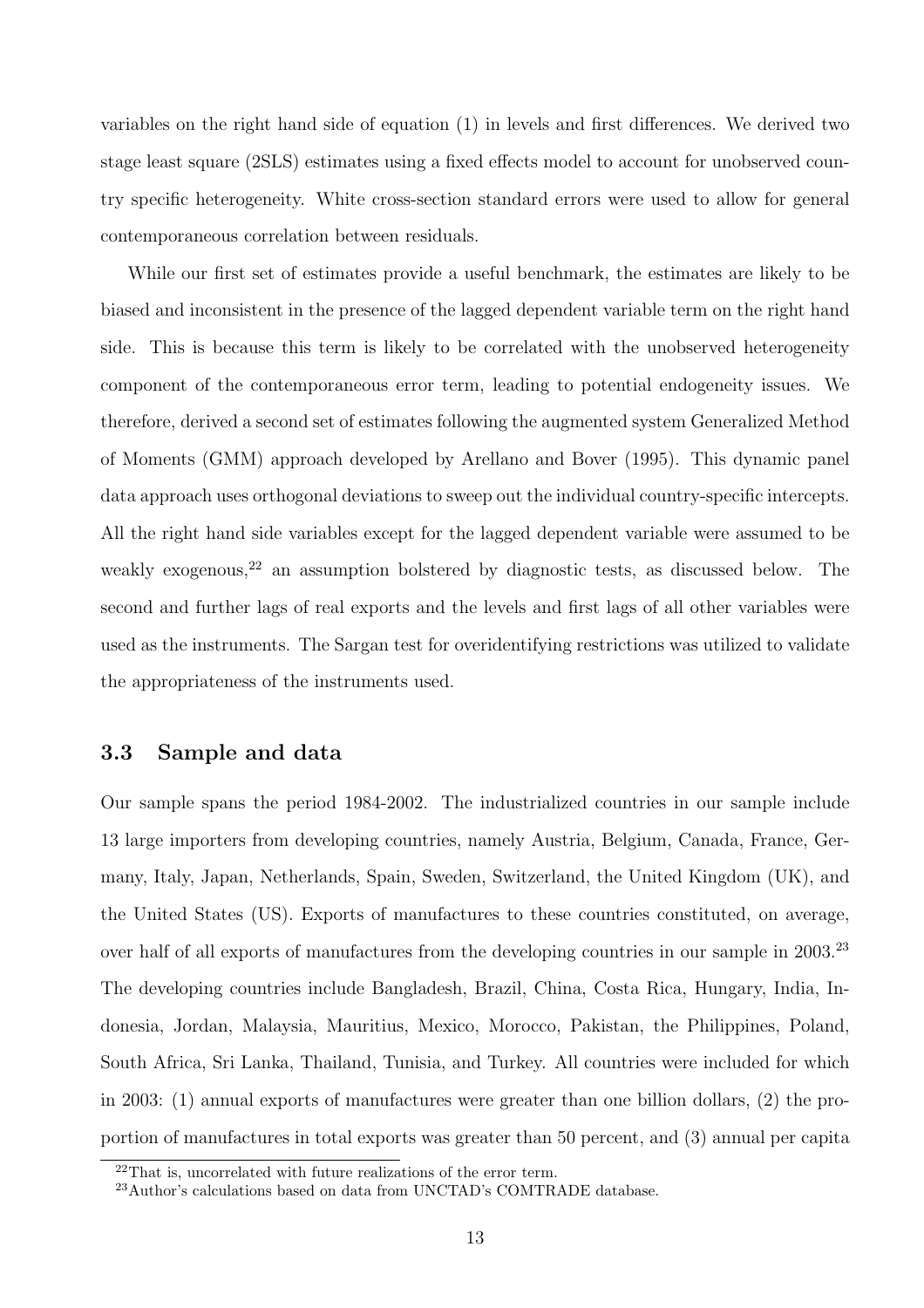GDP was less than  $6,000$  dollars, (4) data were available for most of the sample period.<sup>24</sup> All exports of manufactured products falling under SITC categories 5-8 (excluding category 68) were included.<sup>25</sup> Given that export price data for most developing countries are available only for aggregate exports, condition (2) reflects our desire to only include developing countries for which changes in aggregate export prices are likely to be predominantly affected by changes in prices of manufactured exports. The average proportion of manufactured products in the total exports from the developing countries in our sample was almost 80 percent in 2003.<sup>26</sup>

In the following section, we present the results of our econometric analysis. The panels represent data at different levels of aggregation. A brief description of each panel follows: ALL: Includes all the countries.

LT: Includes all the countries for which the proportion of high-technology manufactures in their total exports was less than 10 percent in 2001, according to World Bank figures. Hightechnology exports are products with high R  $\&$  D intensity, such as in aerospace, computers, pharmaceuticals, scientific instruments, and electrical machinery. The list of such countries includes Bangladesh, Brazil, India, Indonesia, Jordan, Mauritius, Morocco, Pakistan, Poland, South Africa, Sri Lanka, Tunisia, and Turkey.

HT: Includes all the countries for which the proportion of high-tech manufactures in their total exports was greater than one-third in 2001, according to World Bank figures. The list of such countries includes Costa Rica, Malaysia, Philippines, and Thailand.

In addition, since the respective proportions for China (20.6 percent), Hungary (24.1 percent), and Mexico (22 percent), fell in between the two categories, these countries were included in both panels. We also estimated equations for individual SITC manufacturing categories. SITC category 5 (which is the smallest category in terms of the value of exports from our 20 developing countries) includes chemicals and related products, category 6 includes manufactured goods classified chiefly by material, category 7 includes machinery and transport equipment, while category 8 includes miscellaneous manufactured articles. The panel names

 $24$ Countries that met the first three criteria but had to be excluded due to the data unavailability problem include Belarus, Bulgaria, Cambodia, Croatia, the Czech Republic, Estonia, Latvia, Lebanon, Lithuania, Romania, Slovakia, and Macedonia. Most of these were COMECON members during part of our sample period.

<sup>&</sup>lt;sup>25</sup>The latter category, which includes non-ferrous metals is often excluded from the category of manufactured products in empirical studies. See Sarkar and Singer (1993) for a discussion.

<sup>26</sup>Author's calculations based on data from UNCTAD's COMTRADE database.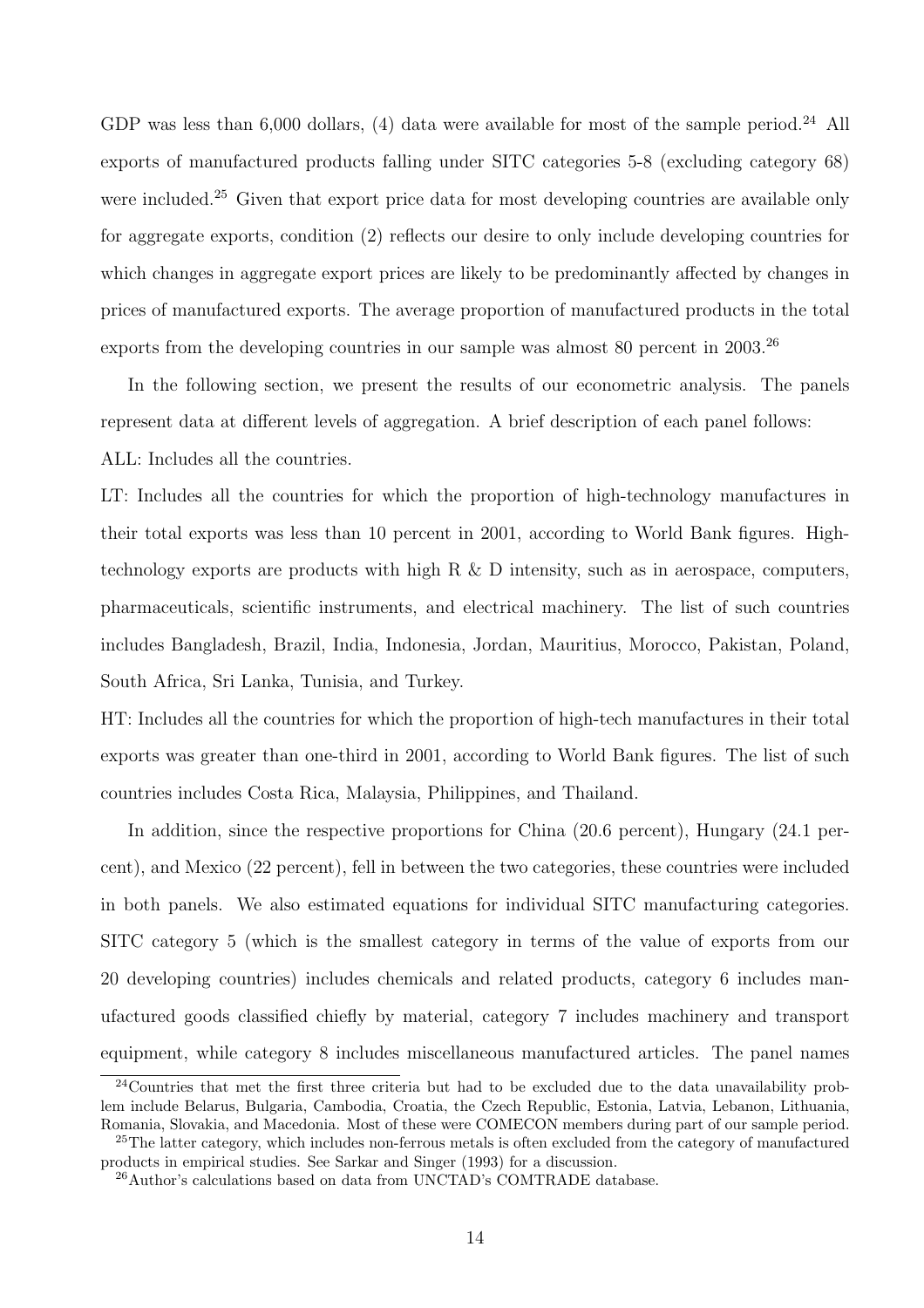are self-explanatory. Export values for the relevant SITC category products only were used for developing both individual country and competitor real export indexes. Furthermore, we selected a few major SITC categories at the two-digit level of disaggregation. These categories, which include SITC 65 (textile yarn, fabrics, made-up articles, n.e.s., and related products), 75 (office machines and automatic data-processing machines), 77 (electrical machinery, apparatus and appliances, n.e.s., and electrical parts thereof), 84 (articles of apparel and clothing accessories), and 85 (footwear), were selected on the basis of their importance in total exports from these developing countries. Almost 58 percent of manufactured exports from the developing countries included in our study fell under these five sub-categories in  $2001<sup>27</sup>$ 

### 4 Econometric Results

For the reasons mentioned earlier, our estimation strategy consists of two different approaches;  $(1)$  Bewley estimates of a transformed ARDL $(1,1)$  model, and  $(2)$  dynamic panel data estimates of an ARDL(1,1) model using the GMM approach. To test for a possible simultaneity bias in our estimates, we carried out Hausman tests for the weak exogeneity of competitor exports and the real exchange rate following the method outlined by Davidson and MacKinnon (1993). In almost all the cases, the test statistics indicated that these variables were weakly exogenous.<sup>28</sup> The next two sub-sections present the results.

#### 4.1 The Bewley Estimates

Table 3 displays estimates for various panels derived from the Bewley approach, and covering the entire sample period (1984-2002). First, we should note that most of the estimates are not statistically significant at the conventional levels.<sup>29</sup> Keeping in mind this caveat about the precision of the estimates, the signs of the estimated long-run coefficients of the industrialized country expenditure and real exchange rate variables are consistent with our expectations in

<sup>27</sup>Author's calculations from UNCTAD's COMTRADE database.

<sup>28</sup>Costa Rica, Morocco, Mauritius, and Costa Rica were exceptions. However, exports from these 4 countries constituted, on average, only about 9 percent of total exports from our sample countries over the sample period. Moreover, subsequent Hausman tests showed that the problem disappeared in almost all the cases once we disaggregated data into SITC 5,6,7, and 8 categories.

<sup>&</sup>lt;sup>29</sup>This changes once we use the GMM approach to address potential endogeneity problems.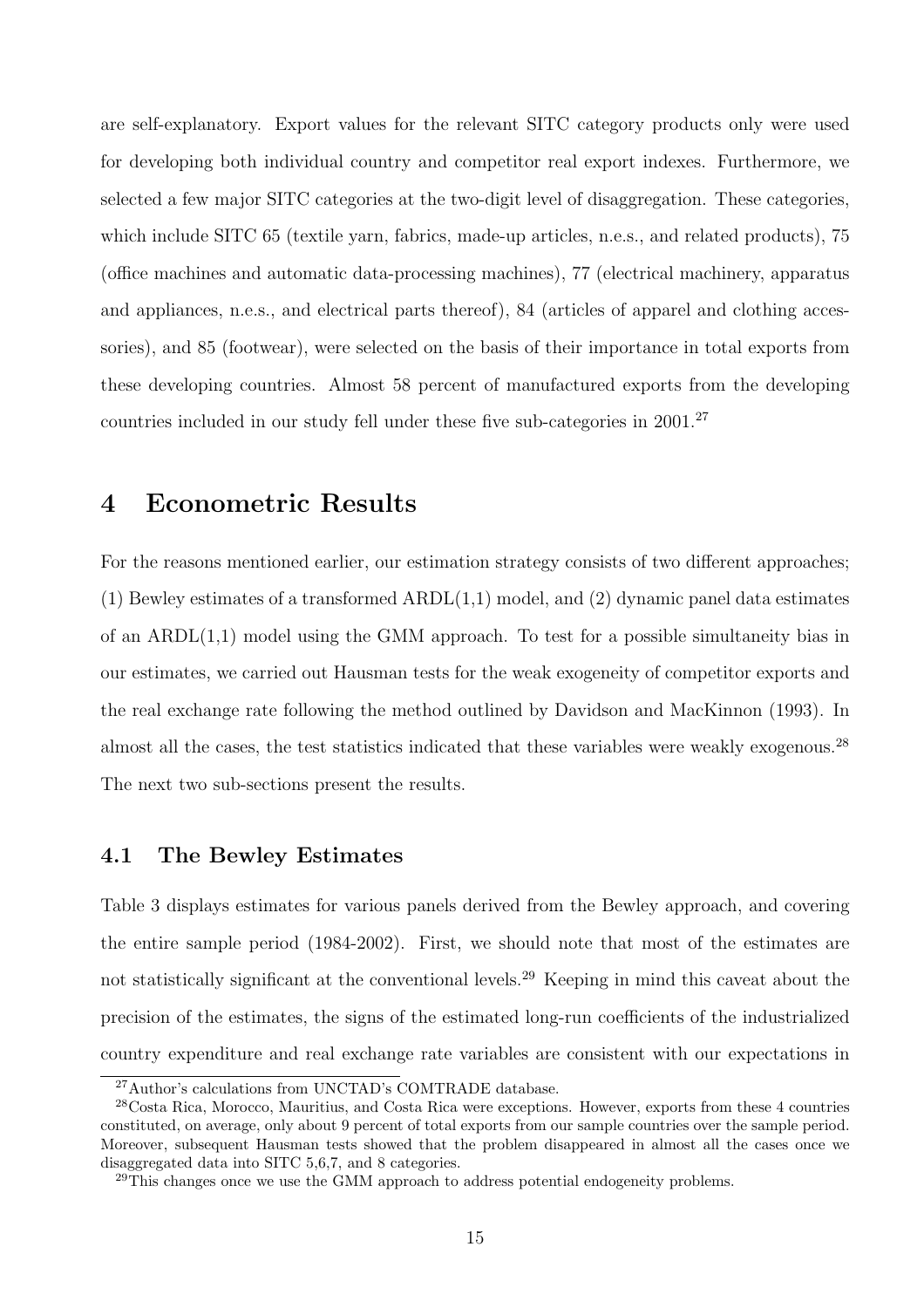all cases, and their magnitudes mostly fall in the expected range. For most of the panels, the fitted model explains a major proportion of the variation in the dependent variable. For the complete panel, the expenditure elasticity of demand is 2.378, while the relative price elasticity with respect to industrialized countries is 1.458. The coefficient of the variable of most interest to us, i.e., exports from other developing countries, has a negative sign, indicating that an increase in exports from other countries results in crowding out or displacement of the average developing country's exports, the magnitude of the displacement effect being approximately 14 percent (i.e., a crowding out elasticity of 0.14). In other words, a doubling of its competitors' exports results, on average, in a 14 percent decline in a developing country's exports.

Turning to the technologically disaggregated long-run estimates, those for HT countries reveal a higher expenditure elasticity of demand compared to the LT countries. The relative price elasticity with respect to industrialized countries is relatively similar between the two panels. However, while the LT panel does not show much of an effect of increased exports from other developing countries, the HT panel indicates a positive effect, suggesting complementarity.

Turning next to the SITC category-wise disaggregated panels, the estimated coefficients indicate that the largest displacement effect in SITC category 6 exports, over the sample period.<sup>30</sup> The other category that suggests (weaker) displacement effects is SITC 7. Not surprisingly, the coefficients of the real exchange rate variable with respect to industrial countries indicate that the degree of substitution between developing country exports and domestic production in industrialized countries is the greatest in SITC category 7.

Sample period 1984-1993: Table 4 presents estimates for the sample period 1984-1993. The long-run coefficients of the industrial country expenditures variable and the real exchange rate variable have the expected signs with the exception of SITC 75. This latter coefficient may suggest complementarity between developing country exports of SITC 75 manufactures and industrial country products. SITC categories 5 and 6 indicate non-negligible crowding out

<sup>30</sup>It should be noted here that one of our estimates in this, and a few other estimates in later tables yield a crowding out effect of greater than 100 percent (i.e., crowding out elasticity greater than unity in absolute value). This may seem too large at a first glance. However, a little more consideration suggests otherwise. For example, suppose India's exports constitute 20 units out of a total 100 units exported from the developing countries in our sample in a given year. Suppose also that the following year, competitor exports increase by 10 percent from 80 to 88 units. Then, assuming for simplicity no growth in total developing country exports, Indian exports fall by 40 percent to 12, which implies a crowding out elasticity of 4 (or crowding out magnitude of 400 percent)!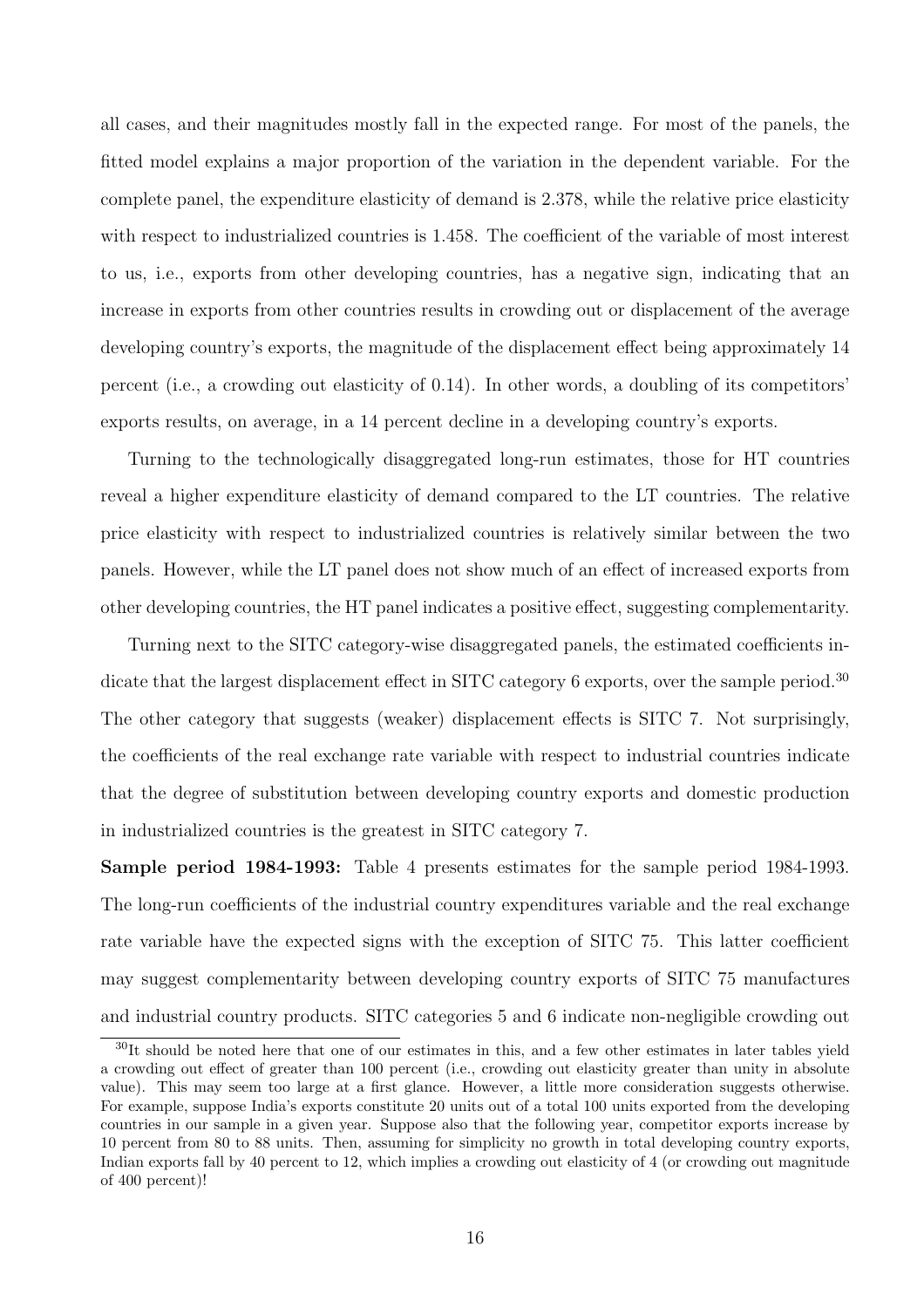effects, although both these coefficients are statistically insignificant.

At the SITC category-wise disaggregated level, SITC categories 5, 6, and 7 indicate elastic expenditure behavior, although when disaggregated at the two digit level, categories 75, 77, and 85 do so. The relative price coefficients indicate elastic responses only for SITC category 77. None of the SITC categories at the two digit level indicate displacement effects.

Sample period 1993-2002: Table 5 presents estimates for the sample period 1993-2002. The long-run coefficients of the industrial country expenditures variable and the real exchange rate variable have the expected signs with the exception of SITC categories 5, 7, and 75 for which the expenditure elasticity is negative. Moreover, the coefficient of the differenced dependent variable for the SITC 7 panel is positive, suggesting invalid estimates.<sup>31</sup>

The estimated coefficients indicate significant (at the 10 percent level) crowding out effects for the ALL, SITC 65, 84, and 85 panels. Moreover, the displacement coefficients are also negative, although insignificant for the LT, SITC 6, and SITC8 panels. Thus, most of the panels suggest crowding out effects, although some of the estimates are statistically insignificant. The crowding out elasticities range from 0.16 (for SITC 8) to 2.80 (for SITC 84).<sup>32</sup>

In summary, a look at tables 4 and 5 indicates that displacement or crowding out effects were a more major problem in the second period. More specifically, while in the earlier sub-period only SITC category 5 and 6 coefficients indicate a displacement effect, in the latter sub-period, the coefficients for the All, LT, SITC 6, 8, 65, 84 and 85 categories indicate such an effect.

#### 4.2 The GMM Estimates

For reasons noted earlier, the Bewley estimates are likely to be biased and inconsistent. We therefore, now turn to the GMM estimates. In the interest of brevity, we will focus our discussion mainly on the long-run estimates.<sup>33</sup> These estimates reveal a pattern broadly similar to the

<sup>31</sup>More specifically, indicating a long-run multiplier that's either negative or greater than unity.

<sup>&</sup>lt;sup>32</sup>This, and subsequent estimates indicate that the crowding out elasticity generally increases in absolute magnitude with the degree of disaggregation. This is not surprising since countries are much more likely to be crowded out into switching production patterns across sub-categories under the same broad SITC category, than they are into moving into whole new SITC categories.

an they are mto moving mto whole hew SITC categories.<br><sup>33</sup>The long-run coefficients,  $\alpha_i$  were derived from the point estimates using the expression:  $\alpha_i = \sum \beta_i/(1-\gamma_i)$ , where  $\beta_i$  are the estimated coefficients for the level and lags of the relevant variable and  $\gamma$  is the estimated coefficient of the lagged dependent variable.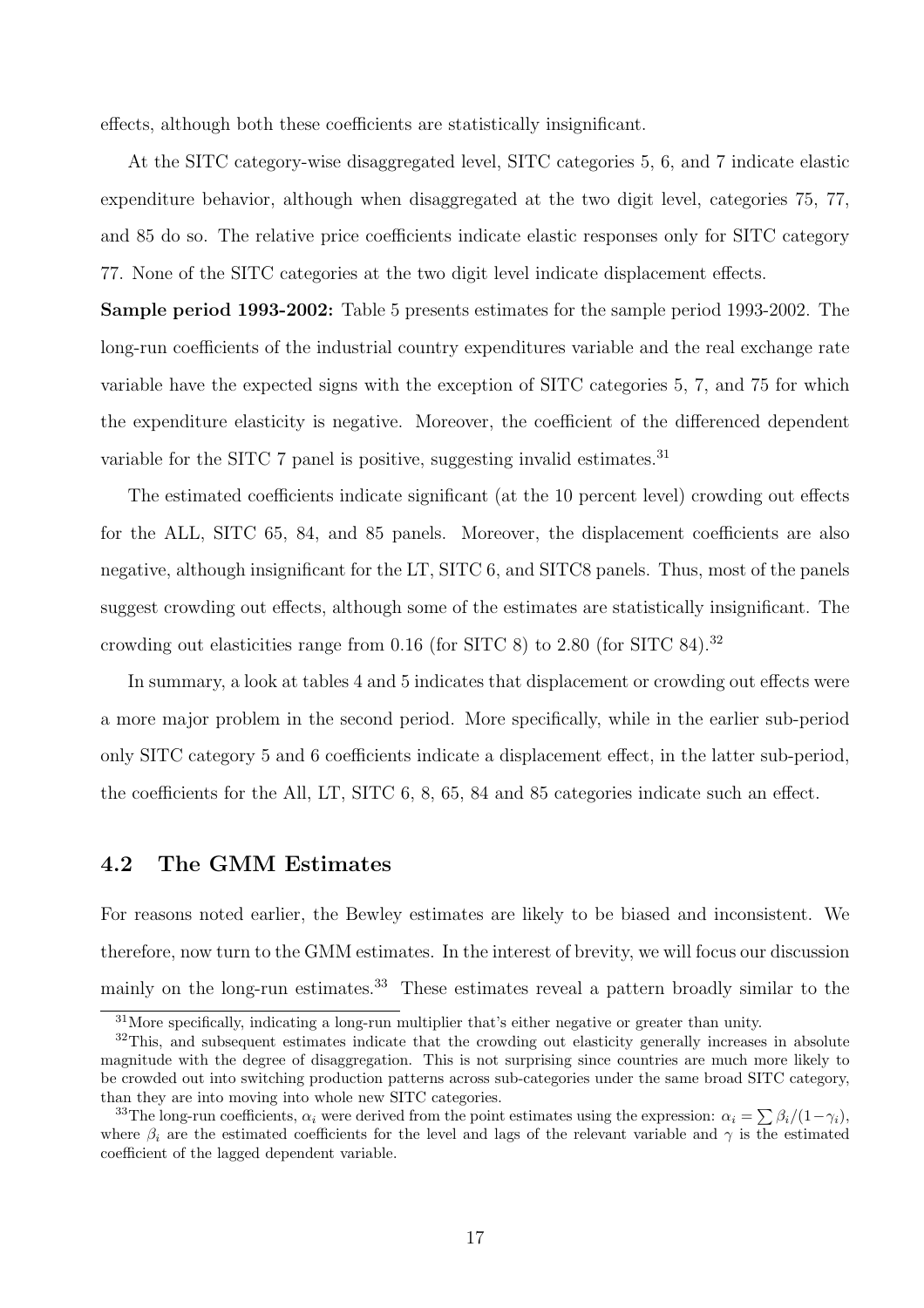Bewley estimates, although with some differences.<sup>34</sup> The GMM estimates, however, are much more precisely estimated.

Sample period 1984-2002: Table 3 presents the estimates for panels that include the entire sample period in the time dimension. The long-run coefficients of the industrial country expenditures variable and the real exchange rate variable have the expected signs. The ALL and LT panels yield long-run expenditure and relative price elasticity estimates of greater than unity, although the expenditure elasticities are higher. Moreover, the short-run elasticities are almost always smaller than the long-run ones.

Turning to the SITC category-wise disaggregated estimates, categories 6 and 7 yielded the highest long-run expenditure elasticity estimates, although when disaggregated at the 2 digit level, only categories 75 and 77 indicated greater than unit elasticity. Also, SITC categories 5, 7, and 8 indicated relative price elastic behavior, while at the two digit level, relative price elasticities were relatively higher for SITC categories 75, 77, and 84, suggesting that these are the categories in which competition with industrial country producers has been the most severe over the sample period.

The long-run estimates indicate a displacement effect for the ALL and SITC category 6 panels only. However, the coefficient is statistically significant at the traditional levels for the SITC 6 panel only. The lagged coefficients of the displacement coefficient are negative across the board, perhaps suggesting lagged displacement effects. For all other panels at various levels of disaggregation, the results indicate either complementarity between developing country exports, or statistically insignificant effects.

Sample period 1984-1993: Table 4 presents estimates for the period 1984-1993. The long-run coefficients of the industrial country expenditures variable and the real exchange rate variable have the expected signs, again with the exception of SITC 75. The ALL and LT panels yield long-run expenditure elasticity estimates of less than one, although the relative price coefficients indicate elastic behavior. Neither of these two panels indicates displacement effects.

At the SITC category-wise disaggregated level, SITC categories 5, 6, and 7 indicate elastic

<sup>&</sup>lt;sup>34</sup>One major difference is that satisfactory estimates could not be derived for HT group of countries. For the full sample period the adjusted coefficient is close to zero, while that for the first sub-period is negative. Estimates for the second sub-period could not be derived due to singularity issues. Moreover, the Sargan test could not validate the appropriateness of the instruments used in either case.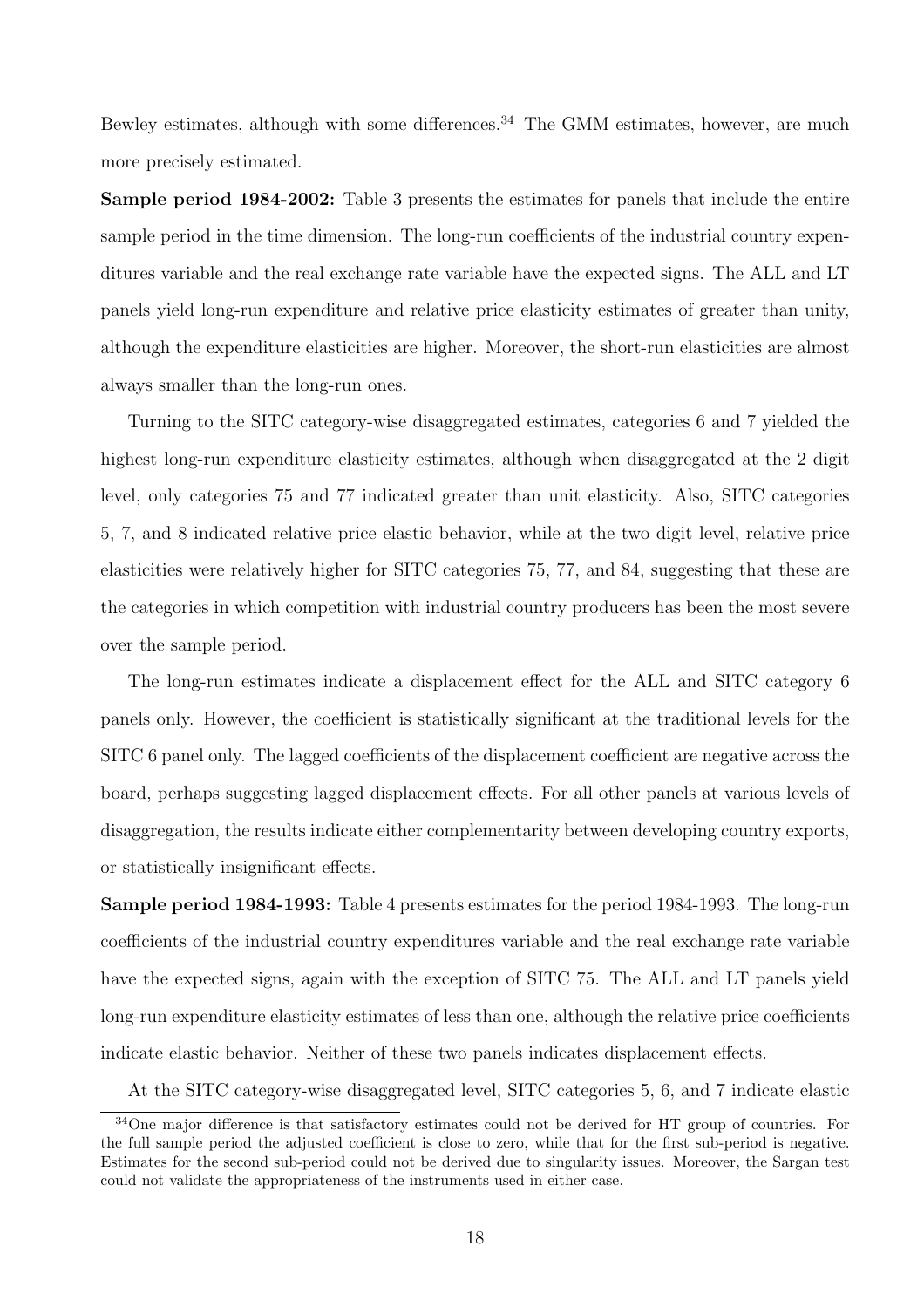expenditure behavior, although when disaggregated at the two digit level, only the SITC 77 panel does so. The relative price coefficients indicate elastic responses only for category 77.

The long-run estimates, which are much more precisely estimated than in the case of panels with the full sample period 1984-2002, indicate displacement effects for SITC categories 5 and 6 only. For all other panels, the results indicate complementarity between developing country exports, although the lagged coefficients indicate more widespread lagged displacement effects. Sample period 1993-2002: Table 5 presents the estimates for the sample period 1993-2002. Again, the long-run coefficients of the industrial country expenditures variable and the real exchange rate variable have the expected signs with the exception of SITC 5 for which the expenditure elasticity is negative. Unlike the previous time period, the expenditure elasticities are higher than the relative price elasticities. The short-run elasticities are almost always lower than the long-run ones.

At the SITC category-wise disaggregated level, both expenditure and relative price elasticities are highest for category 7 at the one digit level. At the two-digit level, categories 75, 77, and 84 yield expenditure- and price-elastic estimates. This pattern suggests that while industrial country demand is most elastic for category 7 manufactures in terms of expenditures, developing country competition with industrial country producers is also sharpest in this category.

The displacement coefficients, which are somewhat less precisely estimated than those for the earlier period indicate statistically significant (at the 10 percent level) crowding out effects for the ALL and LT panels, and for the SITC 6, 8, 77, and 84 panels. Moreover, the displacement coefficient is also negative, although statistically insignificant for the SITC 7, 65, and 85 panels. Thus, almost all the panels with the exception of SITC 5 and SITC 75, suggest crowding out effects, although some of the estimates are statistically insignificant. Moreover, the long-run crowding out elasticities vary from 0.32 (SITC 65) to 1.84 (SITC 84), and the effect appears to be the most significant in SITC categories 84 and 85.

In summary, a look at tables 4 and 5 indicates that displacement or crowding out effects seem to have been a problem in the second time period but not in the earlier one. This combined with a look at the other coefficients indicates that while developing country competed mainly with industrial country producers in the earlier period, intra-developing country com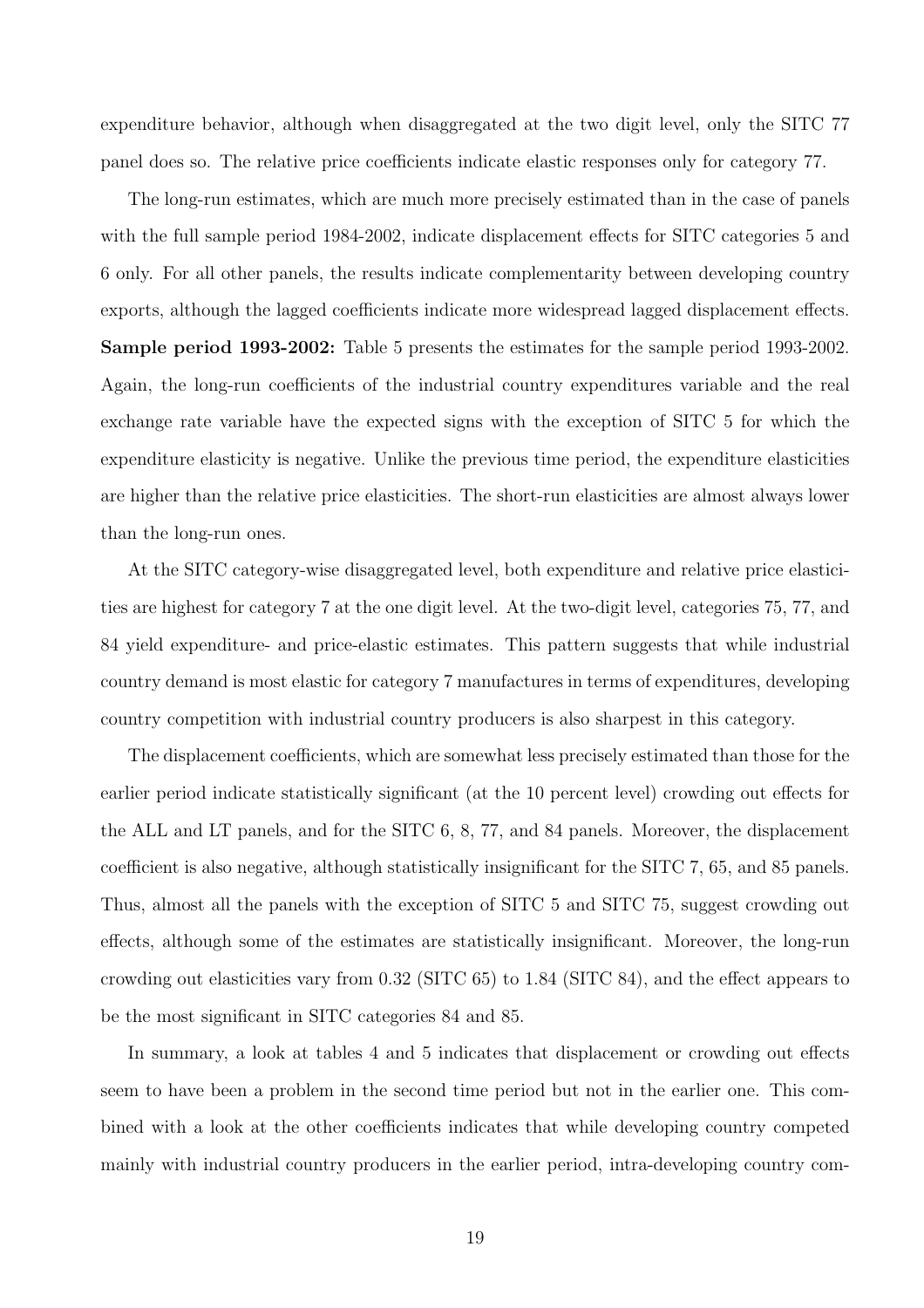petition became quite significant and widespread along a wide range of SITC categories in the second period. Furthermore, increasingly significant crowding out effects coexisted with higher industrial country expenditure elasticities in the second period. Section 4.3 presents an interpretation of these trends.

Robustness Test: As another test of the robustness of our empirical conclusions, we re-estimated the equations using an alternative relative price index, based on the unit value of exports for major developing country exporters of manufactures reported in various issues of UNCTAD's Handbook of International Trade and Development Statistics. This index, which is based on the export data from 10 developing countries (Brazil, Hong Kong, Malaysia, Mexico, South Korea, Singapore, Taiwan, Thailand, Turkey, Yugoslavia) shares 6 countries with our dataset. However, it includes Hong Kong, Singapore, South Korea, and Taiwan, which are now high-income countries. Moreover, it excludes several important developing countries including China and India. Nevertheless, the pattern of the displacement or crowding out coefficients is remarkably similar between the two sets of GMM estimates across different time periods, enhancing our confidence in the results.<sup>35</sup>

#### 4.3 Brief Analytical Afterthoughts

Our empirical analysis has assumed the weak exogeneity of relative prices and competitor exports. This scenario was provided some support by our Hausman tests for weak exogeneity. Next, recall some insights emerging from our empirical analysis. As mentioned earlier; (1) expenditure elasticities appear to have increased between the two halves of our sample period, which implies a loosening of potential external demand-side constraints in the quantitative sense, and (2) crowding out effects appear to have become much more widespread across SITC categories during the second half of our sample period. Taken together,  $(1)$  and  $(2)$  suggest an interesting hypothesis: while demand-side constraints on developing country exports in one sense loosened over the time period under consideration due to relatively more open industrialized country markets, the effect of higher expenditure elasticities was more than offset by the increased supply of manufactured exports from an expanding group of developing countries.

<sup>35</sup>The estimates, although not provided here are available from the author on request.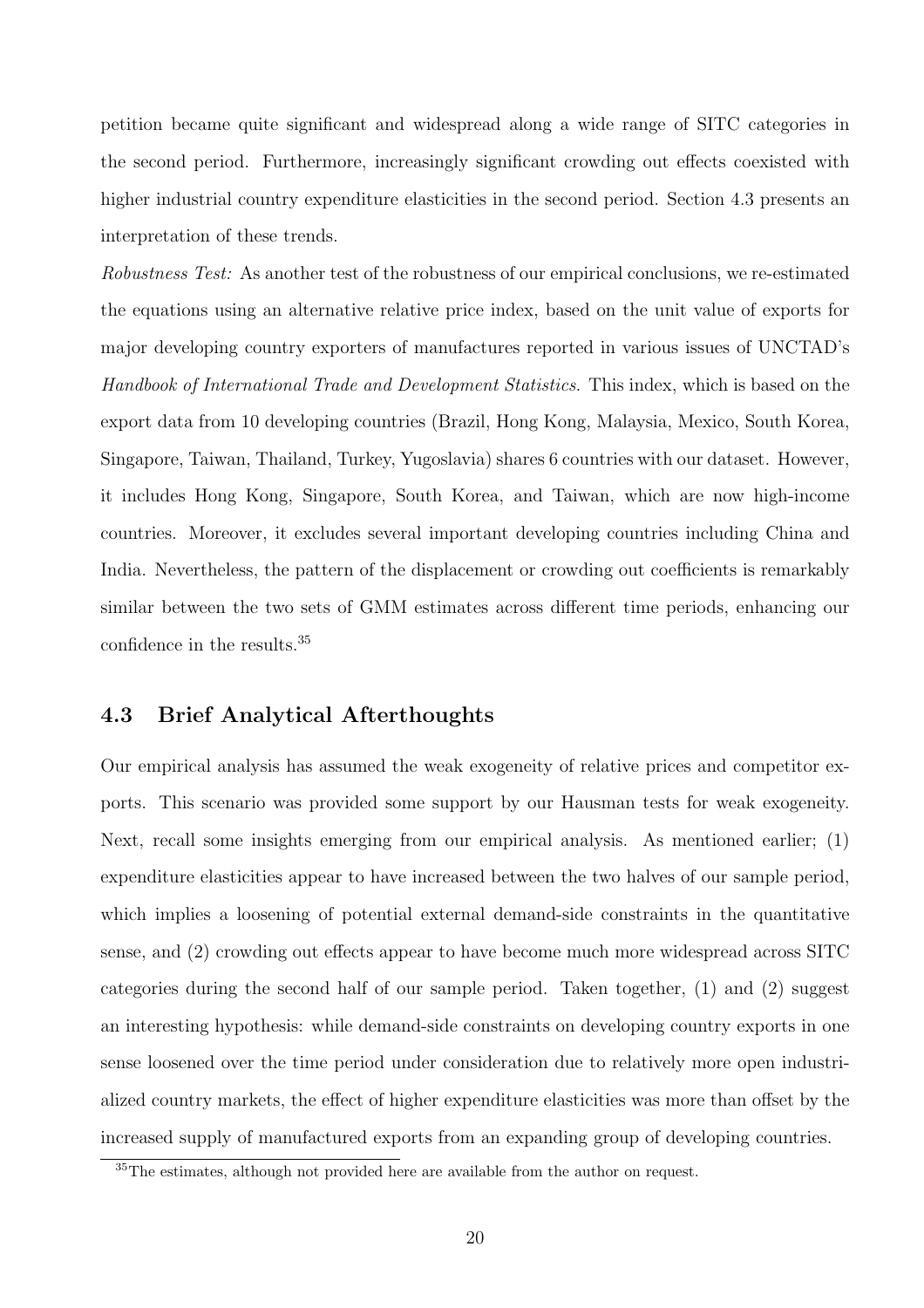Let us turn to some simple analytical analysis to illustrate what the data appear to be suggesting. Consider figures  $3(a)$  and  $3(b)$ . The case where, for a given degree of substitution between developing country exports and industrial country products, developing country products are highly substitutable with each other is illustrated by figure  $3(a)$ . The high degree of substitutability is reflected in the shape of country  $i$ 's indifference curve, as shown in the top right panel of the figure.

Suppose A is the initial point of consumption. Following standard microeconomic theory, a decline in the relative export price of the competitor developing countries  $(1/RPX_{COM, real}^L)$ , which is depicted by the flatter dash line in the top right panel, leads to;  $(1)$  an income effect, shown by the movement from A to C, which translates into greater purchasing power of industrial country consumers, and thus greater potential spending on both developing country j's and its competitors products, and (2) a substitution effect, shown by the movement from A to B, that leads to significant substitution from country  $j$ 's products to that of its competitors. Assuming that the substitution effects are strong enough, industrial country consumers end up consuming less of country j's exports, and more of its competitors' exports, yielding the downward-sloping but (due to strong substitution effects) relatively flat demand curve for competitor exports shown in the bottom right panel. Competitors' export supply curve is upward-sloping since a decline in competitors' relative export price would lower their profitability in the export sector, resulting in weaker incentives to export. Again, this follows standard microeconomic theory assuming constant returns to scale/increasing costs.

The top left panel shows the supply and demand curves for competitors' exports in the  $X_{j,real}^I$ - $X_{COM,real}^I$  space. Given country j's small size relative to its competitors, the latter's supply of exports is likely to be independent of  $j$ 's export volume. In other words, country  $j$  faces a given export supply from its competitors. Demand for country  $j$ 's exports, on the other hand, is an inverse function of its competitors' exports, due to the assumption of high substitutability in consumption.

With this set-up, the effects of an increase in competitors' export supply (say due to simultaneous export promotion policies other than real devaluation) are easily illustrated. Such an increase creates an excess supply of developing country exports at the initial level of country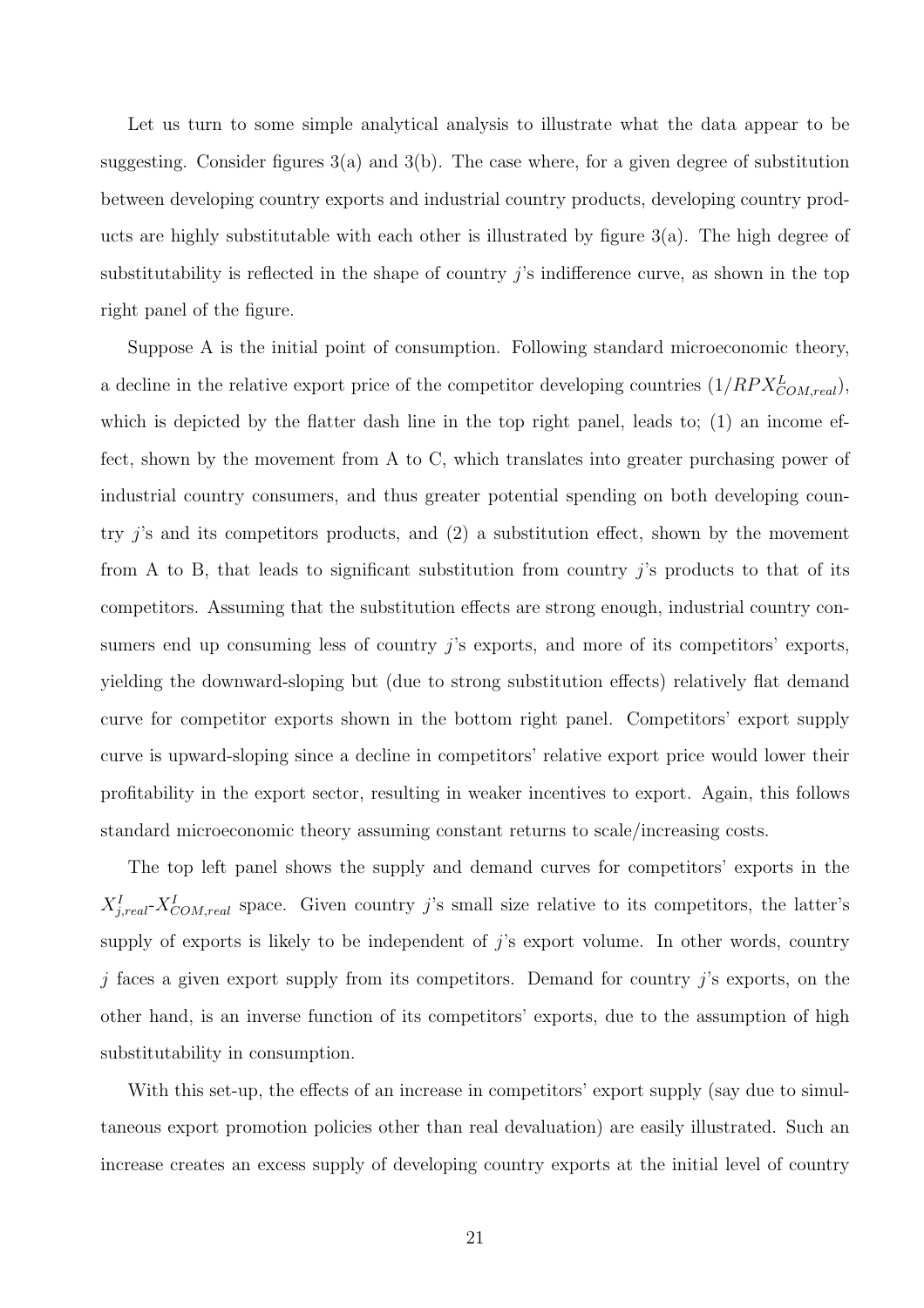j's exports (the demand curve shifts rightwards). Competitors' real exchange rate with respect to country  $i$  depreciates, boosting demand for its product (due to strong substitution effects) at the same time as its supply declines. Competitors' export volume is greater at the new equilibrium. The greater export volume is realized at the expense of country  $i$ 's exports as shown in the top left panel.<sup>36</sup> In other words, there is crowding out.

The case where, for a given degree of substitutability between developing country exports and industrial country products, the former are only weakly substitutable with each other is reflected in the shape of country j's indifference curve, as shown in the top right panel of figure 3(b). In this case, the slope of the demand curve is much steeper (see bottom right hand panel), due to the limited substitutability. Moreover, the demand curve for competitors' exports is upward sloping in the top left panel due to the dominance of income effects.<sup>37</sup> The rise in competitor exports coexists, in this case, with a rise in country j's exports; there is no crowding out.

Based on the suggestive evidence from our empirical results, it appears to be the case that although demand for developing country products increased at a relatively rapid clip during the sample period, and that the expenditure elasticity of demand increased between the two periods, the increasing degree of intra-developing country export product substitutability and competition led to greater crowding out effects during the second period. In other words, the world evolved from the picture approximated by figure 3(b) in the 1980s to one more closely captured by figure  $3(a)$ . Interestingly enough, this is also the period during which trade in some of the major categories under analysis in this paper, particularly textiles and apparel, became integrated into the General Agreement on Tariffs and Trade (GATT) framework through the Agreement on Textiles and Clothing (ATC). These observations raise some questions about the nature of export-led growth, to which we turn in the concluding section.

<sup>36</sup>The intuition is simple. Excess supply of competitors' exports leads to a decline in their real exchange rate relative to country j. Demand for competitors' exports rises. Increasing exports from the latter crowd out some of the demand for country j's exports.

<sup>&</sup>lt;sup>37</sup>In other words, the substitution effects are small enough to be more than offset by the income effects.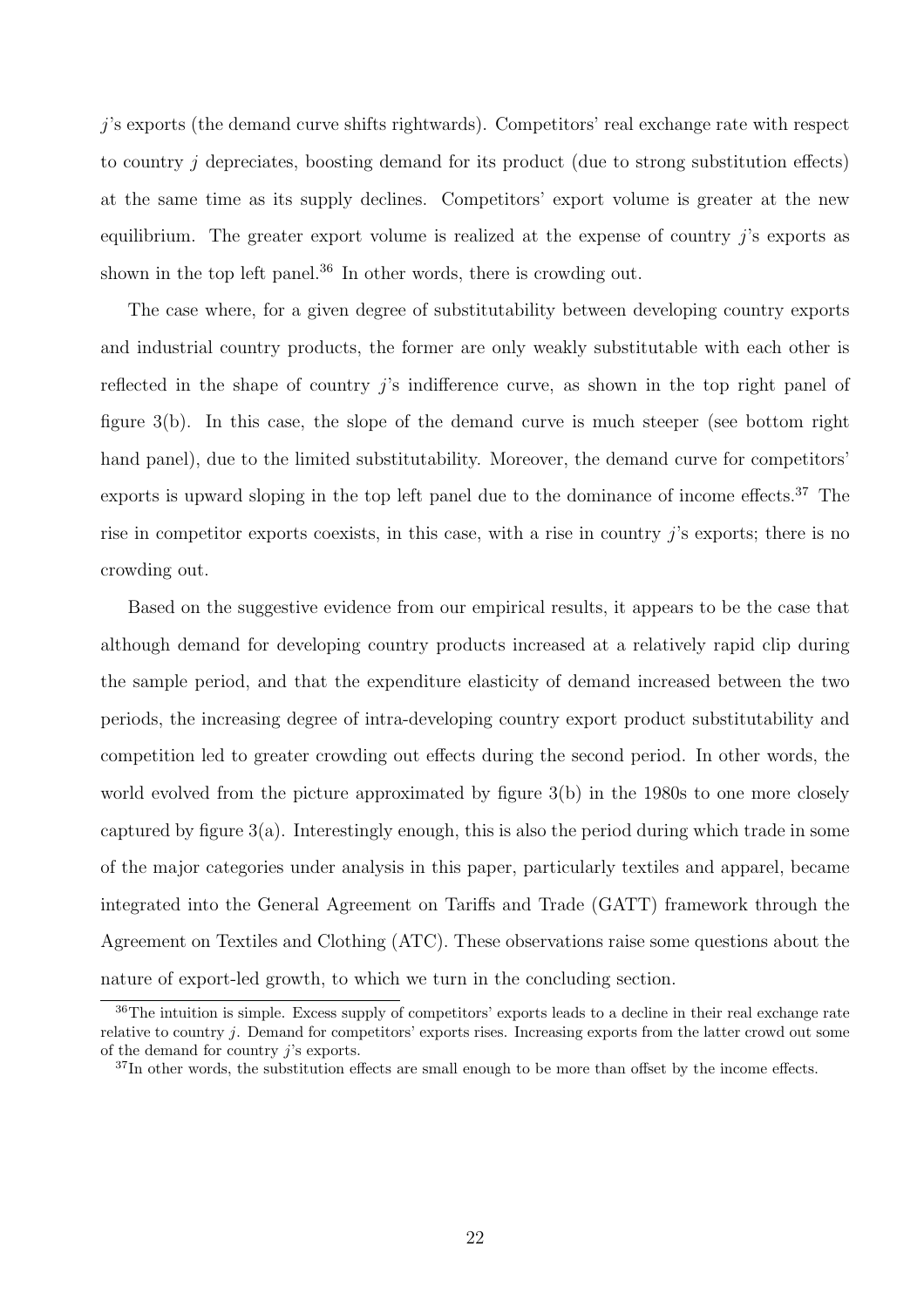# 5 Concluding Remarks

A number of developing countries have geared their developmental policies towards pursuing export-led growth in recent years. The implicit theoretical assumption underlying this strategy generally has been that developing country exporters do not face significant external demandside constraints, at least as far as manufactures are concerned. Our study should be seen as an attempt to explore the validity of this assumption using a relatively comprehensive dataset consisting of almost all major low- and middle-income exporters of manufactures.

In order to investigate our central question, we developed several weighted measures to better capture the relevant expenditure- and price-based relationships, in addition to an individual developing country weighted index of the volume of competitor exports. We then estimated displacement or crowding out effects of competitor exports for the period 1984-2002 using two different econometric approaches; (i) the Bewley reparametrization of an ARDL model, and (2) the GMM approach. Unlike the few previous econometric studies that explore versions of this question, we estimated effects both at the aggregated and disaggregated levels, the disaggregation being at the one- and two-digit SITC category levels. Our results suggest some interesting patterns both at the disaggregated and aggregated levels. Most importantly:

- 1. Expenditure elasticities appear to have increased between the two halves of our sample period, which implies a loosening of potential external demand-side constraints in the quantitative sense.
- 2. Crowding out effects appear to have become much more widespread across SITC categories during the second half of our sample period. Such effects, which were only visible for SITC categories 5 and 6 during the earlier half of our sample period, appeared to occur in almost all our SITC categories at both the one and two digit levels of disaggregation in the latter half. This suggests increasingly crowded markets with substantial competition.

Taken together, (1) and (2) suggest an interesting hypothesis: while in one sense demandside constraints on developing country exports loosened over the time period under consideration due to relatively more open industrialized country markets, the effect of higher expenditure elasticities was more than offset by the increased supply of exports from the (expanding group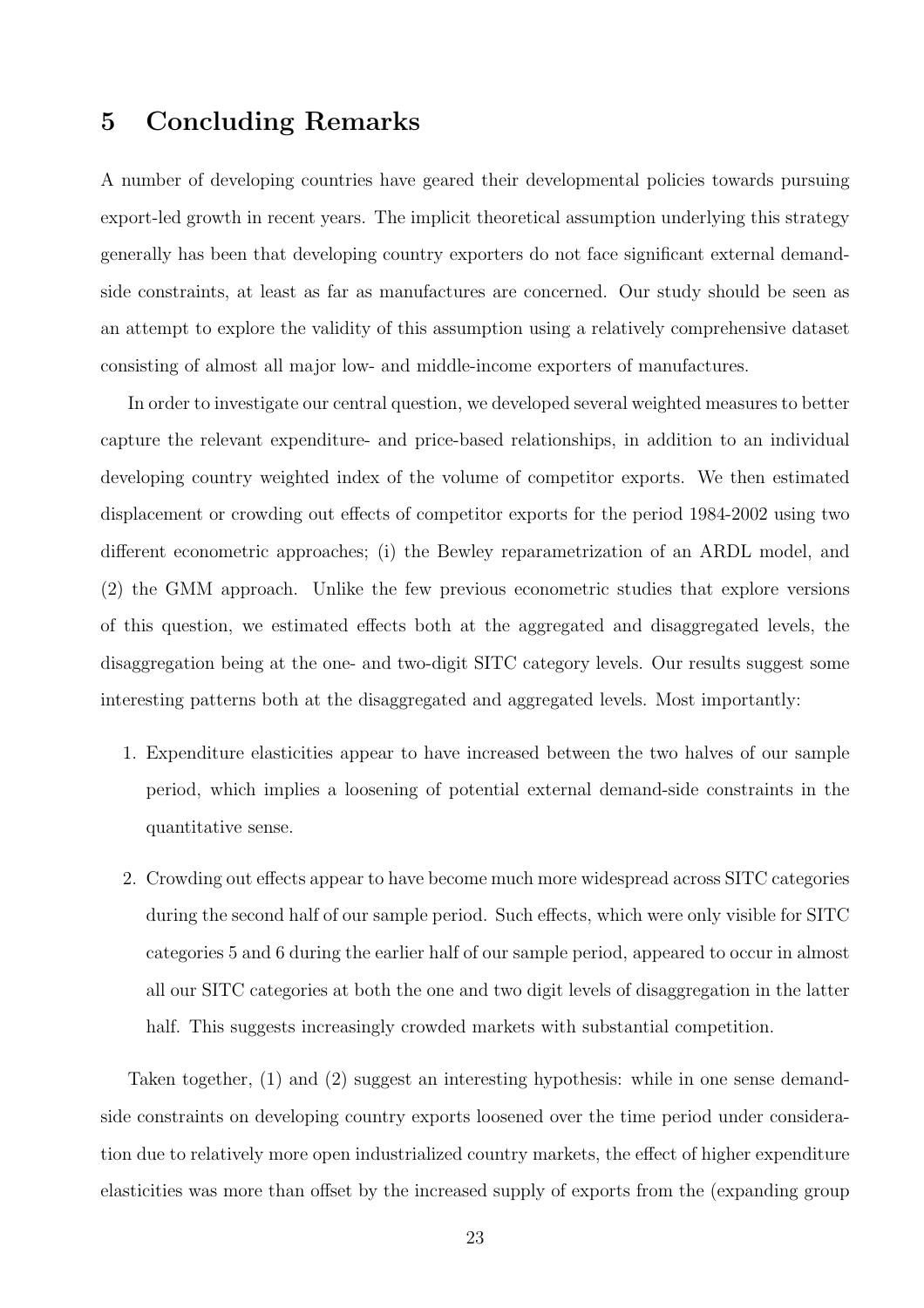of) manufactures-exporting developing countries, putting developing countries in significant competition with each other for limited export opportunities. While we provide some evidence to support this hypothesis, much work needs to be done in order to more precisely establish the order and magnitude of external demand-side constraints on developing country export growth.

Our estimates also suggest that while crowding out effects may have been more pervasive in SITC categories 6, 8, and associated subcategories, and amongst LT countries, these have also begun to appear in SITC category 7, which includes some of the products that, due to their relatively high-tech nature, have traditionally been considered to be relatively immune to cut-throat price competition. This may be explained by two factors. Firstly, the term "high-tech" may be misleading as a substantial proportion of the production falling under these categories consists of labor-intensive assembly operations requiring relatively few skills, and exhibiting relatively low barriers to entry.<sup>38</sup> Secondly, and on a related note, a number of developing countries have established a presence in the sectors classified under SITC 7, owing in no small measure to the vertical disintegration of global production processes. Thus, while SITC category 7 exports constituted the largest share, on average, amongst the four SITC manufacturing categories for only three countries (Malaysia, Mexico, and Jordan) over the period 1984-1993, the number rose to six countries (Hungary, Malaysia, Mexico, the Philippines, Poland, and Thailand), over the period 1993-2002. Combining these two observations suggests that some of the SITC categories traditionally seen as relatively high-tech may not be immune to what Kaplinsky (1993) has called the "commoditization" of manufactures, $39$  in the sense that exporters of these products are subject to the kinds of competitive pressures that primary commodity exporters have typically faced. The implications are a cause for concern. A significant proportion of the increase in developing country exports may have come at the expense of other developing countries, especially in the latter part of our sample period. More generally, in a world where a number of developing countries simultaneously pursue export-led growth directed at similar markets, success for some is likely to mean frustration for others. Moreover, this problem is likely to get worse as more developing countries enter the fray, and as the current account deficits run by

 $38$ See Lall (1998) and Lall (2000) for an insightful discussion.

 $39$ See also UNCTAD  $(2004)$ .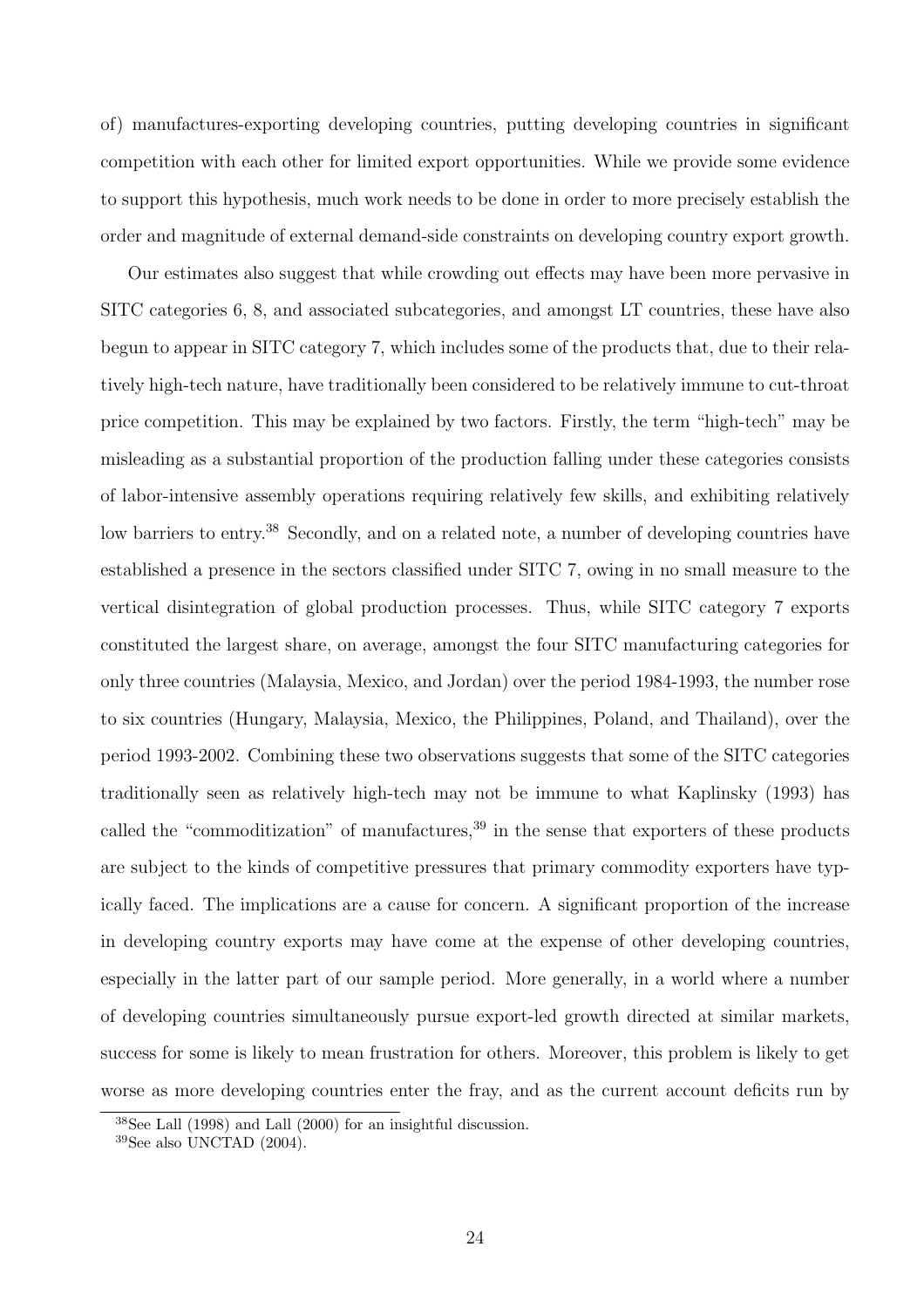the largest global importer (the US) begin to shrink. $40$ 

Finally, our study suffers from a major limitation, which we plan to address in future work in addition to extending our project in several other directions. We do not take into account developing country exports to other developing countries. Although industrial country markets remain the primary source of demand for developing country manufactures, one could argue that the growth of developing country export "poles" may relieve some of the pressure resulting from crowding out effects in industrial country markets.<sup>41</sup> Secondly we plan to more specifically test for the relevance of the kind of supply and demand schema briefly laid out in section 4.3. The lack of data on supply-side factors such as capacity utilization and wages hinders such work for most developing countries. As data constraints become less binding in the future, we hope to provide more comprehensive analysis to aid in understanding some of the most important issues confronting developing country trade policy-makers.

# A Appendix

#### Data Sources

 $M^i$ : Value of industrialized country i's imports of all products from the entire world. Obtained from the United Nation's COMTRADE database. Due to missing data, the values for Belgium and Germany were obtained from the OECD's SourceOECD database

 $P^{M,i}$ : Industrialized country i's unit import value. Obtained from the IMF's International Financial Statistics database. Due to missing data, the values for Austria, Belgium, France, and Switzerland were obtained from the OECD's SourceOECD database.

 $P<sup>i</sup>$ : Industrialized country i's producer price index. Obtained from the IMF's International Financial Statistics database.

 $P_j$ : Developing country j's unit export value. Obtained from the IMF's International Financial Statistics database. Due to missing data, the values for Bangladesh, Costa Rica, the Philippines, Tunisia, and Turkey were obtained from UNCTAD's Handbook of International Trade and

 $40$ Or, at least grow less rapidly.

<sup>&</sup>lt;sup>41</sup>However, to the extent that China has emerged as a major importer of primary commodities from lowincome developing countries, such relief may ironically be small comfort for countries that have specialized mainly in labor-intensive manufactures.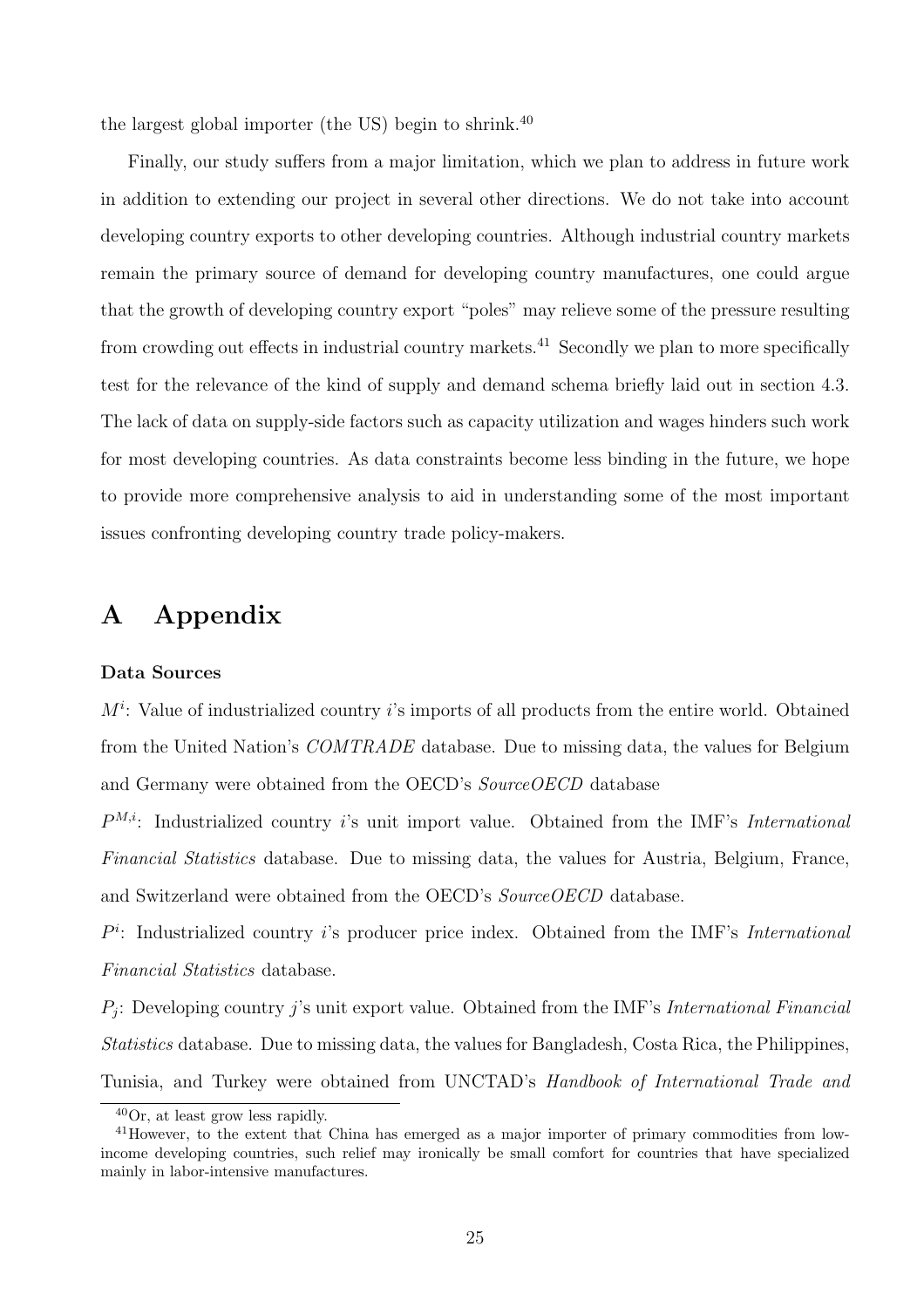Development Statistics. The series for China was obtained from the World Bank. Producer price index data for Mexico were obtained from the Bank of Mexico's website.<sup>42</sup>

 $X_j^I$ : Value of manufactured exports from developing country j to industrialized countries. Obtained from the United Nation's COMTRADE database. Due to missing data, the values for South Africa were obtained from the OECD's *SourceOECD* database.

#### The Generalized Method of Moments (GMM):

Consider the following panel data equation:

$$
y_{i,t} = \alpha y_{i,t-1} + \beta' X_{i,t} + \eta_i + \epsilon_{i,t} \tag{7}
$$

where, y is the dependent variable, X is the set of regressors, i denotes individual panel members, t denotes the time period,  $\eta$  is the (unobserved) member-specific effect, and  $\epsilon$  is the error term. First-differencing both sides eliminates country-specific effects:

$$
y_{i,t} - y_{i,t-1} = \alpha (y_{i,t-1} - y_{i,t-2}) + \beta' (X_{i,t} + X_{i,t-1}) + (\epsilon_{i,t} - \epsilon_{i,t-1})
$$
\n(8)

Instruments are required to address the correlation (that exists by construction) between  $\epsilon_{i,t} - \epsilon_{i,t-1}$  and the lagged differenced term  $y_{i,t-1} - y_{i,t-2}$ , and to deal with potential endogeneity of the explanatory variables. Arellano and Bover (1995) developed a system of regressions in levels and differences based on the assumptions that; (1) the explanatory variables are weakly exogenous, (2) the error term is not serially correlated, and (3) there is no correlation between the *differences* of the right hand side variables and the member-specific effects. The instruments for the regressions in differences are the lagged values of the regressors while the instruments for the regression in levels are the lagged differences of the corresponding variables. The moment conditions can be specified as:

$$
E[y_{i,t-s} \cdot (\epsilon_{i,t} - \epsilon_{i,t-1})] = 0; \qquad s \ge 2; t = 3, \dots T
$$
\n(9)

$$
E[X_{i,t-s} \cdot (\epsilon_{i,t} - \epsilon_{i,t-1})] = 0; \qquad s \ge 2; t = 3, ... T
$$
 (10)

<sup>&</sup>lt;sup>42</sup>The Bank of Mexico reports an export price index, but this index has several problems. First, until the early nineties, oil was still Mexico's major export, suggesting that Mexico's export price index for the 1980s predominantly reflected changes in oil prices, rather than prices of manufactured products. Second, the Bank of Mexico's export price index exhibits an anomalous increase between 1994 and 1995, in spite of the sharp (roughly 40 percent) depreciation of the peso at that time. We therefore, used the country's non-oil producer price index (PPI) as a proxy for the true price of (the value added in) Mexican manufactured goods. This measure shows a large decline in 1995, reflecting the peso depreciation much more accurately than the officially reported Mexican export price index.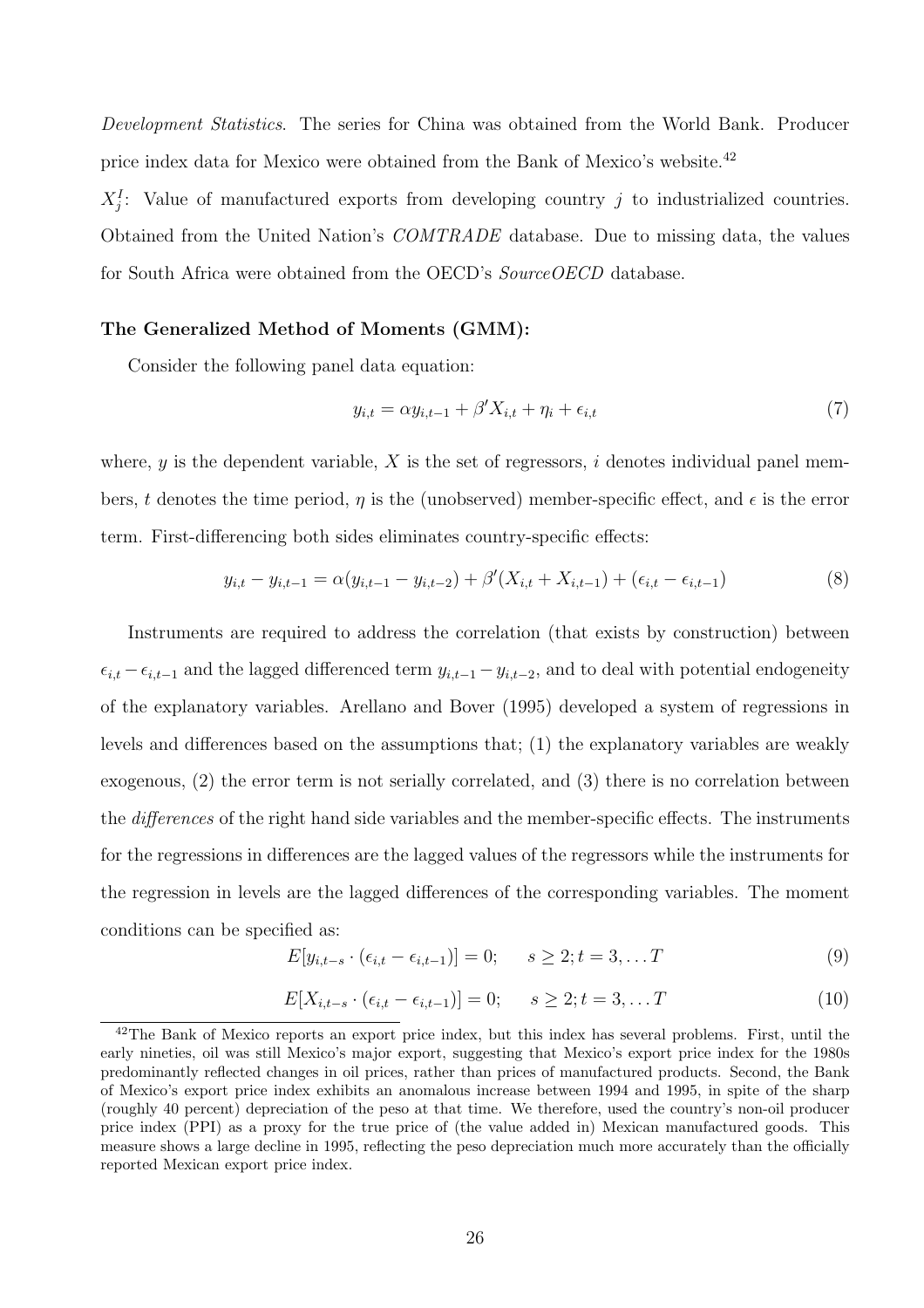$$
E[(y_{i,t-s} - y_{i,t-s-1}) \cdot (\eta_t + \epsilon_{i,t})] = 0; \qquad s = 1
$$
\n(11)

$$
E[(X_{i,t-s} - X_{i,t-s-1}) \cdot (\eta_t + \epsilon_{i,t})] = 0; \qquad s = 1
$$
\n(12)

These moment conditions are used with a GMM estimator to generate efficient and consistent estimates. The Sargan test of overidentifying restrictions is generally used to test the validity of the instruments.

## References

- Ahearne, A., Fernald, J., Loungani, P., and Schindler, J. (2003). China and emerging Asia: Comrades or competitors? International Finance Discussion Papers 789, Board of Governors of the Federal Reserve System, Chicago.
- Akamatsu, K. (1935). Wagakuni yomo kogyohin no susei [trend of Japanese trade in woolen goods]. Shogyo Keizai Ronso [Journal of Nagoya Higher Commercial School], 13.
- Arellano, M. and Bover, O. (1995). Another look at the instrumental variable estimation of error-component models. Journal of Econometrics, 68.
- Balassa, B. (1988). The adding-up problem. Background paper for the world development report, The World Bank, Washington, DC.
- Bhagwati, J. N. (1958). Immiserizing growth: A geometrical note. Review of Economic Studies, pages 201–205.
- Davidson, R. and MacKinnon, J. (1993). *Estimation and Inference in Econometrics*. Oxford University Press, Oxford.
- Eichengreen, B., Rhee, Y., and Tong, H. (2004). The impact of China on the exports of other Asian countries. Working Paper 10768, National Bureau of Economic Research, Cambridge, MA.
- Faini, R., Clavijo, F., and Senhadji-Semlali, A. (1992). The fallacy of composition argument: Is it relevant for LDCs manufactures' exports? European Economic Review, 36(4), 865–82.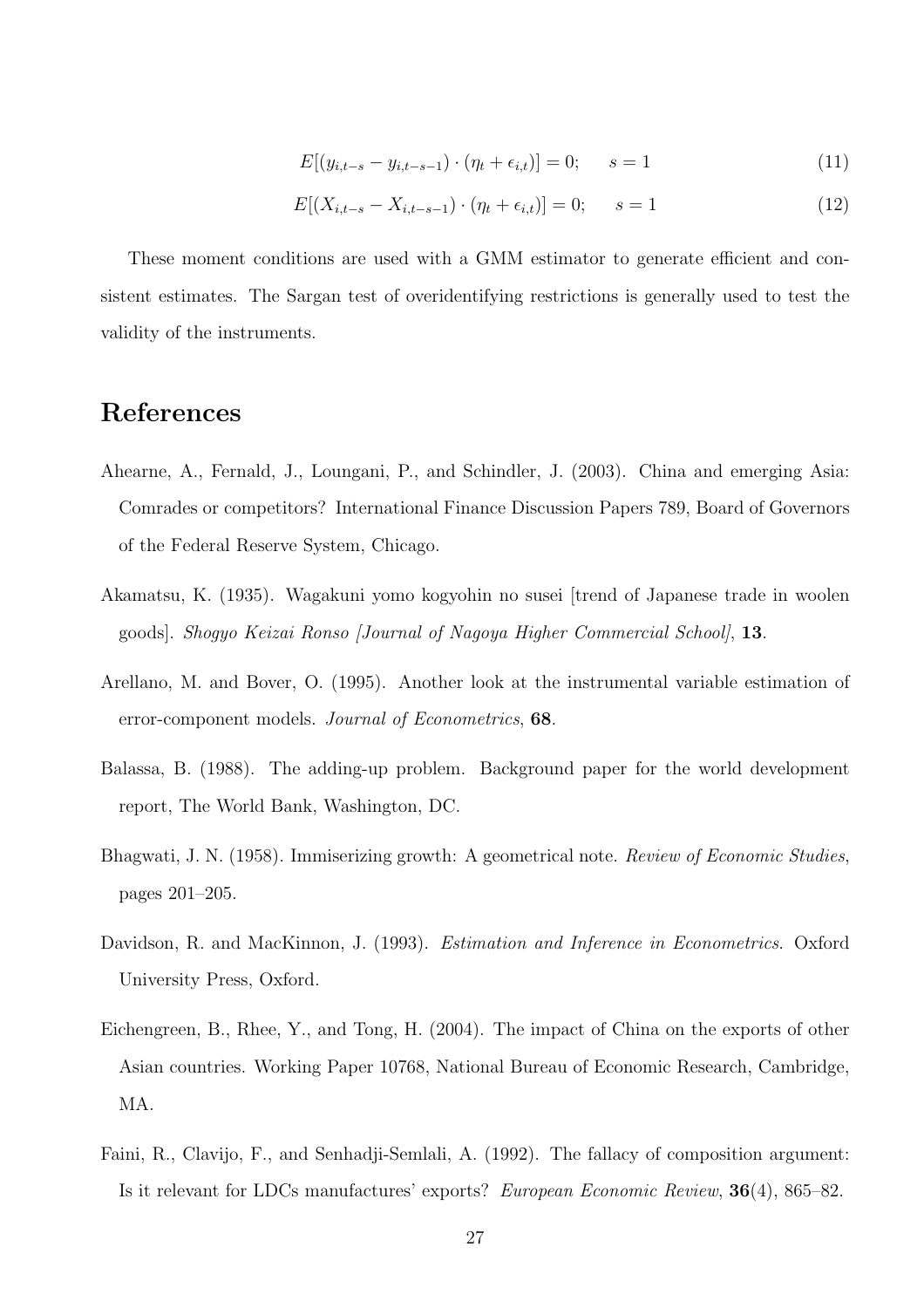- Inder, B. (1993). Estimating long-run relationships in economics. Journal of Econometrics, 57, 53–68.
- Kaplinsky, R. (1993). Export processing zones in the Dominican Republic: Transforming manufactures into commodities. World Development, 21, 1851–65.
- Kasahara, S. (2004). The flying geese paradigm: A critical study of its application to East Asian regional deevelopment. Discussion Paper 169, United Nations Commission on Trade and Development, Geneva.
- Lall, S. (1998). Exports of manufactures by developing countries: Emerging patterns of trade and location. Oxford Review of Economic Policy, 14(2), 54–73.
- Lall, S. (2000). The technological structure and performance of developing country manufactured exports, 1985-1998. Working Paper 44, Queen Elizabeth House, Oxford.
- Maciejewski, E. (1983). 'Real' effective exchange rate indices: A re-examination of the major conceptual and methodological issues. International Monetary Fund Staff Papers, 30, 491– 541.
- Muscatelli, V. A., Stevenson, A. A., and Montagna, C. (1994). Intra-NIE competition in exports of manufactures. Journal of International Economics, 37(1), 29–47.
- Palley, T. (2003). Export-led growth: Evidence of developing country crowding-out. In P. Arestis, M. Baddeley, and J. McCombie, editors, Globalization, Regionalism, and Economic Activity. Edward Elgar, Northampton, MA.
- Razmi, A. and Blecker, R. (2005). Moving up the ladder to escape the adding up constraint? New evidence on the fallacy of composition. Working Paper 2005-5, University of Massachusetts, Amherst, MA.
- Sarkar, P. and Singer, H. (1993). Manufacture-manufacture terms of trade deterioration: A reply. World Development,  $21(10)$ , 1617–20.
- Spilimbergo, A. and Vamvakidis, A. (2003). Real effective exchange rate and the constant elasticity of substitution assumption. Journal of International Economics, 60, 337–54.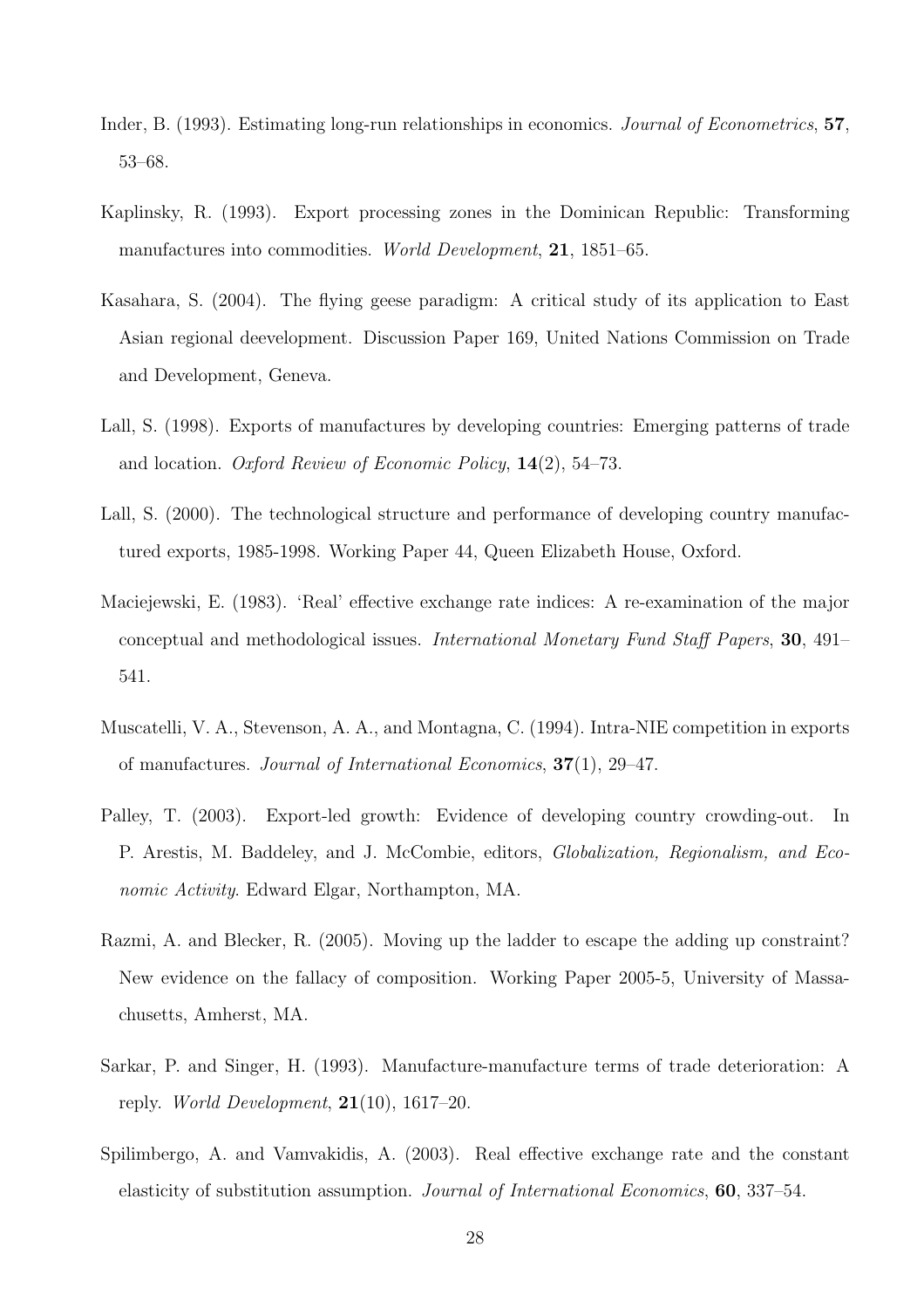- UNCTAD (2002). Trade and Development Report. Technical report, United Nations Commission on Trade and Development, Geneva.
- UNCTAD (2004). Trade and Development Report. Technical report, United Nations Commission on Trade and Development, Geneva.
- Walmsley, T. and Hertel, T. (2000). China's accession to the WTO: Timing is everything. Working paper, Center for Global Trade Analysis, Purdue University.
- Wickens, M. R. and Breusch, T. S. (1987). Dynamic specification, the long-run, and the estimation of transformed regression models. Economic Journal, Conference 1988, 189– 205.

Table 1: Structure of Demand in Selected Developing Countries, 1990 and 2000

|                 |        | $\overline{\rm C}$ |                | $\overline{\mathrm{G}}$ |        | I    |      | $\overline{\text{X}}$ | $\overline{\mathbf{M}}$ |      | $\boldsymbol{A}$ |       |
|-----------------|--------|--------------------|----------------|-------------------------|--------|------|------|-----------------------|-------------------------|------|------------------|-------|
|                 | 1990   | 2000               | 1990           | 2000                    | 1990   | 2000 | 1990 | 2000                  | 1990                    | 2000 | 1990             | 2000  |
| Bangladesh      | 86     | 77                 | $\overline{4}$ | $\overline{5}$          | 17     | 23   | 6    | 14                    | 14                      | 20   | 107              | 105   |
| <b>Brazil</b>   | 59     | 59                 | 19             | 19                      | $20\,$ | 18   | 8    | 17                    | 7                       | 13   | 98               | 96    |
| China           | 50     | 40                 | 12             | 13                      | 35     | 44   | 18   | 34                    | 14                      | 32   | 97               | 97    |
| Costa Rica      | 61     | 67                 | 18             | 15                      | 27     | 20   | 35   | 47                    | 41                      | 49   | 106              | 102   |
| Hungary         | 61     | 67                 | 11             | 11                      | $25\,$ | 24   | 31   | 65                    | 29                      | 68   | 97               | 102   |
| India           | 66     | 65                 | 12             | 13                      | 24     | 24   | 7    | 14                    | $\boldsymbol{9}$        | 16   | 102              | 102   |
| Indonesia       | 59     | 69                 | 9              | 9                       | 31     | 16   | 25   | 31                    | 24                      | 26   | 99               | 94    |
| Jordan          | 74     | 80                 | 25             | 23                      | 32     | 23   | 62   | 45                    | 93                      | 70   | 131              | 126   |
| Malaysia        | $52\,$ | 44                 | 14             | 14                      | 32     | 21   | 75   | 114                   | 72                      | 93   | 98               | 79    |
| Mauritius       | 64     | 62                 | 13             | 13                      | 31     | 23   | 64   | 60                    | 71                      | 57   | 108              | 98    |
| Mexico          | 70     | 69                 | 8              | 13                      | 23     | 20   | 19   | 28                    | 20                      | 30   | 101              | 102   |
| Morocco         | 65     | 59                 | 15             | 21                      | 25     | 24   | 26   | 32                    | 32                      | 36   | 105              | 104   |
| Pakistan        | 74     | 73                 | 15             | 12                      | 19     | 15   | 16   | 20                    | 23                      | 20   | 108              | 100   |
| The Philippines | 72     | 72                 | 10             | 11                      | 24     | 19   | 28   | 48                    | 33                      | 51   | 106              | 102   |
| Poland          | 48     | 70                 | 19             | 16                      | 26     | 19   | 29   | 21                    | 22                      | 26   | 93               | 105   |
| South Africa    | 57     | 62                 | 20             | 19                      | 17     | 17   | 24   | 28                    | 19                      | 26   | 94               | 98    |
| Sri Lanka       | 76     | 76                 | 10             | 8                       | 23     | 22   | 29   | 36                    | 38                      | 42   | 109              | 106   |
| Thailand        | 57     | 57                 | 9              | 11                      | 41     | 25   | 34   | 66                    | 42                      | 59   | 107              | 93    |
| Tunisia         | 58     | 62                 | 16             | 17                      | 32     | 25   | 44   | 43                    | 51                      | 47   | 106              | 104   |
| Turkey          | 69     | 67                 | 11             | 14                      | 24     | 23   | 13   | 28                    | 18                      | 31   | 104              | 104   |
| Average         | 63.9   | 64.9               | 13.5           | 13.9                    | 26.4   | 22.3 | 29.7 | 39.6                  | 33.6                    | 40.6 | 103.8            | 100.9 |

Source: World Bank's World Development Indicators 2005, Washington, DC, p. 259 - 261

 $C =$  household final consumption expenditure,  $G =$  general government final consumption expenditure,  $I =$  gross capital formation,  $X =$  exports of goods and services,

 $M =$  imports of goods and services,  $A =$  absorption  $= C + I + G$ .

All quantities expressed as percentage of GDP.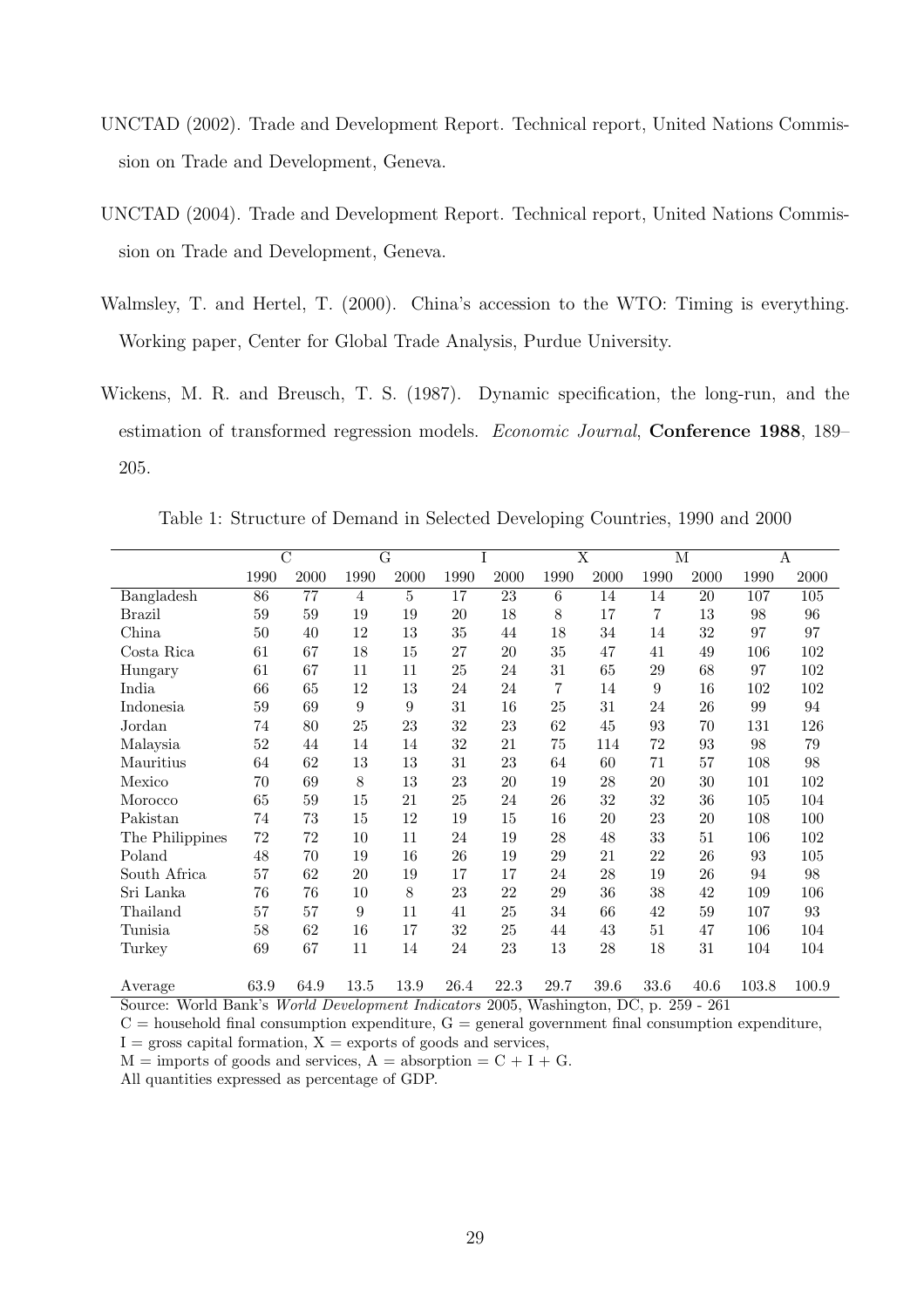| İ                  |
|--------------------|
| ֘֒                 |
|                    |
|                    |
|                    |
|                    |
|                    |
| i<br>Sa<br>i       |
| ì                  |
| くくら こうしょう          |
| j                  |
|                    |
| $\frac{1}{2}$      |
|                    |
|                    |
| ĺ                  |
|                    |
|                    |
| ĺ                  |
| j                  |
| ļ                  |
|                    |
|                    |
|                    |
|                    |
|                    |
|                    |
| $\frac{1}{2}$      |
| i                  |
|                    |
|                    |
|                    |
|                    |
|                    |
| ۱.                 |
| <br> <br>          |
| \$                 |
| - ニュー・コート アート・シート  |
| l<br>ļ             |
|                    |
| l                  |
|                    |
| $\frac{1}{2}$<br>l |
|                    |

|                    | Year         | esh<br>Banglad | Brazi              | China     | Costa Rica  | Hungary            | India              | Indonesia          | Jordan             | Malaysia                                               | Mauritius                                              |
|--------------------|--------------|----------------|--------------------|-----------|-------------|--------------------|--------------------|--------------------|--------------------|--------------------------------------------------------|--------------------------------------------------------|
| ДI                 | 1986         | 0.009          | 0.163              | 0.054     | 0.002       | 0.026              | 0.082              | 0.040              | 0.001              | 0.086                                                  | 0.008                                                  |
|                    | 2002         | 0.008          |                    | 0.295     | 0.004       | 0.046              | 0.039              | 0.030              | 0.001              | 0.069                                                  | 0.002                                                  |
| S<br><b>SITC</b>   | 1986         | 0.000          | 0.170              | 0.074     | 0.003       | 0.089              | 0.035              | 0.019              | 0.008              | 0.032                                                  | 0.000                                                  |
|                    | 2002         | 0.000          | 0.072              | 0.331     | 0.001       | 0.049              | 0.107              | 0.035              | $0.001\,$          | 0.049                                                  | 0.000                                                  |
| అ<br>SITC          | 1986         | 0.011          | $0.169$<br>$0.080$ | 0.002     | 0.002       | 0.025              | 0.144              | $0.078$<br>$0.053$ | 0.000              | $0.031$<br>$0.024$                                     | 0.001                                                  |
|                    | 2002         | 0.004          |                    | 0.262     | 0.001       | 0.028              | 0.111              |                    |                    |                                                        | 0.001                                                  |
| Ļ<br><b>SITC</b>   | 1986         | 0.000          | 0.176              | 0.005     | 0.001       | 0.015              | 0.007              | $0.001\,$          | $0.001\,$          | 0.201                                                  | 0.000                                                  |
|                    | 2002<br>1986 | 0.000          | 0.033              | 0.239     | 0.004       | 0.064              | 0.007<br>700.0     | 0.015              |                    | 0.104                                                  | $0.000$<br>$0.029$                                     |
| $^{\circ}$<br>SITC |              | 0.018          | 0.139              | 0.170     | 0.004       | $0.022$<br>$0.025$ |                    | 0.040              | $0.000$<br>$0.001$ | 0.047                                                  |                                                        |
|                    | 2002         | 0.026          | 0.015              | 0.411     | 0.006       |                    | 0.045              | 0.042              | 0.003              | 0.032                                                  | 0.007                                                  |
| 65<br><b>SITC</b>  | 1986         | 0.019          | 0.078              | 0.310     | 0.003       | 0.016              | 0.112              | 0.030              | 0.000              | 0.020                                                  | $0.001\,$                                              |
|                    | 2002         | 0.013          | 0.024              | 0.304     | 0.000       | 0.016              | 0.148              | 0.048              | 0.000              | 0.012                                                  | 0.000                                                  |
| 52<br>SITC         | 1986         | 0.000          | 0.262              | 0.009     | 0.000       | 0.004              | 0.024              | 0.000              | 0.000              | 0.016                                                  | 0.000                                                  |
|                    | 2002         | 0.000          | 0.002              | 0.357     | 0.013       | 0.039              | 0.003              | $\!0.012$          | 0.000              | 0.204                                                  | 0.000                                                  |
| 77<br><b>SITC</b>  | 1986         | 0.000          | 0.039              | 0.004     | 0.002       | 0.022              | 0.005              | 0.000              | 0.000              | 0.460                                                  | 0.000                                                  |
|                    | 2002         | 0.000          | 0.008              | 0.216     | 0.004       | 0.046              | 0.008              | 0.012              | 0.000              | 0.125                                                  |                                                        |
| 84<br><b>SITC</b>  | 1986         | 0.028          | 0.019              | 0.272     | 0.004       | 0.017              | 0.116              | 0.054              | 0.000              | 0.057                                                  | 0.041                                                  |
|                    | 2002         | 0.055          | 0.002              | 0.319     | 0.006       | 0.017              | 0.065              | 0.045              | 0.006              | 0.025                                                  |                                                        |
| 85<br><b>SITC</b>  | 1986         | 0.000          | 0.680              | 0.111     | 0.001       | 0.019              | 0.031              | 0.005              | 0.000              | 0.004                                                  | $0.014$<br>0.000                                       |
|                    | 2002         | 0.004          | 0.106              | 0.637     | 0.000       | 0.021              | 0.033              | 0.082              | 0.000              | 0.003                                                  | 0.000                                                  |
|                    |              |                |                    |           |             |                    |                    |                    |                    |                                                        |                                                        |
|                    | Year         | Mexico         | Morocco            | Pakistan  | Philippines | Poland             | South Africa       | Sri Lanka          | <b>Chailand</b>    | Tunisia                                                | Turkey                                                 |
| ЦA                 | 1986         | 0.228          | 0.013              | 0.033     | 0.028       | 0.028              | 0.083              | 0.010              | 0.055              | 0.012                                                  | 0.037                                                  |
|                    | 2002         | 0.249          | 0.008              | 0.010     | 0.036       | 0.046              | 0.019              | 0.006              | 0.053              | 0.009                                                  | 0.035                                                  |
| S<br><b>SITC</b>   | 1986         | 0.176          | 0.023              | 0.000     | 0.027       | 0.052              | 0.214              | 0.002              | 0.009              | 0.038                                                  | $0.029$<br>$0.024$                                     |
|                    | 2002         | 0.165          | 0.014              | 0.003     | 0.005       | 0.056              | 0.039              | 0.001              | 0.040              | 0.009                                                  |                                                        |
| ం<br>SITC          | 1986         | 0.151          | 0.009              | 0.062     | 0.018       | 0.031              | 0.155              | 0.005              | 0.054              | 0.004                                                  | 0.048                                                  |
|                    | 2002         | 0.147          | 0.006              | 0.031     | 0.006       | 0.077              | 0.054              | 0.006              | 0.044              |                                                        |                                                        |
| Ņ<br>SITC          | 1986         | 0.451          | 0.002              | 0.005     | 0.024       | 0.025              | 0.026              | 0.002              | 0.040              | $\begin{array}{c} 0.006 \\ 0.003 \\ 0.003 \end{array}$ | $\begin{array}{c} 0.059 \\ 0.012 \\ 0.018 \end{array}$ |
|                    | 2002         | 0.343          | 0.003              | 0.000     | 0.055       | 0.042              | 0.013              | 0.000              | 0.056              |                                                        |                                                        |
| ∞<br>SITC          | 1986         | 0.099          | 0.028              | 0.035     | 0.045       | 0.022              | 0.014              | 0.030              | 0.086              | 0.025                                                  | 0.052                                                  |
|                    | 2002<br>1986 | 0.148          | 0.018              | $0.015\,$ | 0.024       | 0.034              | $0.006$<br>$0.030$ | $0.016$<br>$0.004$ | 0.054              | 0.021                                                  | 0.052<br>0.082                                         |
| 65<br>SITC         |              | 0.058          | 0.014              | 0.145     | 0.006       | 0.019              |                    |                    | 0.044              | 0.007                                                  |                                                        |
|                    | 2002         | 0.106          | 0.006              | 0.129     | 0.008       | 0.034              | 0.008              | 0.004              | 0.004              | 0.010                                                  | $0.124\,$                                              |
| 52<br>SITC         | 1986         | 0.529          | 0.000              | 0.000     | 0.001       | 0.011              | 0.035              | 0.000              | 0.106              | $0.001\,$                                              | 0.001                                                  |
|                    | 2002         | 0.210          | 0.000              | 0.000     | 0.091       | 0.001              | 0.001              | 0.000              | 0.067              | 0.000                                                  | 0.000                                                  |
| 7<br>SITC          | 1986         | 0.301          | 0.002              | 0.000     | 0.058       | 0.012              | 0.005              | 0.000              | 0.077              | 0.004                                                  | 0.009                                                  |
|                    | 2002         | 0.317          | 0.012              | 0.000     | 0.118       | 0.032              | 0.002              | 0.000              | 0.076              | $0.010\,$                                              | 0.012                                                  |
| 84<br><b>SITC</b>  | 1986         | 0.028          | 0.039              | 0.041     | 0.032       | 0.015              | 0.008              | 0.045              | 0.070              | 0.037                                                  | 0.077                                                  |
|                    | 2002         | 0.108          | 0.035              | 0.028     | 0.033       | 0.022              | 0.004              | 0.033              | 0.046              | 0.038                                                  | 0.100                                                  |
| SITC <sub>85</sub> | 1986         | 0.023          | 0.017              | 0.004     | 0.014       | 0.035              | 0.002              | 0.002              | 0.044              | 0.004                                                  | 0.005                                                  |
|                    | 2002         | 0.022          | 0.010              | 0.002     | 0.003       | 0.007              | 0.000              | 0.002              | 0.050              | 0.015                                                  | 0.003                                                  |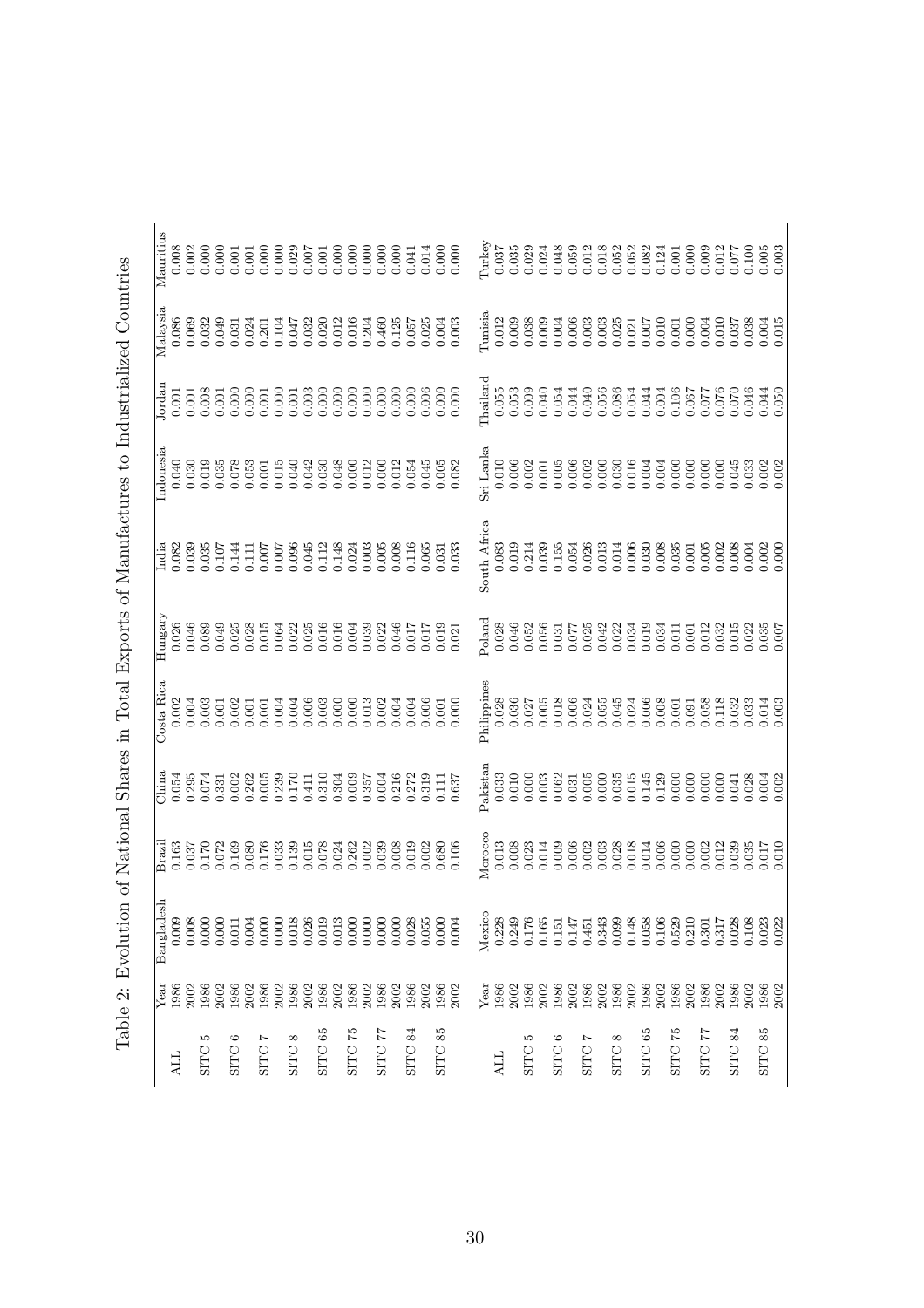| Observations                                                                                       | $\frac{8}{18}$                                  | $\frac{8}{2}$      | $\frac{911}{7}$                                                                                                                                                                                                                                                                              |                                                                                                                                                                                                                                                                                                                       | SITC6<br>18<br>346<br>346                                                                                                                                                                          | SITC :<br>18<br>344                                                                                                                                                                                                          |                                                                                                                                                                                                                          | SITC 65<br>18<br>18<br>346                                                                                                                                                                                                                                                                                                                                                                 | SITC 75<br>18<br>18<br>339                                                                                                                                                                                                     |                                                                                                                                                                                                                                    | SITC 84<br>18<br>18<br>346                                                                                                                                                                                                                                                                                                     | $\begin{array}{c} \mathrm{STIC} \ 85 \\ 18 \\ 20 \\ 339 \end{array}$                                                                                                                                                                                                                             |
|----------------------------------------------------------------------------------------------------|-------------------------------------------------|--------------------|----------------------------------------------------------------------------------------------------------------------------------------------------------------------------------------------------------------------------------------------------------------------------------------------|-----------------------------------------------------------------------------------------------------------------------------------------------------------------------------------------------------------------------------------------------------------------------------------------------------------------------|----------------------------------------------------------------------------------------------------------------------------------------------------------------------------------------------------|------------------------------------------------------------------------------------------------------------------------------------------------------------------------------------------------------------------------------|--------------------------------------------------------------------------------------------------------------------------------------------------------------------------------------------------------------------------|--------------------------------------------------------------------------------------------------------------------------------------------------------------------------------------------------------------------------------------------------------------------------------------------------------------------------------------------------------------------------------------------|--------------------------------------------------------------------------------------------------------------------------------------------------------------------------------------------------------------------------------|------------------------------------------------------------------------------------------------------------------------------------------------------------------------------------------------------------------------------------|--------------------------------------------------------------------------------------------------------------------------------------------------------------------------------------------------------------------------------------------------------------------------------------------------------------------------------|--------------------------------------------------------------------------------------------------------------------------------------------------------------------------------------------------------------------------------------------------------------------------------------------------|
| Cross-sections                                                                                     | $\Omega$                                        | $\frac{6}{1}$      |                                                                                                                                                                                                                                                                                              |                                                                                                                                                                                                                                                                                                                       |                                                                                                                                                                                                    |                                                                                                                                                                                                                              |                                                                                                                                                                                                                          |                                                                                                                                                                                                                                                                                                                                                                                            |                                                                                                                                                                                                                                |                                                                                                                                                                                                                                    |                                                                                                                                                                                                                                                                                                                                |                                                                                                                                                                                                                                                                                                  |
| Total pooled obs.                                                                                  | 346                                             | 282                |                                                                                                                                                                                                                                                                                              | SITC :<br>18<br>344<br>344                                                                                                                                                                                                                                                                                            |                                                                                                                                                                                                    |                                                                                                                                                                                                                              | $\frac{18}{18}$<br>$\frac{18}{346}$                                                                                                                                                                                      |                                                                                                                                                                                                                                                                                                                                                                                            |                                                                                                                                                                                                                                | SITC 77<br>18<br>18<br>344                                                                                                                                                                                                         |                                                                                                                                                                                                                                                                                                                                |                                                                                                                                                                                                                                                                                                  |
| Constant                                                                                           | $-42.227$                                       | 32.071             | ₹                                                                                                                                                                                                                                                                                            |                                                                                                                                                                                                                                                                                                                       |                                                                                                                                                                                                    |                                                                                                                                                                                                                              |                                                                                                                                                                                                                          |                                                                                                                                                                                                                                                                                                                                                                                            |                                                                                                                                                                                                                                |                                                                                                                                                                                                                                    |                                                                                                                                                                                                                                                                                                                                |                                                                                                                                                                                                                                                                                                  |
|                                                                                                    | (0.166)                                         | (0.395)            |                                                                                                                                                                                                                                                                                              |                                                                                                                                                                                                                                                                                                                       |                                                                                                                                                                                                    |                                                                                                                                                                                                                              |                                                                                                                                                                                                                          |                                                                                                                                                                                                                                                                                                                                                                                            |                                                                                                                                                                                                                                |                                                                                                                                                                                                                                    |                                                                                                                                                                                                                                                                                                                                |                                                                                                                                                                                                                                                                                                  |
| $M_{real}^I$                                                                                       | 2.378                                           | 1.816              |                                                                                                                                                                                                                                                                                              |                                                                                                                                                                                                                                                                                                                       |                                                                                                                                                                                                    |                                                                                                                                                                                                                              |                                                                                                                                                                                                                          |                                                                                                                                                                                                                                                                                                                                                                                            |                                                                                                                                                                                                                                |                                                                                                                                                                                                                                    |                                                                                                                                                                                                                                                                                                                                |                                                                                                                                                                                                                                                                                                  |
|                                                                                                    | $\begin{array}{c} (0.181) \\ 1.458 \end{array}$ | $(0.406)$<br>1.464 |                                                                                                                                                                                                                                                                                              |                                                                                                                                                                                                                                                                                                                       |                                                                                                                                                                                                    |                                                                                                                                                                                                                              |                                                                                                                                                                                                                          |                                                                                                                                                                                                                                                                                                                                                                                            |                                                                                                                                                                                                                                |                                                                                                                                                                                                                                    |                                                                                                                                                                                                                                                                                                                                |                                                                                                                                                                                                                                                                                                  |
| $RPX_j^I$                                                                                          |                                                 |                    |                                                                                                                                                                                                                                                                                              |                                                                                                                                                                                                                                                                                                                       |                                                                                                                                                                                                    |                                                                                                                                                                                                                              |                                                                                                                                                                                                                          |                                                                                                                                                                                                                                                                                                                                                                                            |                                                                                                                                                                                                                                |                                                                                                                                                                                                                                    |                                                                                                                                                                                                                                                                                                                                |                                                                                                                                                                                                                                                                                                  |
|                                                                                                    | (0.000)                                         | (0.001)            |                                                                                                                                                                                                                                                                                              |                                                                                                                                                                                                                                                                                                                       |                                                                                                                                                                                                    |                                                                                                                                                                                                                              |                                                                                                                                                                                                                          |                                                                                                                                                                                                                                                                                                                                                                                            |                                                                                                                                                                                                                                |                                                                                                                                                                                                                                    |                                                                                                                                                                                                                                                                                                                                |                                                                                                                                                                                                                                                                                                  |
| $X_{com,real}^I$                                                                                   | $-0.140$                                        | 0.006              |                                                                                                                                                                                                                                                                                              |                                                                                                                                                                                                                                                                                                                       |                                                                                                                                                                                                    |                                                                                                                                                                                                                              |                                                                                                                                                                                                                          |                                                                                                                                                                                                                                                                                                                                                                                            |                                                                                                                                                                                                                                |                                                                                                                                                                                                                                    |                                                                                                                                                                                                                                                                                                                                |                                                                                                                                                                                                                                                                                                  |
|                                                                                                    | (0.803)                                         | (0.993)            |                                                                                                                                                                                                                                                                                              |                                                                                                                                                                                                                                                                                                                       |                                                                                                                                                                                                    |                                                                                                                                                                                                                              |                                                                                                                                                                                                                          |                                                                                                                                                                                                                                                                                                                                                                                            |                                                                                                                                                                                                                                |                                                                                                                                                                                                                                    |                                                                                                                                                                                                                                                                                                                                |                                                                                                                                                                                                                                                                                                  |
| $\Delta M^I_{real}$                                                                                | $-0.289$                                        | $-0.695$           |                                                                                                                                                                                                                                                                                              |                                                                                                                                                                                                                                                                                                                       |                                                                                                                                                                                                    |                                                                                                                                                                                                                              |                                                                                                                                                                                                                          |                                                                                                                                                                                                                                                                                                                                                                                            |                                                                                                                                                                                                                                |                                                                                                                                                                                                                                    |                                                                                                                                                                                                                                                                                                                                |                                                                                                                                                                                                                                                                                                  |
|                                                                                                    | $\begin{array}{c} (0.845) \\ 3.384 \end{array}$ | (0.709)            |                                                                                                                                                                                                                                                                                              |                                                                                                                                                                                                                                                                                                                       |                                                                                                                                                                                                    |                                                                                                                                                                                                                              |                                                                                                                                                                                                                          |                                                                                                                                                                                                                                                                                                                                                                                            |                                                                                                                                                                                                                                |                                                                                                                                                                                                                                    |                                                                                                                                                                                                                                                                                                                                |                                                                                                                                                                                                                                                                                                  |
| $\Delta RPX^I_j$                                                                                   |                                                 | 3.440              |                                                                                                                                                                                                                                                                                              |                                                                                                                                                                                                                                                                                                                       |                                                                                                                                                                                                    |                                                                                                                                                                                                                              |                                                                                                                                                                                                                          |                                                                                                                                                                                                                                                                                                                                                                                            |                                                                                                                                                                                                                                |                                                                                                                                                                                                                                    |                                                                                                                                                                                                                                                                                                                                |                                                                                                                                                                                                                                                                                                  |
|                                                                                                    | (0.004)                                         | (0.023)            |                                                                                                                                                                                                                                                                                              |                                                                                                                                                                                                                                                                                                                       |                                                                                                                                                                                                    |                                                                                                                                                                                                                              |                                                                                                                                                                                                                          |                                                                                                                                                                                                                                                                                                                                                                                            |                                                                                                                                                                                                                                |                                                                                                                                                                                                                                    |                                                                                                                                                                                                                                                                                                                                |                                                                                                                                                                                                                                                                                                  |
| $\Delta X_{com,real}^{I}$                                                                          | 1.158                                           | 1.289              |                                                                                                                                                                                                                                                                                              |                                                                                                                                                                                                                                                                                                                       |                                                                                                                                                                                                    |                                                                                                                                                                                                                              |                                                                                                                                                                                                                          |                                                                                                                                                                                                                                                                                                                                                                                            |                                                                                                                                                                                                                                |                                                                                                                                                                                                                                    |                                                                                                                                                                                                                                                                                                                                |                                                                                                                                                                                                                                                                                                  |
|                                                                                                    | (0.084)                                         | (0.148)            |                                                                                                                                                                                                                                                                                              |                                                                                                                                                                                                                                                                                                                       |                                                                                                                                                                                                    |                                                                                                                                                                                                                              |                                                                                                                                                                                                                          |                                                                                                                                                                                                                                                                                                                                                                                            |                                                                                                                                                                                                                                |                                                                                                                                                                                                                                    |                                                                                                                                                                                                                                                                                                                                |                                                                                                                                                                                                                                                                                                  |
| $\Delta X^I_{j,real}$                                                                              | $-4.184$                                        | $-4.400$           |                                                                                                                                                                                                                                                                                              |                                                                                                                                                                                                                                                                                                                       |                                                                                                                                                                                                    |                                                                                                                                                                                                                              |                                                                                                                                                                                                                          |                                                                                                                                                                                                                                                                                                                                                                                            |                                                                                                                                                                                                                                |                                                                                                                                                                                                                                    |                                                                                                                                                                                                                                                                                                                                |                                                                                                                                                                                                                                                                                                  |
|                                                                                                    | (0.000)                                         | (0.003)            | $\begin{array}{c} -45.402\\ (0.054)\\ (0.160)\\ (1.130)\\ (0.001)\\ (0.001)\\ (0.001)\\ (0.004)\\ (0.0082)\\ (0.0087)\\ (0.0087)\\ (0.0087)\\ (0.002)\\ (0.002)\\ (0.002)\\ (0.002)\\ (0.003)\\ (0.003)\\ (0.003)\\ (0.003)\\ (0.003)\\ (0.003)\\ (0.003)\\ (0.003)\\ (0.003)\\ (0.003)\\ ($ | $\begin{array}{l} 23.929 \\ (1.556) \\ (1.082) \\ (1.081) \\ (1.082) \\ (1.083) \\ (0.000) \\ (0.087) \\ (0.000) \\ (0.001) \\ (0.013) \\ (0.013) \\ (0.013) \\ (0.001) \\ (0.001) \\ (0.000) \\ (0.000) \\ (0.000) \\ (0.000) \\ (0.000) \\ (0.000) \\ (0.000) \\ (0.000) \\ (0.000) \\ (0.000) \\ (0.000) \\ (0.00$ | $\begin{array}{l} 62.636\\ (0.155)\\ (0.174)\\ (0.174)\\ (0.05)\\ (0.05)\\ (0.05)\\ (0.331)\\ (0.331)\\ (0.17)\\ (0.19)\\ (0.117)\\ (0.129)\\ (0.263)\\ (0.187)\\ (0.187)\\ (0.187)\\ \end{array}$ | $\begin{array}{l} \{74.522 \\ (0,018) \\ (0,0.03) \\ (0,0.03) \\ (0,0.11) \\ (0,0.11) \\ (0,0.59) \\ (0,0.59) \\ (0,0.59) \\ (0,127) \\ (0,128) \\ (0,114) \\ (0,0.55) \\ (0,0.15) \\ (0,0.015) \\ (0,0.015) \\ \end{array}$ | $\begin{array}{l} -7.121 \\ (0.466) \\ (0.578) \\ (0.578) \\ (0.009) \\ (0.014) \\ (0.009) \\ (0.014) \\ (0.147) \\ (0.029) \\ (0.033) \\ (0.002) \\ (0.003) \\ (0.002) \\ (0.002) \\ (0.003) \\ (0.002) \\ \end{array}$ | $\begin{array}{l} \textbf{-2.489} \\ \textbf{-2.489} \\ \textbf{0.154} \\ \textbf{0.154} \\ \textbf{0.01} \\ \textbf{0.01} \\ \textbf{0.01} \\ \textbf{0.01} \\ \textbf{0.02} \\ \textbf{0.039} \\ \textbf{0.047} \\ \textbf{0.01} \\ \textbf{0.039} \\ \textbf{0.047} \\ \textbf{0.051} \\ \textbf{0.07} \\ \textbf{0.08} \\ \textbf{0.07} \\ \textbf{0.01} \\ \textbf{0.01} \\ \textbf{$ | $\begin{array}{l} -37.28 \\ (0.221) \\ (1.477) \\ (0.356) \\ (0.140) \\ (0.107) \\ (0.107) \\ (0.0010) \\ (0.0010) \\ (0.0010) \\ (0.0010) \\ (0.0010) \\ (0.0010) \\ (0.000) \\ (0.000) \\ (0.000) \\ (0.000) \\ \end{array}$ | $\begin{array}{l} 35.890 \\ (0.025) \\ (1.785) \\ (0.653) \\ (0.102) \\ (0.103) \\ (0.102) \\ (0.103) \\ (0.102) \\ (0.039) \\ (0.026) \\ (0.047) \\ (0.047) \\ (0.047) \\ (0.043) \\ (0.047) \\ (0.048) \\ (0.03) \\ \end{array}$ | $\begin{array}{l} -0.455 \\ -0.148 \\ -0.148 \\ 0.671 \\ -0.675 \\ 0.002 \\ 0.001 \\ -0.002 \\ 0.001 \\ -0.001 \\ -0.001 \\ -0.001 \\ -0.001 \\ -0.001 \\ -0.000 \\ -0.000 \\ -0.000 \\ -0.000 \\ -0.000 \\ -0.000 \\ -0.000 \\ -0.000 \\ -0.000 \\ -0.000 \\ -0.000 \\ -0.000 \\ -0.000 \\ -0.000 \\ -0.000 \\ -0.000 \\ -0.$ | $\begin{array}{l} 0.786\\[-4pt] 0.935)\\[-4pt] 0.062\\[-4pt] 0.923\\[-4pt] 0.938\\[-4pt] 0.578\\[-4pt] 0.578\\[-4pt] 0.578\\[-4pt] 0.578\\[-4pt] 0.577\\[-4pt] 0.577\\[-4pt] 0.577\\[-4pt] 0.577\\[-4pt] 0.577\\[-4pt] 0.577\\[-4pt] 0.577\\[-4pt] 0.577\\[-4pt] 0.577\\[-4pt] 0.577\\[-4pt] 0.$ |
|                                                                                                    | 0.527                                           | 0.526              |                                                                                                                                                                                                                                                                                              |                                                                                                                                                                                                                                                                                                                       |                                                                                                                                                                                                    |                                                                                                                                                                                                                              |                                                                                                                                                                                                                          |                                                                                                                                                                                                                                                                                                                                                                                            |                                                                                                                                                                                                                                |                                                                                                                                                                                                                                    |                                                                                                                                                                                                                                                                                                                                |                                                                                                                                                                                                                                                                                                  |
| Adjusted $R^2$                                                                                     | 0.489                                           | 0.485              |                                                                                                                                                                                                                                                                                              |                                                                                                                                                                                                                                                                                                                       | $\begin{array}{c} 0.828 \\ 0.814 \\ 0.000 \\ 47.039 \end{array}$                                                                                                                                   |                                                                                                                                                                                                                              |                                                                                                                                                                                                                          |                                                                                                                                                                                                                                                                                                                                                                                            |                                                                                                                                                                                                                                |                                                                                                                                                                                                                                    |                                                                                                                                                                                                                                                                                                                                |                                                                                                                                                                                                                                                                                                  |
| F-stat (p-value)                                                                                   | 0.000                                           | 0.000              |                                                                                                                                                                                                                                                                                              |                                                                                                                                                                                                                                                                                                                       |                                                                                                                                                                                                    |                                                                                                                                                                                                                              |                                                                                                                                                                                                                          |                                                                                                                                                                                                                                                                                                                                                                                            |                                                                                                                                                                                                                                |                                                                                                                                                                                                                                    |                                                                                                                                                                                                                                                                                                                                |                                                                                                                                                                                                                                                                                                  |
| Second-stage SSR                                                                                   | 16.939                                          | 12.977             | 0.864<br>0.846<br>0.000<br>6.953                                                                                                                                                                                                                                                             | $\begin{array}{c} 0.655 \\ 0.627 \\ 0.000 \\ 0.338 \end{array}$                                                                                                                                                                                                                                                       |                                                                                                                                                                                                    | $\begin{array}{c} 0.450 \\ 0.404 \\ 0.000 \\ 0.000 \end{array}$                                                                                                                                                              | $\begin{array}{c} 0.421 \\ 0.373 \\ 0.000 \\ 2.113 \end{array}$                                                                                                                                                          | $\begin{array}{c} 0.716 \\ 0.693 \\ 0.000 \\ 4.895 \end{array}$                                                                                                                                                                                                                                                                                                                            | $-0.171$<br>$-0.269$<br>$0.000$<br>$56.090$                                                                                                                                                                                    | $\begin{array}{c} 0.526 \\ 0.488 \\ 0.000 \\ 15.084 \end{array}$                                                                                                                                                                   | $\begin{array}{c} 0.097 \\ 0.023 \\ 0.000 \\ 7.815 \end{array}$                                                                                                                                                                                                                                                                | $\begin{array}{c} 0.440 \\ 0.394 \\ 0.000 \\ 15.993 \end{array}$                                                                                                                                                                                                                                 |
| All variables in logs. p-values in parenthesis. White cross-section standard errors and covariance |                                                 |                    |                                                                                                                                                                                                                                                                                              |                                                                                                                                                                                                                                                                                                                       |                                                                                                                                                                                                    |                                                                                                                                                                                                                              |                                                                                                                                                                                                                          |                                                                                                                                                                                                                                                                                                                                                                                            |                                                                                                                                                                                                                                |                                                                                                                                                                                                                                    |                                                                                                                                                                                                                                                                                                                                |                                                                                                                                                                                                                                                                                                  |

Table 3: Bewley Estimation of Export Equations (1984-2002) Table 3: Bewley Estimation of Export Equations (1984-2002)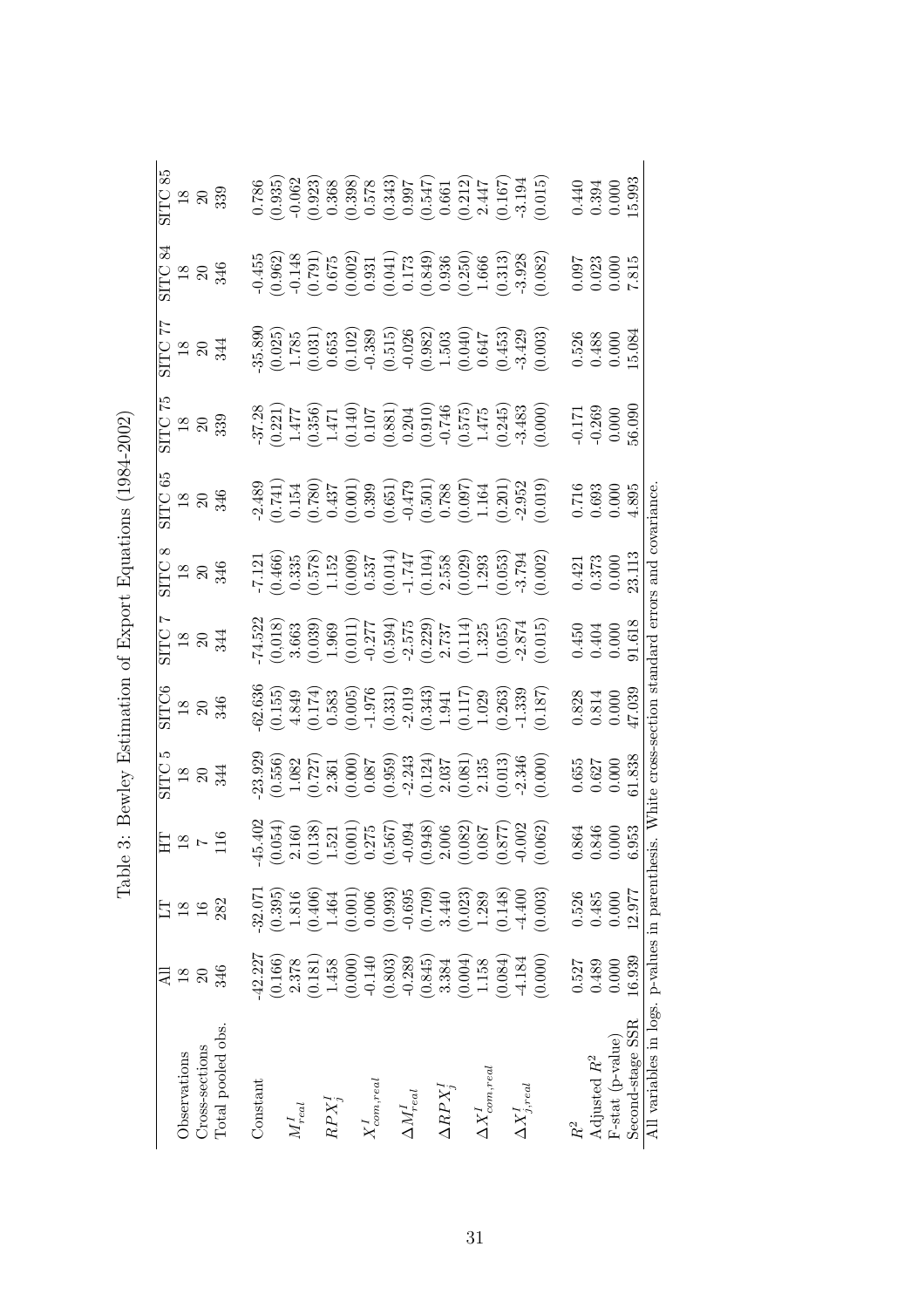|                                                                                                     |          |                 |                                                                                                                                                                                                                                                                                              |                                                                                                                                                                                                                                                                                                                       |                                                                                                                                                                                                   |                                                                                                                                                                                                                 |                                                                                                                                                                                                                                                                                             |                                                                                                                                                                                                                                                                                                                                   |                                                                                                                                                                                                                       |                                                                                                                                                                                                                                                                                                                        | ळ                                                                                                                                                                                                                                |                                                                                                                                                                                              |
|-----------------------------------------------------------------------------------------------------|----------|-----------------|----------------------------------------------------------------------------------------------------------------------------------------------------------------------------------------------------------------------------------------------------------------------------------------------|-----------------------------------------------------------------------------------------------------------------------------------------------------------------------------------------------------------------------------------------------------------------------------------------------------------------------|---------------------------------------------------------------------------------------------------------------------------------------------------------------------------------------------------|-----------------------------------------------------------------------------------------------------------------------------------------------------------------------------------------------------------------|---------------------------------------------------------------------------------------------------------------------------------------------------------------------------------------------------------------------------------------------------------------------------------------------|-----------------------------------------------------------------------------------------------------------------------------------------------------------------------------------------------------------------------------------------------------------------------------------------------------------------------------------|-----------------------------------------------------------------------------------------------------------------------------------------------------------------------------------------------------------------------|------------------------------------------------------------------------------------------------------------------------------------------------------------------------------------------------------------------------------------------------------------------------------------------------------------------------|----------------------------------------------------------------------------------------------------------------------------------------------------------------------------------------------------------------------------------|----------------------------------------------------------------------------------------------------------------------------------------------------------------------------------------------|
| Observations                                                                                        |          | ⊝               |                                                                                                                                                                                                                                                                                              |                                                                                                                                                                                                                                                                                                                       |                                                                                                                                                                                                   |                                                                                                                                                                                                                 |                                                                                                                                                                                                                                                                                             |                                                                                                                                                                                                                                                                                                                                   |                                                                                                                                                                                                                       |                                                                                                                                                                                                                                                                                                                        |                                                                                                                                                                                                                                  |                                                                                                                                                                                              |
| Cross-sections                                                                                      | $\Omega$ | $\overline{16}$ | 유 ~ ㅎ 도                                                                                                                                                                                                                                                                                      | $\begin{array}{c}\n\text{STTC} \\ 9 \\ 20 \\ 173\n\end{array}$                                                                                                                                                                                                                                                        |                                                                                                                                                                                                   | $\begin{array}{c} {\rm STTC} \ 9 \ 20 \ 173 \end{array}$                                                                                                                                                        |                                                                                                                                                                                                                                                                                             |                                                                                                                                                                                                                                                                                                                                   |                                                                                                                                                                                                                       |                                                                                                                                                                                                                                                                                                                        |                                                                                                                                                                                                                                  |                                                                                                                                                                                              |
| Total pooled obs.                                                                                   | 175      | 三               |                                                                                                                                                                                                                                                                                              |                                                                                                                                                                                                                                                                                                                       | SITC6<br>9<br>175<br>175                                                                                                                                                                          |                                                                                                                                                                                                                 | $\frac{9}{9}$<br>$\frac{20}{175}$                                                                                                                                                                                                                                                           | $\begin{array}{c} {\rm SITC}\,\,65\,\\ 9\,\\ 20\,\\ 175\, \end{array}$                                                                                                                                                                                                                                                            | $\begin{array}{c} {\rm SITC} \ \ 75 \\ 9 \\ 20 \\ 168 \end{array}$                                                                                                                                                    | $\begin{array}{l} {\rm STIC} \ 77 \\ 9 \\ 20 \\ 173 \end{array}$                                                                                                                                                                                                                                                       | SITC:<br>9<br>90<br>175                                                                                                                                                                                                          | $\begin{array}{c} {\rm SITC} \ 85 \\ 9 \\ 20 \\ 169 \end{array}$                                                                                                                             |
| Constant                                                                                            | 33.817   | 28.517          |                                                                                                                                                                                                                                                                                              |                                                                                                                                                                                                                                                                                                                       |                                                                                                                                                                                                   |                                                                                                                                                                                                                 |                                                                                                                                                                                                                                                                                             |                                                                                                                                                                                                                                                                                                                                   |                                                                                                                                                                                                                       |                                                                                                                                                                                                                                                                                                                        |                                                                                                                                                                                                                                  |                                                                                                                                                                                              |
|                                                                                                     | (0.133)  | (0.260)         |                                                                                                                                                                                                                                                                                              |                                                                                                                                                                                                                                                                                                                       |                                                                                                                                                                                                   |                                                                                                                                                                                                                 |                                                                                                                                                                                                                                                                                             |                                                                                                                                                                                                                                                                                                                                   |                                                                                                                                                                                                                       |                                                                                                                                                                                                                                                                                                                        |                                                                                                                                                                                                                                  |                                                                                                                                                                                              |
| $M_{real}^I$                                                                                        | 1.587    | 1.187           |                                                                                                                                                                                                                                                                                              |                                                                                                                                                                                                                                                                                                                       |                                                                                                                                                                                                   |                                                                                                                                                                                                                 |                                                                                                                                                                                                                                                                                             |                                                                                                                                                                                                                                                                                                                                   |                                                                                                                                                                                                                       |                                                                                                                                                                                                                                                                                                                        |                                                                                                                                                                                                                                  |                                                                                                                                                                                              |
|                                                                                                     | (0.156)  | (0.354)         | $\begin{array}{c} -31.332\\ -31.332\\ (0.086)\\ (0.086)\\ (1.488)\\ (0.224)\\ (0.224)\\ (0.595)\\ (0.036)\\ (0.036)\\ (0.036)\\ (0.009)\\ (0.009)\\ (0.007)\\ (0.009)\\ (0.079)\\ (0.07)\\ (0.007)\\ (0.008)\\ (0.009)\\ (0.000)\\ (0.007)\\ (0.008)\\ (0.000)\\ (0.000)\\ (0.000)\\ (0.000$ |                                                                                                                                                                                                                                                                                                                       |                                                                                                                                                                                                   |                                                                                                                                                                                                                 |                                                                                                                                                                                                                                                                                             |                                                                                                                                                                                                                                                                                                                                   |                                                                                                                                                                                                                       |                                                                                                                                                                                                                                                                                                                        |                                                                                                                                                                                                                                  |                                                                                                                                                                                              |
| $\mathbb{R}\mathbb{P}X^I_j$                                                                         | 1.263    | 1.449           |                                                                                                                                                                                                                                                                                              |                                                                                                                                                                                                                                                                                                                       |                                                                                                                                                                                                   |                                                                                                                                                                                                                 |                                                                                                                                                                                                                                                                                             |                                                                                                                                                                                                                                                                                                                                   |                                                                                                                                                                                                                       |                                                                                                                                                                                                                                                                                                                        |                                                                                                                                                                                                                                  |                                                                                                                                                                                              |
|                                                                                                     | (0.027)  | (0.056)         |                                                                                                                                                                                                                                                                                              |                                                                                                                                                                                                                                                                                                                       |                                                                                                                                                                                                   |                                                                                                                                                                                                                 |                                                                                                                                                                                                                                                                                             |                                                                                                                                                                                                                                                                                                                                   |                                                                                                                                                                                                                       |                                                                                                                                                                                                                                                                                                                        |                                                                                                                                                                                                                                  |                                                                                                                                                                                              |
| $X_{com,real}^I$                                                                                    | 0.394    | 0.549           |                                                                                                                                                                                                                                                                                              |                                                                                                                                                                                                                                                                                                                       |                                                                                                                                                                                                   |                                                                                                                                                                                                                 |                                                                                                                                                                                                                                                                                             |                                                                                                                                                                                                                                                                                                                                   |                                                                                                                                                                                                                       |                                                                                                                                                                                                                                                                                                                        |                                                                                                                                                                                                                                  |                                                                                                                                                                                              |
|                                                                                                     | (0.229)  | (0.189)         |                                                                                                                                                                                                                                                                                              |                                                                                                                                                                                                                                                                                                                       |                                                                                                                                                                                                   |                                                                                                                                                                                                                 |                                                                                                                                                                                                                                                                                             |                                                                                                                                                                                                                                                                                                                                   |                                                                                                                                                                                                                       |                                                                                                                                                                                                                                                                                                                        |                                                                                                                                                                                                                                  |                                                                                                                                                                                              |
| $\Delta M^I_{real}$                                                                                 | 0.345    | 0.875           |                                                                                                                                                                                                                                                                                              |                                                                                                                                                                                                                                                                                                                       |                                                                                                                                                                                                   |                                                                                                                                                                                                                 |                                                                                                                                                                                                                                                                                             |                                                                                                                                                                                                                                                                                                                                   |                                                                                                                                                                                                                       |                                                                                                                                                                                                                                                                                                                        |                                                                                                                                                                                                                                  |                                                                                                                                                                                              |
|                                                                                                     | (0.748)  | (0.516)         |                                                                                                                                                                                                                                                                                              |                                                                                                                                                                                                                                                                                                                       |                                                                                                                                                                                                   |                                                                                                                                                                                                                 |                                                                                                                                                                                                                                                                                             |                                                                                                                                                                                                                                                                                                                                   |                                                                                                                                                                                                                       |                                                                                                                                                                                                                                                                                                                        |                                                                                                                                                                                                                                  |                                                                                                                                                                                              |
| $\Delta RPX_i^I$                                                                                    | 1.996    | 1.957           |                                                                                                                                                                                                                                                                                              |                                                                                                                                                                                                                                                                                                                       |                                                                                                                                                                                                   |                                                                                                                                                                                                                 |                                                                                                                                                                                                                                                                                             |                                                                                                                                                                                                                                                                                                                                   |                                                                                                                                                                                                                       |                                                                                                                                                                                                                                                                                                                        |                                                                                                                                                                                                                                  |                                                                                                                                                                                              |
|                                                                                                     | (0.036)  | (0.071)         |                                                                                                                                                                                                                                                                                              |                                                                                                                                                                                                                                                                                                                       |                                                                                                                                                                                                   |                                                                                                                                                                                                                 |                                                                                                                                                                                                                                                                                             |                                                                                                                                                                                                                                                                                                                                   |                                                                                                                                                                                                                       |                                                                                                                                                                                                                                                                                                                        |                                                                                                                                                                                                                                  |                                                                                                                                                                                              |
| $\Delta X_{com,real}^{I}$                                                                           | 0.195    | 0.141           |                                                                                                                                                                                                                                                                                              |                                                                                                                                                                                                                                                                                                                       |                                                                                                                                                                                                   |                                                                                                                                                                                                                 |                                                                                                                                                                                                                                                                                             |                                                                                                                                                                                                                                                                                                                                   |                                                                                                                                                                                                                       |                                                                                                                                                                                                                                                                                                                        |                                                                                                                                                                                                                                  |                                                                                                                                                                                              |
|                                                                                                     | (0.603)  | (0.782)         |                                                                                                                                                                                                                                                                                              |                                                                                                                                                                                                                                                                                                                       |                                                                                                                                                                                                   |                                                                                                                                                                                                                 |                                                                                                                                                                                                                                                                                             |                                                                                                                                                                                                                                                                                                                                   |                                                                                                                                                                                                                       |                                                                                                                                                                                                                                                                                                                        |                                                                                                                                                                                                                                  |                                                                                                                                                                                              |
| $\Delta X^I_{j,real}$                                                                               | $-1.792$ | $-1.771$        |                                                                                                                                                                                                                                                                                              |                                                                                                                                                                                                                                                                                                                       |                                                                                                                                                                                                   |                                                                                                                                                                                                                 |                                                                                                                                                                                                                                                                                             |                                                                                                                                                                                                                                                                                                                                   |                                                                                                                                                                                                                       |                                                                                                                                                                                                                                                                                                                        |                                                                                                                                                                                                                                  |                                                                                                                                                                                              |
|                                                                                                     | (0.016)  | (0.033)         |                                                                                                                                                                                                                                                                                              | $\begin{array}{l} 34.360 \\ (0.484) \\ (0.495) \\ (0.500) \\ (0.011) \\ (0.011) \\ (0.066) \\ (0.030) \\ (0.030) \\ (0.021) \\ (0.021) \\ (0.030) \\ (0.021) \\ (0.030) \\ (0.003) \\ (0.003) \\ (0.024) \\ (0.030) \\ (0.025) \\ (0.030) \\ (0.030) \\ (0.031) \\ (0.032) \\ (0.033) \\ (0.034) \\ (0.035) \\ (0.03$ | $\begin{array}{l} \textbf{-78.415} \\ (0.044) \\ (0.064) \\ (0.064) \\ (0.000) \\ (0.000) \\ (0.001) \\ (0.226) \\ (0.134) \\ (0.134) \\ (0.085) \\ (0.055) \\ (0.036) \\ (0.366) \\ \end{array}$ | $\begin{array}{l} 61.788\\ (0.108)\\ (0.108)\\ (0.136)\\ (0.135)\\ (0.225)\\ (0.235)\\ (0.010\\ (0.010\\ (0.137)\\ (0.137)\\ (0.102)\\ (0.023)\\ (0.010)\\ (0.010)\\ (0.015)\\ (0.015)\\ (0.015)\\ \end{array}$ | $\begin{array}{l} 4.996\\ (0.671)\\ (0.181)\\ (0.723)\\ (0.625)\\ (0.000)\\ (0.000)\\ (0.001)\\ (0.001)\\ (0.001)\\ (0.001)\\ (0.001)\\ (0.001)\\ (0.001)\\ (0.001)\\ (0.000)\\ (0.000)\\ (0.000)\\ (0.000)\\ (0.000)\\ (0.000)\\ (0.000)\\ (0.000)\\ (0.000)\\ (0.000)\\ (0.000)\\ (0.000$ | $\begin{array}{c} 4.518 \\ -4.518 \\ -0.252 \\ -0.252 \\ -0.383 \\ -0.038 \\ -0.038 \\ -0.038 \\ -0.024 \\ -0.024 \\ -0.024 \\ -0.024 \\ -0.024 \\ -0.027 \\ -0.031 \\ -0.031 \\ -0.030 \\ -0.030 \\ -0.030 \\ -0.030 \\ -0.030 \\ -0.030 \\ -0.030 \\ -0.030 \\ -0.030 \\ -0.030 \\ -0.030 \\ -0.030 \\ -0.030 \\ -0.030 \\ -0.$ | $\begin{array}{l} 19.280 \\ (0.411) \\ (0.345) \\ (0.572) \\ (0.572) \\ (0.657) \\ (0.613) \\ (0.611) \\ (0.612) \\ (0.613) \\ (0.694) \\ (0.756) \\ (0.757) \\ (0.817) \\ (0.023) \\ (0.033) \\ (0.023) \end{array}$ | $\begin{array}{l} (45.471, \\ (1.974) \\ (1.974) \\ (1.974) \\ (1.051) \\ (0.044) \\ (0.105) \\ (0.104) \\ (0.105) \\ (0.047) \\ (0.046) \\ (0.000) \\ (0.000) \\ (0.000) \\ (0.070) \\ (0.070) \\ (0.019) \\ (0.019) \\ (0.019) \\ (0.019) \\ (0.019) \\ (0.019) \\ (0.019) \\ (0.019) \\ (0.019) \\ (0.010) \\ (0.0$ | $\begin{array}{l} 4.900\\ (0.422)\\ (0.029)\\ (0.0145)\\ (0.127)\\ (0.137)\\ (0.1084)\\ (0.100)\\ (0.100)\\ (0.100)\\ (0.107)\\ (0.1082)\\ (0.000)\\ (0.000)\\ (0.000)\\ (0.001)\\ (0.1133)\\ (0.1133)\\ (0.1133)\\ \end{array}$ | $\begin{array}{l} 29.004\\ (0.030)\\ (1.254)\\ (0.028)\\ (0.418)\\ (0.418)\\ (0.444)\\ (0.840)\\ (0.841)\\ (0.85)\\ (0.830)\\ (0.636)\\ (0.633)\\ (0.633)\\ (0.633)\\ (0.633)\\ \end{array}$ |
| R <sup>2</sup>                                                                                      | 0.824    | 0.805           |                                                                                                                                                                                                                                                                                              |                                                                                                                                                                                                                                                                                                                       |                                                                                                                                                                                                   |                                                                                                                                                                                                                 |                                                                                                                                                                                                                                                                                             |                                                                                                                                                                                                                                                                                                                                   |                                                                                                                                                                                                                       |                                                                                                                                                                                                                                                                                                                        |                                                                                                                                                                                                                                  |                                                                                                                                                                                              |
| Adjusted $R^2$                                                                                      | 0.793    | 0.767           | 32<br>9.3.3<br>9.3.48                                                                                                                                                                                                                                                                        | $\begin{array}{c} 0.809 \\ 0.775 \\ 0.000 \\ 0.8582 \end{array}$                                                                                                                                                                                                                                                      | $\begin{array}{c} 0.867 \\ 0.844 \\ 0.000 \\ 0.000 \\ 36.359 \end{array}$                                                                                                                         | $\begin{array}{c} 0.689 \\ 0.633 \\ 0.000 \\ 0.922 \end{array}$                                                                                                                                                 | $\begin{array}{c} 0.810 \\ 0.776 \\ 0.000 \\ 1.726 \end{array}$                                                                                                                                                                                                                             | $0.870$<br>0.847<br>0.000<br>0.396                                                                                                                                                                                                                                                                                                |                                                                                                                                                                                                                       | $0.558$<br>0.479<br>0.000<br>8.560                                                                                                                                                                                                                                                                                     |                                                                                                                                                                                                                                  |                                                                                                                                                                                              |
| $F\text{-stat (p-value)}$                                                                           | 0.000    | 0.000           |                                                                                                                                                                                                                                                                                              |                                                                                                                                                                                                                                                                                                                       |                                                                                                                                                                                                   |                                                                                                                                                                                                                 |                                                                                                                                                                                                                                                                                             |                                                                                                                                                                                                                                                                                                                                   |                                                                                                                                                                                                                       |                                                                                                                                                                                                                                                                                                                        |                                                                                                                                                                                                                                  |                                                                                                                                                                                              |
| Second-stage SSR                                                                                    | 8.012    | 7.112           |                                                                                                                                                                                                                                                                                              |                                                                                                                                                                                                                                                                                                                       |                                                                                                                                                                                                   |                                                                                                                                                                                                                 |                                                                                                                                                                                                                                                                                             |                                                                                                                                                                                                                                                                                                                                   | $\begin{array}{c} 0.519 \\ 0.431 \\ 0.000 \\ 21.980 \end{array}$                                                                                                                                                      |                                                                                                                                                                                                                                                                                                                        | $\begin{array}{c} 0.865 \\ 0.841 \\ 0.000 \\ 3.410 \end{array}$                                                                                                                                                                  | $\begin{array}{c} 0.764 \\ 0.721 \\ 0.000 \\ 1.587 \end{array}$                                                                                                                              |
| All variables in logs, p-values in parenthesis. White cross-section standard errors and covariance. |          |                 |                                                                                                                                                                                                                                                                                              |                                                                                                                                                                                                                                                                                                                       |                                                                                                                                                                                                   |                                                                                                                                                                                                                 |                                                                                                                                                                                                                                                                                             |                                                                                                                                                                                                                                                                                                                                   |                                                                                                                                                                                                                       |                                                                                                                                                                                                                                                                                                                        |                                                                                                                                                                                                                                  |                                                                                                                                                                                              |

Table 4: Bewley Estimation of Export Equations (1984-1993) Table 4: Bewley Estimation of Export Equations (1984-1993)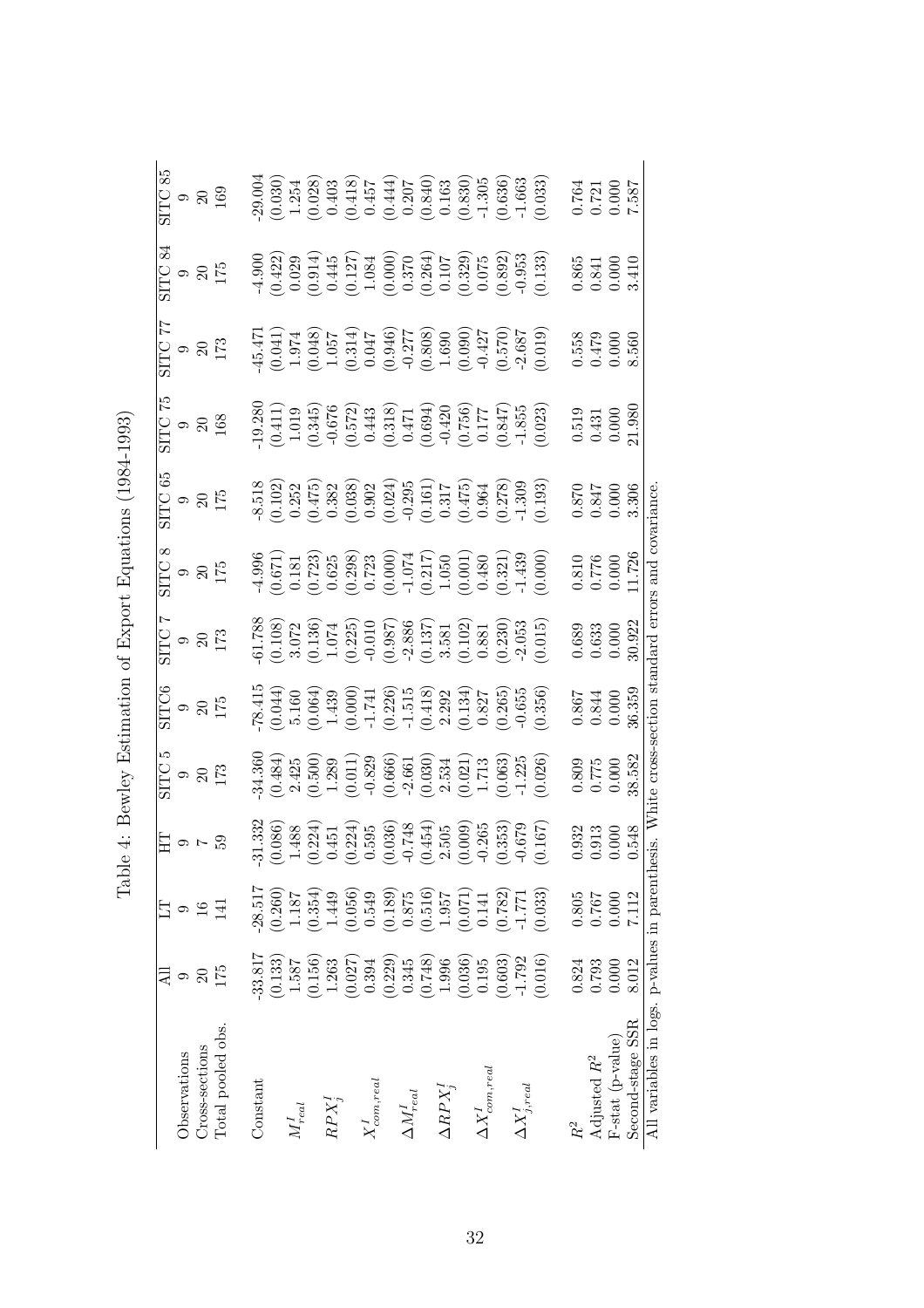|                                                                                                    |          |               |                                                                                                                                                                                                                                   |                                                                                                                                                                                                                                                                    |                                                                                                                                                                                                                                |                                                                                                                                                                                              |                                                                                                                                                                                                             |                                                                                                                                                                                                                          |                                                                                                                                                                                                                                                                                                                       |                                                                                                                                                                                                                                                                                                                        | 84                                                                                                                                                                                                                                                                                          |                                                                                                                                                                                                        |
|----------------------------------------------------------------------------------------------------|----------|---------------|-----------------------------------------------------------------------------------------------------------------------------------------------------------------------------------------------------------------------------------|--------------------------------------------------------------------------------------------------------------------------------------------------------------------------------------------------------------------------------------------------------------------|--------------------------------------------------------------------------------------------------------------------------------------------------------------------------------------------------------------------------------|----------------------------------------------------------------------------------------------------------------------------------------------------------------------------------------------|-------------------------------------------------------------------------------------------------------------------------------------------------------------------------------------------------------------|--------------------------------------------------------------------------------------------------------------------------------------------------------------------------------------------------------------------------|-----------------------------------------------------------------------------------------------------------------------------------------------------------------------------------------------------------------------------------------------------------------------------------------------------------------------|------------------------------------------------------------------------------------------------------------------------------------------------------------------------------------------------------------------------------------------------------------------------------------------------------------------------|---------------------------------------------------------------------------------------------------------------------------------------------------------------------------------------------------------------------------------------------------------------------------------------------|--------------------------------------------------------------------------------------------------------------------------------------------------------------------------------------------------------|
| Observations                                                                                       | $\Xi$    |               | $E \cup E$                                                                                                                                                                                                                        | $\begin{array}{c} {\rm SITC} \\ 10 \\ 20 \\ 191 \end{array}$                                                                                                                                                                                                       | SITC6<br>10<br>19<br>19<br>19                                                                                                                                                                                                  | SITC<br>10<br>191<br>191                                                                                                                                                                     |                                                                                                                                                                                                             | SITC 65<br>10<br>10<br>191                                                                                                                                                                                               | SITC 75<br>10<br>10<br>191                                                                                                                                                                                                                                                                                            | SITC 77<br>10<br>191<br>191                                                                                                                                                                                                                                                                                            | $\frac{10}{10}$<br>10<br>19<br>19<br>19                                                                                                                                                                                                                                                     | $\frac{\rm SITC~85}{10} \ \frac{10}{190}$                                                                                                                                                              |
| Cross-sections                                                                                     | $\Omega$ | $\frac{6}{1}$ |                                                                                                                                                                                                                                   |                                                                                                                                                                                                                                                                    |                                                                                                                                                                                                                                |                                                                                                                                                                                              |                                                                                                                                                                                                             |                                                                                                                                                                                                                          |                                                                                                                                                                                                                                                                                                                       |                                                                                                                                                                                                                                                                                                                        |                                                                                                                                                                                                                                                                                             |                                                                                                                                                                                                        |
| Total pooled obs.                                                                                  | 191      | 157           |                                                                                                                                                                                                                                   |                                                                                                                                                                                                                                                                    |                                                                                                                                                                                                                                |                                                                                                                                                                                              | $\frac{10}{10}$<br>$\frac{10}{191}$                                                                                                                                                                         |                                                                                                                                                                                                                          |                                                                                                                                                                                                                                                                                                                       |                                                                                                                                                                                                                                                                                                                        |                                                                                                                                                                                                                                                                                             |                                                                                                                                                                                                        |
| Constant                                                                                           | 70.946   | 47.404        |                                                                                                                                                                                                                                   |                                                                                                                                                                                                                                                                    |                                                                                                                                                                                                                                |                                                                                                                                                                                              |                                                                                                                                                                                                             |                                                                                                                                                                                                                          |                                                                                                                                                                                                                                                                                                                       |                                                                                                                                                                                                                                                                                                                        |                                                                                                                                                                                                                                                                                             |                                                                                                                                                                                                        |
|                                                                                                    | (0.007)  | (0.015)       | $\begin{array}{c} -34.760 \\ (0.405) \\ (1.528) \\ (0.626) \\ (0.000) \\ (0.342) \\ (0.311) \\ (0.178) \\ (0.178) \\ (0.124) \\ (0.178) \\ (0.083) \\ (0.012) \\ (0.004) \\ (0.014) \\ (0.004) \\ (0.297) \\ (0.297) \end{array}$ |                                                                                                                                                                                                                                                                    |                                                                                                                                                                                                                                |                                                                                                                                                                                              |                                                                                                                                                                                                             |                                                                                                                                                                                                                          |                                                                                                                                                                                                                                                                                                                       |                                                                                                                                                                                                                                                                                                                        |                                                                                                                                                                                                                                                                                             |                                                                                                                                                                                                        |
| $M_{real}^I$                                                                                       | 4.857    | 3.353         |                                                                                                                                                                                                                                   |                                                                                                                                                                                                                                                                    |                                                                                                                                                                                                                                |                                                                                                                                                                                              |                                                                                                                                                                                                             |                                                                                                                                                                                                                          |                                                                                                                                                                                                                                                                                                                       |                                                                                                                                                                                                                                                                                                                        |                                                                                                                                                                                                                                                                                             |                                                                                                                                                                                                        |
|                                                                                                    | (0.010)  | (0.021)       |                                                                                                                                                                                                                                   |                                                                                                                                                                                                                                                                    |                                                                                                                                                                                                                                |                                                                                                                                                                                              |                                                                                                                                                                                                             |                                                                                                                                                                                                                          |                                                                                                                                                                                                                                                                                                                       |                                                                                                                                                                                                                                                                                                                        |                                                                                                                                                                                                                                                                                             |                                                                                                                                                                                                        |
| $RPX_j^I$                                                                                          | 1.943    | 1.855         |                                                                                                                                                                                                                                   |                                                                                                                                                                                                                                                                    |                                                                                                                                                                                                                                |                                                                                                                                                                                              |                                                                                                                                                                                                             |                                                                                                                                                                                                                          |                                                                                                                                                                                                                                                                                                                       |                                                                                                                                                                                                                                                                                                                        |                                                                                                                                                                                                                                                                                             |                                                                                                                                                                                                        |
|                                                                                                    | (0.000)  | (0.000)       |                                                                                                                                                                                                                                   |                                                                                                                                                                                                                                                                    |                                                                                                                                                                                                                                |                                                                                                                                                                                              |                                                                                                                                                                                                             |                                                                                                                                                                                                                          |                                                                                                                                                                                                                                                                                                                       |                                                                                                                                                                                                                                                                                                                        |                                                                                                                                                                                                                                                                                             |                                                                                                                                                                                                        |
| $X_{com,real}^I$                                                                                   | $-1.644$ | $-1.059$      |                                                                                                                                                                                                                                   |                                                                                                                                                                                                                                                                    |                                                                                                                                                                                                                                |                                                                                                                                                                                              |                                                                                                                                                                                                             |                                                                                                                                                                                                                          |                                                                                                                                                                                                                                                                                                                       |                                                                                                                                                                                                                                                                                                                        |                                                                                                                                                                                                                                                                                             |                                                                                                                                                                                                        |
|                                                                                                    | (0.063)  | (0.118)       |                                                                                                                                                                                                                                   |                                                                                                                                                                                                                                                                    |                                                                                                                                                                                                                                |                                                                                                                                                                                              |                                                                                                                                                                                                             |                                                                                                                                                                                                                          |                                                                                                                                                                                                                                                                                                                       |                                                                                                                                                                                                                                                                                                                        |                                                                                                                                                                                                                                                                                             |                                                                                                                                                                                                        |
| $\Delta M^I_{real}$                                                                                | $-2.113$ | $-2.248$      |                                                                                                                                                                                                                                   |                                                                                                                                                                                                                                                                    |                                                                                                                                                                                                                                |                                                                                                                                                                                              |                                                                                                                                                                                                             |                                                                                                                                                                                                                          |                                                                                                                                                                                                                                                                                                                       |                                                                                                                                                                                                                                                                                                                        |                                                                                                                                                                                                                                                                                             |                                                                                                                                                                                                        |
|                                                                                                    | (0.211)  | (0.200)       |                                                                                                                                                                                                                                   |                                                                                                                                                                                                                                                                    |                                                                                                                                                                                                                                |                                                                                                                                                                                              |                                                                                                                                                                                                             |                                                                                                                                                                                                                          |                                                                                                                                                                                                                                                                                                                       |                                                                                                                                                                                                                                                                                                                        |                                                                                                                                                                                                                                                                                             |                                                                                                                                                                                                        |
| $\Delta RPX^I_i$                                                                                   | 1.100    | 0.657         |                                                                                                                                                                                                                                   |                                                                                                                                                                                                                                                                    |                                                                                                                                                                                                                                |                                                                                                                                                                                              |                                                                                                                                                                                                             |                                                                                                                                                                                                                          |                                                                                                                                                                                                                                                                                                                       |                                                                                                                                                                                                                                                                                                                        |                                                                                                                                                                                                                                                                                             |                                                                                                                                                                                                        |
|                                                                                                    | (0.266)  | (0.386)       |                                                                                                                                                                                                                                   |                                                                                                                                                                                                                                                                    |                                                                                                                                                                                                                                |                                                                                                                                                                                              |                                                                                                                                                                                                             |                                                                                                                                                                                                                          |                                                                                                                                                                                                                                                                                                                       |                                                                                                                                                                                                                                                                                                                        |                                                                                                                                                                                                                                                                                             |                                                                                                                                                                                                        |
| $\Delta X_{com,real}^{I}$                                                                          | 0.629    | 0.436         |                                                                                                                                                                                                                                   |                                                                                                                                                                                                                                                                    |                                                                                                                                                                                                                                |                                                                                                                                                                                              |                                                                                                                                                                                                             |                                                                                                                                                                                                                          |                                                                                                                                                                                                                                                                                                                       |                                                                                                                                                                                                                                                                                                                        |                                                                                                                                                                                                                                                                                             |                                                                                                                                                                                                        |
|                                                                                                    | (0.201)  | (0.128)       |                                                                                                                                                                                                                                   |                                                                                                                                                                                                                                                                    |                                                                                                                                                                                                                                |                                                                                                                                                                                              |                                                                                                                                                                                                             |                                                                                                                                                                                                                          |                                                                                                                                                                                                                                                                                                                       |                                                                                                                                                                                                                                                                                                                        |                                                                                                                                                                                                                                                                                             |                                                                                                                                                                                                        |
| $\Delta X_{j,real}^{I}$                                                                            | $-2.368$ | $-2.080$      |                                                                                                                                                                                                                                   |                                                                                                                                                                                                                                                                    |                                                                                                                                                                                                                                |                                                                                                                                                                                              |                                                                                                                                                                                                             |                                                                                                                                                                                                                          |                                                                                                                                                                                                                                                                                                                       |                                                                                                                                                                                                                                                                                                                        |                                                                                                                                                                                                                                                                                             |                                                                                                                                                                                                        |
|                                                                                                    | (0.025)  | (0.036)       |                                                                                                                                                                                                                                   | $\begin{array}{l} 26.219\\(0.394)\\(0.317)\\(0.193)\\(0.05)\\(0.05)\\(0.15)\\(0.15)\\(0.15)\\(0.005)\\(0.015)\\(0.001)\\(0.000)\\(0.001)\\(0.000)\\(0.000)\\(0.000)\\(0.000)\\(0.000)\\(0.000)\\(0.000)\\(0.000)\\(0.000)\\(0.000)\\(0.000)\\(0.000)\\(0.000)\\(0$ | $\begin{array}{l} 12.655\ (0.008) \ (0.002) \ (0.002) \ (0.001) \ (0.001) \ (0.013) \ (0.001) \ (0.0184) \ (0.001) \ (0.0184) \ (0.0185) \ (0.0186) \ (0.0101) \ (0.0100) \ (0.001) \ (0.001) \ (0.001) \ (0.001) \end{array}$ | $\begin{array}{l} 16.512\\ (0.836)\\ (0.836)\\ (1.957)\\ (0.687)\\ (0.000)\\ (0.000)\\ (1.41)\\ (0.377)\\ (0.398)\\ (0.398)\\ (0.105)\\ (0.000)\\ (0.000)\\ (0.000)\\ (0.008)\\ \end{array}$ | $\begin{array}{l} 15.570 \\ (0.377) \\ (1.117) \\ (0.376) \\ (0.000) \\ (0.000) \\ (0.157) \\ (0.000) \\ (0.157) \\ (0.000) \\ (0.45) \\ (0.45) \\ (0.405) \\ (0.205) \\ (0.230) \\ (0.230) \\ \end{array}$ | $\begin{array}{l} -5.421 \\ (0.181) \\ (0.002) \\ (0.000) \\ (0.000) \\ (0.000) \\ (0.000) \\ (0.000) \\ (0.000) \\ (0.000) \\ (0.000) \\ (0.001) \\ (0.030) \\ (0.038) \\ (0.038) \\ (0.014) \\ (0.014) \\ \end{array}$ | $\begin{array}{l} 1.823 \\ (0.958) \\ (0.417 \\ (0.0117 \\ (0.006) \\ (0.172) \\ (0.006) \\ (0.177) \\ (0.177) \\ (0.177) \\ (0.177) \\ (0.177) \\ (0.194) \\ (0.140) \\ (0.140) \\ (0.1454) \\ (0.1454) \\ (0.1454) \\ (0.140) \\ (0.140) \\ (0.140) \\ (0.1454) \\ (0.1454) \\ (0.1454) \\ (0.140) \\ (0.140) \\ ($ | $\begin{array}{l} -8.314 \\ (0.559) \\ (0.124) \\ (0.000) \\ (0.000) \\ (0.000) \\ (0.321) \\ (0.058) \\ (0.137) \\ (0.137) \\ (0.137) \\ (0.058) \\ (0.137) \\ (0.051) \\ (0.013) \\ (0.011) \\ (0.011) \\ (0.011) \\ (0.011) \\ (0.011) \\ (0.011) \\ (0.011) \\ (0.011) \\ (0.012) \\ (0.012) \\ (0.013) \\ (0.013$ | $\begin{array}{l} 25.177\\ (0.015)\\ (0.016)\\ (0.019)\\ (0.019)\\ (0.000)\\ (0.000)\\ (0.000)\\ (0.036)\\ (0.155)\\ (0.576)\\ (0.672)\\ (0.672)\\ (0.672)\\ (0.673)\\ (0.235)\\ (0.235)\\ (0.235)\\ (0.235)\\ (0.235)\\ (0.235)\\ (0.235)\\ (0.235)\\ (0.235)\\ (0.235)\\ (0.235)\\ (0.23$ | $\begin{array}{l} 4.703\\ (0.308)\\ (0.455)\\ (0.070)\\ (0.017)\\ (0.017)\\ (0.012)\\ (0.012)\\ (0.012)\\ (0.012)\\ (0.013)\\ (0.014)\\ (0.014)\\ (0.009)\\ (0.004)\\ (0.004)\\ (0.004)\\ \end{array}$ |
|                                                                                                    | 0.843    | 0.902         |                                                                                                                                                                                                                                   |                                                                                                                                                                                                                                                                    |                                                                                                                                                                                                                                |                                                                                                                                                                                              |                                                                                                                                                                                                             |                                                                                                                                                                                                                          |                                                                                                                                                                                                                                                                                                                       |                                                                                                                                                                                                                                                                                                                        |                                                                                                                                                                                                                                                                                             |                                                                                                                                                                                                        |
| Adjusted $\mathbb{R}^2$                                                                            | 0.818    | 0.885         | 887<br>858<br>888<br>88                                                                                                                                                                                                           | $\begin{array}{c} 0.904 \\ 0.889 \\ 0.000 \\ 17.223 \end{array}$                                                                                                                                                                                                   | $\begin{array}{c} 0.990 \\ 0.988 \\ 0.000 \\ 2.864 \end{array}$                                                                                                                                                                | $\begin{array}{c} 0.869 \\ 0.848 \\ 0.000 \\ 0.000 \end{array}$                                                                                                                              | $\begin{array}{c} 0.619 \\ 0.559 \\ 0.000 \\ 0.168 \end{array}$                                                                                                                                             | $0.874$<br>0.000<br>0.000<br>1.104                                                                                                                                                                                       | $\begin{array}{c} 0.691 \\ 0.642 \\ 0.000 \\ 28.360 \end{array}$                                                                                                                                                                                                                                                      | $\begin{array}{c} 0.955 \\ 0.948 \\ 0.000 \\ 4.993 \end{array}$                                                                                                                                                                                                                                                        | $\begin{array}{c} 0.553 \\ 0.482 \\ 0.000 \\ 3.431 \end{array}$                                                                                                                                                                                                                             | $0.919$<br>0.906<br>0.000<br>0.732                                                                                                                                                                     |
| $F\text{-stat (p-value)}$                                                                          | 0.000    | 0.000         |                                                                                                                                                                                                                                   |                                                                                                                                                                                                                                                                    |                                                                                                                                                                                                                                |                                                                                                                                                                                              |                                                                                                                                                                                                             |                                                                                                                                                                                                                          |                                                                                                                                                                                                                                                                                                                       |                                                                                                                                                                                                                                                                                                                        |                                                                                                                                                                                                                                                                                             |                                                                                                                                                                                                        |
| Second-stage SSR                                                                                   | 7.210    | 1.557         |                                                                                                                                                                                                                                   |                                                                                                                                                                                                                                                                    |                                                                                                                                                                                                                                |                                                                                                                                                                                              |                                                                                                                                                                                                             |                                                                                                                                                                                                                          |                                                                                                                                                                                                                                                                                                                       |                                                                                                                                                                                                                                                                                                                        |                                                                                                                                                                                                                                                                                             |                                                                                                                                                                                                        |
| All variables in logs. p-values in parenthesis. White cross-section standard errors and covariance |          |               |                                                                                                                                                                                                                                   |                                                                                                                                                                                                                                                                    |                                                                                                                                                                                                                                |                                                                                                                                                                                              |                                                                                                                                                                                                             |                                                                                                                                                                                                                          |                                                                                                                                                                                                                                                                                                                       |                                                                                                                                                                                                                                                                                                                        |                                                                                                                                                                                                                                                                                             |                                                                                                                                                                                                        |

| J<br>くへへへへへ<br>$\frac{1}{2}$<br>j                                    |
|----------------------------------------------------------------------|
| ł<br>$\frac{1}{2}$<br>İ<br>I<br>ſ<br>i<br>.<br>ļ                     |
| j<br>$-2$ $-2$ $-1$ $-1$ $-1$<br>ł<br>$\ddot{\phantom{0}}$<br>ļ<br>¢ |
| -<br>-<br>+<br>İ<br>ł<br>$\frac{1}{2}$<br>ļ                          |
| ١<br>$\ddot{\phantom{a}}$<br>ׇ֚֘֡<br>ſ                               |
| ì<br>l<br>l                                                          |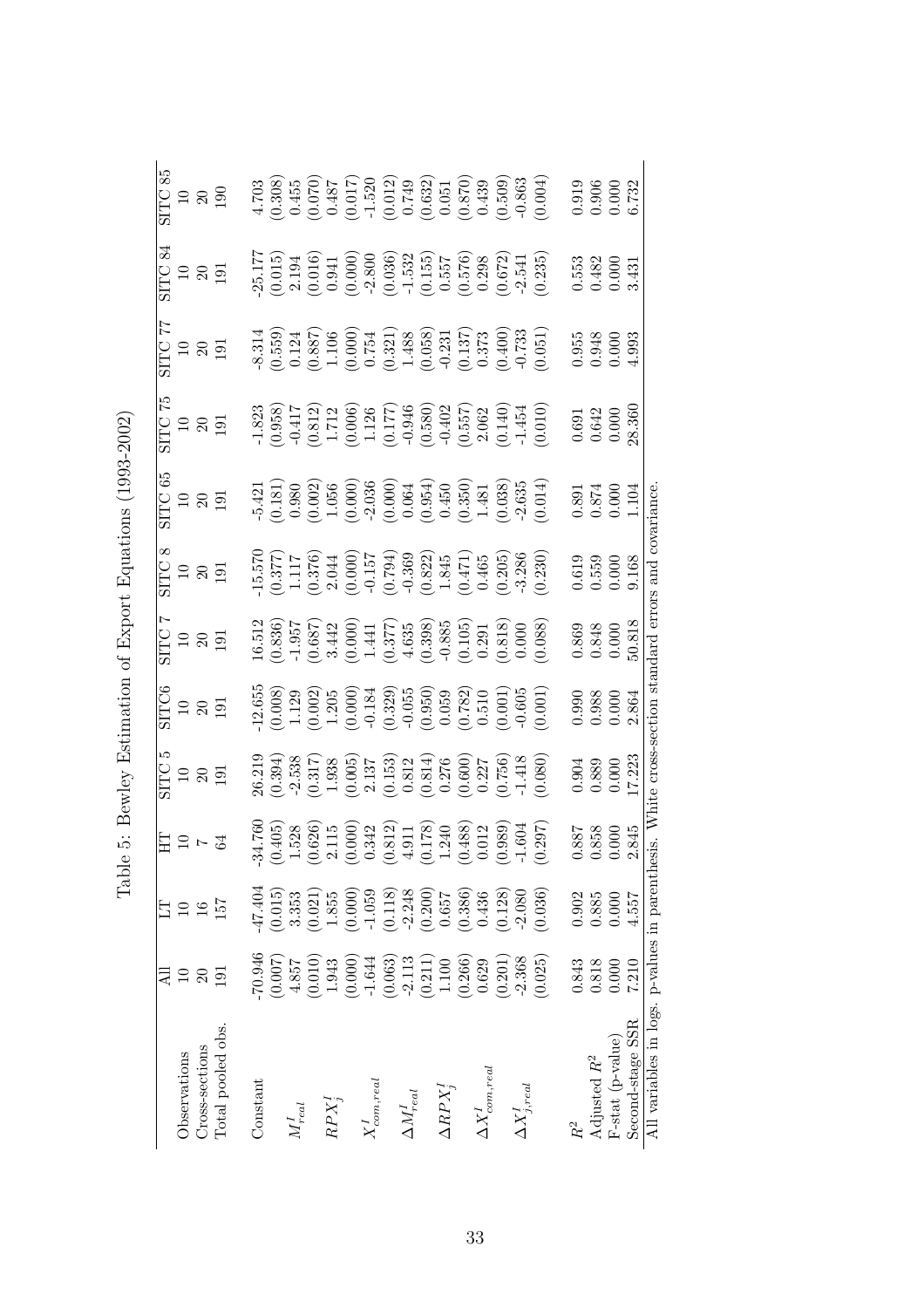| くくく こくくこ<br>ı<br>)<br>I<br>I<br>ا<br>(<br>ׇ֚֓֡                    |  |
|-------------------------------------------------------------------|--|
| ı<br>$5 - 2 = 0.4$<br>i<br>İ<br>ſ<br>ŗ                            |  |
| I<br>ł<br>$\ddot{\text{}}$<br>ŗ<br>ć                              |  |
| 、くらい<br>ı<br>ׇ֚֓<br>$\frac{1}{2}$<br>ׇׅ֘֝֬<br>יִ<br>$\frac{1}{2}$ |  |
| $\vdots$<br>キャイ<br>ł                                              |  |
| ¢<br>1<br>l                                                       |  |

|                                                                                                                                                                                                             | Дl       | 日             |                                                                                                         |                                                                                                                                                                                                                                                                                                                     |                                                                                                                                                                                                                                                                                             |                                                                                                                                                                                                                                                                                                     |                                                                                                                                                                                                                                                                                            | SITC65                                                                                                                                                                                                                                                                                                              |                                                                                                                                                                                                                                |                                                                                                                                                                                                                                                                                                     | $\overline{84}$<br>SITC.                                                                                                                                                                                                                                                                      | SITC 85                                                                                                                                                                                                                                                           |
|-------------------------------------------------------------------------------------------------------------------------------------------------------------------------------------------------------------|----------|---------------|---------------------------------------------------------------------------------------------------------|---------------------------------------------------------------------------------------------------------------------------------------------------------------------------------------------------------------------------------------------------------------------------------------------------------------------|---------------------------------------------------------------------------------------------------------------------------------------------------------------------------------------------------------------------------------------------------------------------------------------------|-----------------------------------------------------------------------------------------------------------------------------------------------------------------------------------------------------------------------------------------------------------------------------------------------------|--------------------------------------------------------------------------------------------------------------------------------------------------------------------------------------------------------------------------------------------------------------------------------------------|---------------------------------------------------------------------------------------------------------------------------------------------------------------------------------------------------------------------------------------------------------------------------------------------------------------------|--------------------------------------------------------------------------------------------------------------------------------------------------------------------------------------------------------------------------------|-----------------------------------------------------------------------------------------------------------------------------------------------------------------------------------------------------------------------------------------------------------------------------------------------------|-----------------------------------------------------------------------------------------------------------------------------------------------------------------------------------------------------------------------------------------------------------------------------------------------|-------------------------------------------------------------------------------------------------------------------------------------------------------------------------------------------------------------------------------------------------------------------|
|                                                                                                                                                                                                             |          |               |                                                                                                         |                                                                                                                                                                                                                                                                                                                     |                                                                                                                                                                                                                                                                                             |                                                                                                                                                                                                                                                                                                     |                                                                                                                                                                                                                                                                                            |                                                                                                                                                                                                                                                                                                                     |                                                                                                                                                                                                                                |                                                                                                                                                                                                                                                                                                     |                                                                                                                                                                                                                                                                                               |                                                                                                                                                                                                                                                                   |
| Cross-sections                                                                                                                                                                                              | $\Omega$ | $\frac{1}{6}$ |                                                                                                         |                                                                                                                                                                                                                                                                                                                     |                                                                                                                                                                                                                                                                                             |                                                                                                                                                                                                                                                                                                     |                                                                                                                                                                                                                                                                                            |                                                                                                                                                                                                                                                                                                                     |                                                                                                                                                                                                                                |                                                                                                                                                                                                                                                                                                     |                                                                                                                                                                                                                                                                                               |                                                                                                                                                                                                                                                                   |
| Total pooled obs.                                                                                                                                                                                           | 326      | 266           | еог<br>ЧН                                                                                               | SITC<br>20<br>324                                                                                                                                                                                                                                                                                                   | SITC6<br>20<br>326                                                                                                                                                                                                                                                                          | SITC 7<br>20<br>324                                                                                                                                                                                                                                                                                 | $\frac{1}{20}$<br>$\frac{20}{326}$                                                                                                                                                                                                                                                         | $\frac{20}{326}$                                                                                                                                                                                                                                                                                                    | $\begin{array}{c} {\rm SITC\ 75}\\ 20\\ 319 \end{array}$                                                                                                                                                                       | $\begin{array}{c} {\rm SITC} \ 77 \\ 20 \\ 324 \end{array}$                                                                                                                                                                                                                                         | $20\atop{}326$                                                                                                                                                                                                                                                                                | $\frac{20}{319}$                                                                                                                                                                                                                                                  |
| $X^I_{j,-1}$                                                                                                                                                                                                | 0.814    | 0.816         |                                                                                                         |                                                                                                                                                                                                                                                                                                                     |                                                                                                                                                                                                                                                                                             |                                                                                                                                                                                                                                                                                                     |                                                                                                                                                                                                                                                                                            |                                                                                                                                                                                                                                                                                                                     |                                                                                                                                                                                                                                |                                                                                                                                                                                                                                                                                                     |                                                                                                                                                                                                                                                                                               |                                                                                                                                                                                                                                                                   |
|                                                                                                                                                                                                             | (0.000)  | (0.000)       | $\begin{array}{c} -0.334 \\ (0.637) \\ 0.612 \\ (0.574) \\ 5.998 \\ \end{array}$                        | $\begin{array}{l} 0.685 \\ 0.0000 \\ 0.5385 \\ -0.5385 \\ -0.5385 \\ -0.0000 \\ -0.0000 \\ -0.0000 \\ -0.0000 \\ -0.0000 \\ -0.0000 \\ -0.0000 \\ -0.0000 \\ -0.0000 \\ -0.0000 \\ -0.0000 \\ -0.0000 \\ -0.0000 \\ -0.0000 \\ -0.0000 \\ -0.0000 \\ -0.0000 \\ -0.0000 \\ -0.0000 \\ -0.0000 \\ -0.0000 \\ -0.000$ | $\begin{array}{c} 0.622 \\ 0.0000 \\ 1.130 \\ 0.0000 \\ 0.0000 \\ 0.0000 \\ 0.0000 \\ 0.0000 \\ 0.0000 \\ 0.0000 \\ 0.0000 \\ 0.0000 \\ 0.0000 \\ 0.0000 \\ 0.0000 \\ 0.0000 \\ 0.0000 \\ 0.0000 \\ 0.0000 \\ 0.0000 \\ 0.0000 \\ 0.0000 \\ 0.0000 \\ 0.0000 \\ 0.0000 \\ 0.0000 \\ 0.0000$ | $\begin{array}{l} 0.672 \\ 0.000 \\ 0.266 \\ 0.246 \\ 0.247 \\ 0.000 \\ 0.000 \\ 0.000 \\ 0.000 \\ 0.000 \\ 0.000 \\ 0.000 \\ 0.000 \\ 0.000 \\ 0.000 \\ 0.000 \\ 0.000 \\ 0.000 \\ 0.000 \\ 0.000 \\ 0.000 \\ 0.000 \\ 0.000 \\ 0.000 \\ 0.000 \\ 0.000 \\ 0.000 \\ 0.000 \\ 0.000 \\ 0.000 \\ 0.$ | $\begin{array}{l} 0.0000\\ 0.0000\\ -0.149\\ -0.0000\\ -0.0000\\ -0.0000\\ -0.0000\\ -0.0000\\ -0.0000\\ -0.0000\\ -0.0000\\ -0.0000\\ -0.0000\\ -0.0000\\ -0.0000\\ -0.0000\\ -0.0000\\ -0.0000\\ -0.0000\\ -0.0000\\ -0.0000\\ -0.0000\\ -0.0000\\ -0.0000\\ -0.0000\\ -0.0000\\ -0.000$ | $\begin{array}{c} 0.798 \\[-4pt] 0.000 \\[-4pt] 0.000 \\[-4pt] 0.338 \\[-4pt] 0.330 \\[-4pt] 0.000 \\[-4pt] 0.000 \\[-4pt] 0.000 \\[-4pt] 0.000 \\[-4pt] 0.000 \\[-4pt] 0.000 \\[-4pt] 0.000 \\[-4pt] 0.000 \\[-4pt] 0.000 \\[-4pt] 0.000 \\[-4pt] 0.000 \\[-4pt] 0.000 \\[-4pt] 0.000 \\[-4pt] 0.000 \\[-4pt] 0.0$ |                                                                                                                                                                                                                                |                                                                                                                                                                                                                                                                                                     | $\begin{array}{c} 0.738 \\ 0.0000 \\ 0.110 \\ 0.110 \\ 0.0000 \\ 0.0000 \\ 0.0000 \\ 0.0000 \\ 0.0000 \\ 0.0000 \\ 0.0000 \\ 0.0000 \\ 0.0000 \\ 0.0000 \\ 0.0000 \\ 0.0000 \\ 0.0000 \\ 0.0000 \\ 0.0000 \\ 0.0000 \\ 0.0000 \\ 0.0000 \\ 0.0000 \\ 0.0000 \\ 0.0000 \\ 0.0000 \\ 0.0000 \\$ |                                                                                                                                                                                                                                                                   |
| $M_{real}^I$                                                                                                                                                                                                | 0.394    | 0.145         |                                                                                                         |                                                                                                                                                                                                                                                                                                                     |                                                                                                                                                                                                                                                                                             |                                                                                                                                                                                                                                                                                                     |                                                                                                                                                                                                                                                                                            |                                                                                                                                                                                                                                                                                                                     |                                                                                                                                                                                                                                |                                                                                                                                                                                                                                                                                                     |                                                                                                                                                                                                                                                                                               |                                                                                                                                                                                                                                                                   |
|                                                                                                                                                                                                             | (0.002)  | (0.391)       |                                                                                                         |                                                                                                                                                                                                                                                                                                                     |                                                                                                                                                                                                                                                                                             |                                                                                                                                                                                                                                                                                                     |                                                                                                                                                                                                                                                                                            |                                                                                                                                                                                                                                                                                                                     |                                                                                                                                                                                                                                |                                                                                                                                                                                                                                                                                                     |                                                                                                                                                                                                                                                                                               |                                                                                                                                                                                                                                                                   |
| $RPX_i^I$                                                                                                                                                                                                   | 0.895    | 0.669         |                                                                                                         |                                                                                                                                                                                                                                                                                                                     |                                                                                                                                                                                                                                                                                             |                                                                                                                                                                                                                                                                                                     |                                                                                                                                                                                                                                                                                            |                                                                                                                                                                                                                                                                                                                     |                                                                                                                                                                                                                                |                                                                                                                                                                                                                                                                                                     |                                                                                                                                                                                                                                                                                               |                                                                                                                                                                                                                                                                   |
|                                                                                                                                                                                                             | (0.000)  | (0.001)       |                                                                                                         |                                                                                                                                                                                                                                                                                                                     |                                                                                                                                                                                                                                                                                             |                                                                                                                                                                                                                                                                                                     |                                                                                                                                                                                                                                                                                            |                                                                                                                                                                                                                                                                                                                     |                                                                                                                                                                                                                                |                                                                                                                                                                                                                                                                                                     |                                                                                                                                                                                                                                                                                               |                                                                                                                                                                                                                                                                   |
| $X^I_{com,real}$                                                                                                                                                                                            | 0.202    | 0.298         |                                                                                                         |                                                                                                                                                                                                                                                                                                                     |                                                                                                                                                                                                                                                                                             |                                                                                                                                                                                                                                                                                                     |                                                                                                                                                                                                                                                                                            |                                                                                                                                                                                                                                                                                                                     |                                                                                                                                                                                                                                |                                                                                                                                                                                                                                                                                                     |                                                                                                                                                                                                                                                                                               |                                                                                                                                                                                                                                                                   |
|                                                                                                                                                                                                             | (0.000)  | (0.000)       |                                                                                                         |                                                                                                                                                                                                                                                                                                                     |                                                                                                                                                                                                                                                                                             |                                                                                                                                                                                                                                                                                                     |                                                                                                                                                                                                                                                                                            |                                                                                                                                                                                                                                                                                                                     |                                                                                                                                                                                                                                |                                                                                                                                                                                                                                                                                                     |                                                                                                                                                                                                                                                                                               |                                                                                                                                                                                                                                                                   |
| ${\cal M}_{real,-1}^I$                                                                                                                                                                                      | 0.052    | 0.147         |                                                                                                         |                                                                                                                                                                                                                                                                                                                     |                                                                                                                                                                                                                                                                                             |                                                                                                                                                                                                                                                                                                     |                                                                                                                                                                                                                                                                                            |                                                                                                                                                                                                                                                                                                                     |                                                                                                                                                                                                                                |                                                                                                                                                                                                                                                                                                     |                                                                                                                                                                                                                                                                                               |                                                                                                                                                                                                                                                                   |
|                                                                                                                                                                                                             | (0.222)  | (0.049)       | $\begin{array}{c} 0.099 \\ (0.753) \\ 1.186 \\ (0.648) \\ (0.648) \\ (0.178) \\ (0.178) \\ \end{array}$ |                                                                                                                                                                                                                                                                                                                     |                                                                                                                                                                                                                                                                                             |                                                                                                                                                                                                                                                                                                     |                                                                                                                                                                                                                                                                                            |                                                                                                                                                                                                                                                                                                                     |                                                                                                                                                                                                                                |                                                                                                                                                                                                                                                                                                     |                                                                                                                                                                                                                                                                                               |                                                                                                                                                                                                                                                                   |
| $\mathcal{R}\mathcal{P} X^I_{j,-1}$                                                                                                                                                                         | $-0.633$ | $-0.433$      |                                                                                                         |                                                                                                                                                                                                                                                                                                                     |                                                                                                                                                                                                                                                                                             |                                                                                                                                                                                                                                                                                                     |                                                                                                                                                                                                                                                                                            |                                                                                                                                                                                                                                                                                                                     |                                                                                                                                                                                                                                |                                                                                                                                                                                                                                                                                                     |                                                                                                                                                                                                                                                                                               |                                                                                                                                                                                                                                                                   |
|                                                                                                                                                                                                             | (0.000)  | (0.020)       |                                                                                                         |                                                                                                                                                                                                                                                                                                                     |                                                                                                                                                                                                                                                                                             |                                                                                                                                                                                                                                                                                                     |                                                                                                                                                                                                                                                                                            |                                                                                                                                                                                                                                                                                                                     |                                                                                                                                                                                                                                |                                                                                                                                                                                                                                                                                                     |                                                                                                                                                                                                                                                                                               |                                                                                                                                                                                                                                                                   |
| $X^{\mathfrak{l}}_{com,real,-1}$                                                                                                                                                                            | $-0.229$ | $-0.275$      |                                                                                                         |                                                                                                                                                                                                                                                                                                                     |                                                                                                                                                                                                                                                                                             |                                                                                                                                                                                                                                                                                                     |                                                                                                                                                                                                                                                                                            |                                                                                                                                                                                                                                                                                                                     |                                                                                                                                                                                                                                |                                                                                                                                                                                                                                                                                                     |                                                                                                                                                                                                                                                                                               |                                                                                                                                                                                                                                                                   |
|                                                                                                                                                                                                             | (0.000)  | (0.000)       | 0.501)                                                                                                  |                                                                                                                                                                                                                                                                                                                     |                                                                                                                                                                                                                                                                                             |                                                                                                                                                                                                                                                                                                     |                                                                                                                                                                                                                                                                                            |                                                                                                                                                                                                                                                                                                                     | $\begin{array}{l} 0.666\\[-4pt] 0.0000\\[-4pt] 0.567\\[-4pt] 0.037\\[-4pt] 0.219\\[-4pt] 0.204\\[-4pt] 0.204\\[-4pt] 0.204\\[-4pt] 0.204\\[-4pt] 0.207\\[-4pt] 0.204\\[-4pt] 0.277)\\[-4pt] 0.277)\\[-4pt] 0.277) \end{array}$ | $\begin{array}{l} 0.638 \\ 0.0000 \\ 0.558 \\ 0.622 \\ 0.623 \\ 0.000 \\ 0.000 \\ 0.000 \\ 0.000 \\ 0.000 \\ 0.000 \\ 0.000 \\ 0.000 \\ 0.000 \\ 0.000 \\ 0.000 \\ 0.017 \\ 0.017 \\ 0.017 \\ 0.010 \\ 0.010 \\ 0.017 \\ 0.010 \\ 0.010 \\ 0.010 \\ 0.010 \\ 0.010 \\ 0.010 \\ 0.010 \\ 0.010 \\ 0$ |                                                                                                                                                                                                                                                                                               | $\begin{array}{l} 0.724\\ 0.0000\\ 0.0120\\ 0.0000\\ 0.0000\\ 0.0000\\ 0.0000\\ 0.0000\\ 0.0000\\ 0.0000\\ 0.0000\\ 0.0000\\ 0.0000\\ 0.0000\\ 0.0000\\ 0.0000\\ 0.0000\\ 0.0000\\ 0.0000\\ 0.0000\\ 0.0000\\ 0.0000\\ 0.0000\\ 0.0000\\ 0.0000\\ 0.0000\\ 0.000$ |
| Adjusted $R^2$                                                                                                                                                                                              | 0.836    | 0.839         |                                                                                                         |                                                                                                                                                                                                                                                                                                                     |                                                                                                                                                                                                                                                                                             |                                                                                                                                                                                                                                                                                                     |                                                                                                                                                                                                                                                                                            |                                                                                                                                                                                                                                                                                                                     |                                                                                                                                                                                                                                |                                                                                                                                                                                                                                                                                                     |                                                                                                                                                                                                                                                                                               |                                                                                                                                                                                                                                                                   |
| J-stat                                                                                                                                                                                                      | 18.463   | 13.830        |                                                                                                         |                                                                                                                                                                                                                                                                                                                     |                                                                                                                                                                                                                                                                                             |                                                                                                                                                                                                                                                                                                     |                                                                                                                                                                                                                                                                                            |                                                                                                                                                                                                                                                                                                                     |                                                                                                                                                                                                                                |                                                                                                                                                                                                                                                                                                     |                                                                                                                                                                                                                                                                                               |                                                                                                                                                                                                                                                                   |
| Sargan test                                                                                                                                                                                                 | 0.135    | 0.129         | $\frac{0.035}{0.000}$                                                                                   | $\begin{array}{c} 0.602 \\ 14.021 \\ 0.372 \end{array}$                                                                                                                                                                                                                                                             | $\begin{array}{c} 0.578 \\ 18.463 \\ 0.141 \end{array}$                                                                                                                                                                                                                                     | $\frac{0.705}{13.644}$                                                                                                                                                                                                                                                                              | $\frac{0.823}{16.235}$                                                                                                                                                                                                                                                                     | $\frac{0.703}{16.686}$                                                                                                                                                                                                                                                                                              | $\frac{0.679}{14.452}$<br>0.343                                                                                                                                                                                                | $\frac{0.779}{12.289}$                                                                                                                                                                                                                                                                              | $\frac{0.759}{14.895}$                                                                                                                                                                                                                                                                        | $\begin{array}{c} 0.661 \\ 13.456 \\ 0.413 \end{array}$                                                                                                                                                                                                           |
| Long-Run Coefficients                                                                                                                                                                                       |          |               |                                                                                                         |                                                                                                                                                                                                                                                                                                                     |                                                                                                                                                                                                                                                                                             |                                                                                                                                                                                                                                                                                                     |                                                                                                                                                                                                                                                                                            |                                                                                                                                                                                                                                                                                                                     |                                                                                                                                                                                                                                |                                                                                                                                                                                                                                                                                                     |                                                                                                                                                                                                                                                                                               |                                                                                                                                                                                                                                                                   |
| $M_{real}^{\cal I}$                                                                                                                                                                                         | 2.398    | 1.587         |                                                                                                         |                                                                                                                                                                                                                                                                                                                     |                                                                                                                                                                                                                                                                                             |                                                                                                                                                                                                                                                                                                     |                                                                                                                                                                                                                                                                                            |                                                                                                                                                                                                                                                                                                                     |                                                                                                                                                                                                                                |                                                                                                                                                                                                                                                                                                     |                                                                                                                                                                                                                                                                                               |                                                                                                                                                                                                                                                                   |
|                                                                                                                                                                                                             | (0.000)  | (0.003)       |                                                                                                         |                                                                                                                                                                                                                                                                                                                     |                                                                                                                                                                                                                                                                                             |                                                                                                                                                                                                                                                                                                     |                                                                                                                                                                                                                                                                                            |                                                                                                                                                                                                                                                                                                                     |                                                                                                                                                                                                                                |                                                                                                                                                                                                                                                                                                     |                                                                                                                                                                                                                                                                                               |                                                                                                                                                                                                                                                                   |
| $RPX_i^I$                                                                                                                                                                                                   | 1.409    | 1.283         | $\begin{array}{c} 1.348 \\ (0.327) \\ 4.063 \\ (0.165) \\ 0.520 \end{array}$                            | $\begin{array}{c} 1.006 \\ 0.102 \\ 2.044 \\ 0.000 \\ 0.076 \end{array}$                                                                                                                                                                                                                                            | $\begin{array}{c} 4.812 \\ (0.000) \\ 0.489 \\ (0.128) \\ -1.944 \\ \end{array}$                                                                                                                                                                                                            | $\begin{array}{c} 2.436 \\ 0.000 \\ 1.857 \\ 0.061 \\ 0.043 \end{array}$                                                                                                                                                                                                                            | $\begin{array}{c} 0.864 \\ 0.085) \\ 1.172 \\ 0.000) \\ 0.398 \end{array}$                                                                                                                                                                                                                 | $\begin{array}{c} 0.168 \\ 0.558) \\ 0.371 \\ 0.002) \\ 0.272 \end{array}$                                                                                                                                                                                                                                          | $\begin{array}{c} 1.290 \\ 0.000 \\ 0.820 \\ 0.246 \\ 0.21 \end{array}$                                                                                                                                                        | $\begin{array}{c} 1.293 \\ (0.000) \\ 0.934 \\ (0.000) \\ (0.005) \\ (0.640) \end{array}$                                                                                                                                                                                                           | $\begin{array}{c} 0.221 \\ (0.311) \\ 0.653 \\ (0.000) \\ (0.706) \\ (0.000) \end{array}$                                                                                                                                                                                                     | $-0.692$<br>$(0.506)$<br>$0.293$<br>$(0.017)$<br>$0.449$<br>$0.449$                                                                                                                                                                                               |
|                                                                                                                                                                                                             | (0.000)  | (0.001)       |                                                                                                         |                                                                                                                                                                                                                                                                                                                     |                                                                                                                                                                                                                                                                                             |                                                                                                                                                                                                                                                                                                     |                                                                                                                                                                                                                                                                                            |                                                                                                                                                                                                                                                                                                                     |                                                                                                                                                                                                                                |                                                                                                                                                                                                                                                                                                     |                                                                                                                                                                                                                                                                                               |                                                                                                                                                                                                                                                                   |
| $X^{\mathfrak 1}_{com,real}$                                                                                                                                                                                | $-0.145$ | 0.125         |                                                                                                         |                                                                                                                                                                                                                                                                                                                     |                                                                                                                                                                                                                                                                                             |                                                                                                                                                                                                                                                                                                     |                                                                                                                                                                                                                                                                                            |                                                                                                                                                                                                                                                                                                                     |                                                                                                                                                                                                                                |                                                                                                                                                                                                                                                                                                     |                                                                                                                                                                                                                                                                                               |                                                                                                                                                                                                                                                                   |
|                                                                                                                                                                                                             | (0.382)  | (0.608)       | (0.429)                                                                                                 | (0.780)                                                                                                                                                                                                                                                                                                             |                                                                                                                                                                                                                                                                                             | (0.888)                                                                                                                                                                                                                                                                                             | (0.024)                                                                                                                                                                                                                                                                                    | (0.481)                                                                                                                                                                                                                                                                                                             | (0.279)                                                                                                                                                                                                                        |                                                                                                                                                                                                                                                                                                     |                                                                                                                                                                                                                                                                                               |                                                                                                                                                                                                                                                                   |
| All variables in logs. p-values in parenthesis.                                                                                                                                                             |          |               |                                                                                                         |                                                                                                                                                                                                                                                                                                                     |                                                                                                                                                                                                                                                                                             |                                                                                                                                                                                                                                                                                                     |                                                                                                                                                                                                                                                                                            |                                                                                                                                                                                                                                                                                                                     |                                                                                                                                                                                                                                |                                                                                                                                                                                                                                                                                                     |                                                                                                                                                                                                                                                                                               |                                                                                                                                                                                                                                                                   |
|                                                                                                                                                                                                             |          |               |                                                                                                         |                                                                                                                                                                                                                                                                                                                     |                                                                                                                                                                                                                                                                                             |                                                                                                                                                                                                                                                                                                     |                                                                                                                                                                                                                                                                                            |                                                                                                                                                                                                                                                                                                                     |                                                                                                                                                                                                                                |                                                                                                                                                                                                                                                                                                     |                                                                                                                                                                                                                                                                                               |                                                                                                                                                                                                                                                                   |
| The Sargan test was used to verify the validity of the instruments. White period (n-step) GMM weights used.<br>IT countries: Pangladesh Paccil China Humenu India Indonesia Lordon Mountine Movice Moreogly |          |               |                                                                                                         |                                                                                                                                                                                                                                                                                                                     |                                                                                                                                                                                                                                                                                             |                                                                                                                                                                                                                                                                                                     |                                                                                                                                                                                                                                                                                            |                                                                                                                                                                                                                                                                                                                     | $D_0$                                                                                                                                                                                                                          | ن<br>موران<br>ا                                                                                                                                                                                                                                                                                     | $C_{\alpha+1}$ A frice                                                                                                                                                                                                                                                                        |                                                                                                                                                                                                                                                                   |

LT countries: Bangladesh, Brazil, China, Hungary, India, Indonesia, Jordan, Mauritius, Mexico, Morocco, Pakistan, Poland, South Africa,

LT countries: Bangladesh, Brazil, China, Hungary, India, Indonesia, Jordan, Mauritius, Mexico, Morocco, Pakistan, Poland, South Africa,<br>Sri Lanka, Tunisia, and Turkey.<br>HT countries: China, Costa Rica, Hungary, Malaysia, Me Sri Lanka, Tunisia, and Turkey.

HT countries: China, Costa Rica, Hungary, Malaysia, Mexico, Philippines, and Thailand.

The Wald test statistic for the long-run coefficients is the p-value for the joint exclusion of the excluded variables.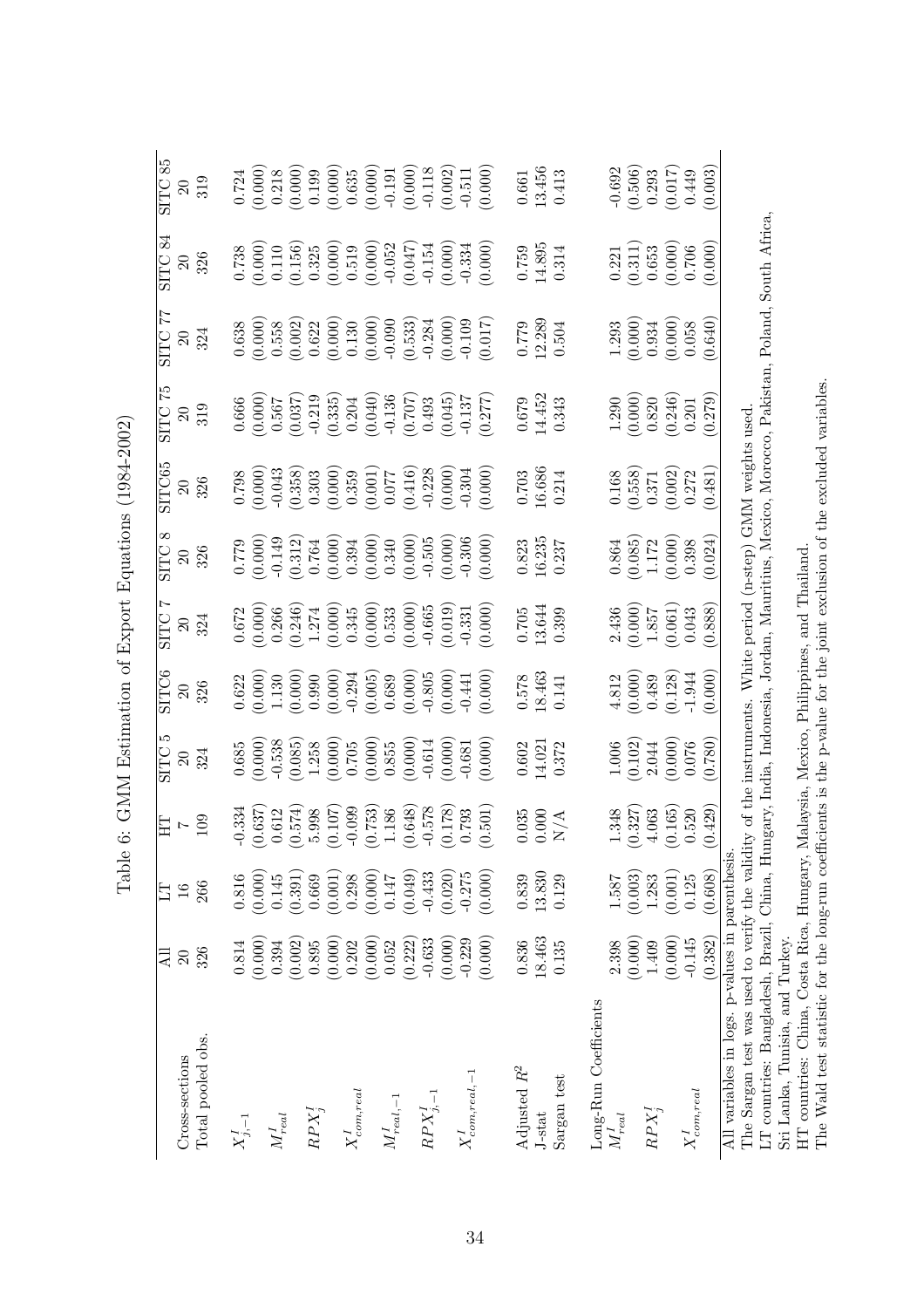| t<br>C<br>)<br>)<br>-<br>-<br>-<br>-<br>l                                                                                                                                                                                                              |  |
|--------------------------------------------------------------------------------------------------------------------------------------------------------------------------------------------------------------------------------------------------------|--|
| į<br>֧֧֧֧֧ׅ֧֧֧ׅ֧֧֪֪ׅ֧֚֚֚֚֚֚֚֚֚֚֚֚֚֚֚֚֚֚֚֚֚֚֚֚֚֚֚֚֚֚֚֚֚֚֡֝֟֓֝֓֝֓֓֜֝֬֝֓֜֝֬֝<br>֠<br>ł<br>L<br>֧֖֖֖֚֚֚֚֚֬֝֬<br>ł<br>ļ<br>$\ddot{\text{}}$                                                                                                                 |  |
| ļ<br>֕<br>ׇ֚֓<br>֧֚֚֚֚֚֚֚֚֚֚֚֚֚֚֚֚֚֚֚֚֚֚֚֚֚֚֚֚֚֚֚֬֡֡֟֡֟֓֡֝<br>i                                                                                                                                                                                        |  |
| $\frac{1}{2}$<br>ししょう<br>$-1$ , $-1$ , $-1$ , $-1$ , $-1$ , $-1$ , $-1$ , $-1$ , $-1$ , $-1$ , $-1$ , $-1$ , $-1$ , $-1$ , $-1$ , $-1$ , $-1$ , $-1$ , $-1$ , $-1$ , $-1$ , $-1$ , $-1$ , $-1$ , $-1$ , $-1$ , $-1$ , $-1$ , $-1$ , $-1$ , $-1$ , $-1$ |  |
| l<br>l                                                                                                                                                                                                                                                 |  |

|                                                                                                                                         | 급        | 日             | EН             | IJ<br><b>SITC</b> | SITC6               | <b>SITC</b> | ∞<br><b>SITC</b> | SITC65   | $\frac{5}{2}$<br><b>SITC</b> | SITC 77  | <b>SITC 84</b>     | SITC 85        |
|-----------------------------------------------------------------------------------------------------------------------------------------|----------|---------------|----------------|-------------------|---------------------|-------------|------------------|----------|------------------------------|----------|--------------------|----------------|
|                                                                                                                                         |          |               |                |                   |                     |             |                  |          |                              |          |                    |                |
| Cross-sections                                                                                                                          | $\Omega$ | $\frac{6}{1}$ | $\overline{z}$ | $\Omega$          | $\Omega$            | $\Omega$    | 20               | $\Omega$ | $\Omega$                     | 20       | $\overline{20}$    | $\overline{c}$ |
| Total pooled obs.                                                                                                                       | 155      | 125           | 52             | 153               | 155                 | 153         | 155              | 155      | 148                          | 153      | 155                | 149            |
| $X_{j,-1}^I$                                                                                                                            | 0.577    | 0.523         | $-0.391$       | 0.501             | 0.324               | 0.539       | 0.555            | 0.582    | 0.654                        | 0.516    | 0.428              | 0.542          |
|                                                                                                                                         | (0.000)  | (0.000)       | (0.537)        | (0.000)           | (0.000)             | (0.000)     | (0.000)          | (0.000)  | (0.000)                      | (0.000)  | (0.000)            | (0.000)        |
| $M_{real}^I$                                                                                                                            | 0.453    | 0.303         | 0.730          | $-1.067$          | 1.932               | $-0.258$    | $-0.345$         | 0.025    | 0.920                        | 0.371    | 0.234              | 0.261          |
|                                                                                                                                         | (0.004)  | (0.309)       | (0.515)        | (0.048)           | (0.000)             | (0.658)     | (0.049)          | (0.563)  | (0.011)                      | (0.063)  | (0.000)            | (0.009)        |
| $RPX^I_i$                                                                                                                               | 1.055    | $1.009\,$     | 6.303          | 1.243             | 2.297               | 1.557       | 0.626            | 0.294    | $-0.518$                     | 0.892    | 0.302              | 0.173          |
|                                                                                                                                         | (0.000)  | (0.000)       | (0.094)        | (0.000)           | (0.000)             | (0.007)     | (0.000)          | (0.000)  | (0.039)                      | (0.000)  | (0.000)            | (0.000)        |
| $X^{I}_{com,real}$                                                                                                                      | 0.259    | 0.374         | 0.051          | 0.423             | $-0.564$            | 0.369       | 0.471            | 0.851    | 0.018                        | 0.091    | 0.590              | $-0.074$       |
|                                                                                                                                         | (0.000)  | (0.000)       | (0.718)        | (0.074)           | (0.000)             | (0.000)     | (0.000)          | (0.000)  | (0.857)                      | (0.168)  | (0.000)            | (0.562)        |
| ${\cal M}_{real,-1}^I$                                                                                                                  | $-0.077$ | $-0.164$      | $-0.095$       | 2.680             | 1.383               | 1.197       | 0.573            | 0.088    | $-0.581$                     | 0.223    | $-0.198$           | 0.182          |
|                                                                                                                                         | (0.250)  | (0.146)       | (0.973)        | (0.000)           | $(0.001)$<br>-1.267 | (0.006)     | (0.000)          | (0.303)  | (0.020)                      | (0.228)  | (0.000)            | (0.079)        |
| $\mathbb{R}\mathbb{P}X^1_{j,-1}$                                                                                                        | $-0.538$ | $-0.298$      | $-1.237$       | $-0.893$          |                     | $-0.938$    | $-0.333$         | $-0.145$ | $0.340\,$                    | $-0.245$ | $-0.029$           | 0.046          |
|                                                                                                                                         | (0.000)  | (0.226)       | (0.003)        | (0.003)           | (0.000)             | (0.052)     | (0.058)          | (0.014)  | (0.073)                      | (0.036)  | (0.041)            | (0.341)        |
| $X_{com,real,-1}^I$                                                                                                                     | $-0.001$ | 0.021         | 1.286          | $-1.295$          | $-0.573$            | $-0.230$    | $-0.228$         | $-0.471$ | 0.170                        | 0.194    | $0.027\,$          | 0.242          |
|                                                                                                                                         | (0.985)  | (0.755)       | (0.338)        | (0.000)           | (0.087)             | (0.000)     | (0.003)          | (0.006)  | (0.081)                      | (0.000)  | (0.426)            | (0.140)        |
| Adjusted $R^2$                                                                                                                          | 0.622    | 0.577         | $-0.414$       | 0.351             | 0.360               | 0.515       | 0.535            | 0.339    | 0.430                        | 0.539    | 0.422              | 0.296          |
| J-stat                                                                                                                                  | 15.125   | 12.285        | 0.000          | 13.705            | 18.008              | 14.588      | 13.636           | 15.796   | 12.696                       | 15.284   | 9.345              | 14.221         |
| Sargan test                                                                                                                             | 0.300    | 0.198         | $\rm N/A$      | 0.395             | 0.157               | 0.333       | 0.400            | 0.260    | 0.472                        | 0.290    | 0.746              | 0.358          |
|                                                                                                                                         |          |               |                |                   |                     |             |                  |          |                              |          |                    |                |
| Long-Run Coefficients<br>$M_{real}^{\mathfrak{t}}$                                                                                      | 0.889    | 0.291         | 0.457          | 3.232             | 4.904               | 2.037       | 0.512            | 0.270    | 0.980                        | 1.227    | 0.063              | 0.967          |
|                                                                                                                                         | (0.000)  | (0.458)       | (0.722)        | (0.000)           | (0.000)             | (0.000)     | (0.118)          | (0.041)  | (0.197)                      | (0.000)  | (0.368)            | (0.000)        |
| $RPX^I_i$                                                                                                                               | 1.222    | 1.491         | 3.642          | 0.701             | 1.524               | 1.343       | 0.658            | 0.356    | $-0.514$                     | 1.337    | 0.477              | 0.478          |
|                                                                                                                                         | (0.000)  | (0.000)       | (0.203)        | (0.196)           | (0.000)             | (0.003)     | (0.059)          | (0.000)  | (0.334)                      | (0.001)  | $(0.000)$<br>1.079 | (0.000)        |
| $_{com,real}$                                                                                                                           | 0.610    | 0.828         | 0.961          | $-1.747$          | $-1.682$            | 0.302       | 0.546            | 0.909    | 0.543                        | 0.589    |                    | 0.367          |
|                                                                                                                                         | (0.000)  | (0.002)       | (0.291)        | (0.001)           | (0.000)             | (0.058)     | (0.000)          | (0.000)  | (0.065)                      | (0.002)  | (0.000)            | (0.000)        |
| All variables in logs. p-values in parenthesis.                                                                                         |          |               |                |                   |                     |             |                  |          |                              |          |                    |                |
| The Sargan test was used to verify the validity of the instruments. White period (n-step) GMM weights used                              |          |               |                |                   |                     |             |                  |          |                              |          |                    |                |
| LT countries: Bangladesh, Brazil, China, Hungary, India, Indonesia, Jordan, Mauritius, Mexico, Morocco, Pakistan, Poland, South Africa, |          |               |                |                   |                     |             |                  |          |                              |          |                    |                |
| Sri Lanka, Tunisia, and Turkey.                                                                                                         |          |               |                |                   |                     |             |                  |          |                              |          |                    |                |
| HT countries: China, Costa Rica, Hungary, Malaysia, Mexico, Philippines, and Thailand                                                   |          |               |                |                   |                     |             |                  |          |                              |          |                    |                |
| The Wald test statistic for the long-run coefficients is the p-value for the joint exclusion of the excluded variables.                 |          |               |                |                   |                     |             |                  |          |                              |          |                    |                |

35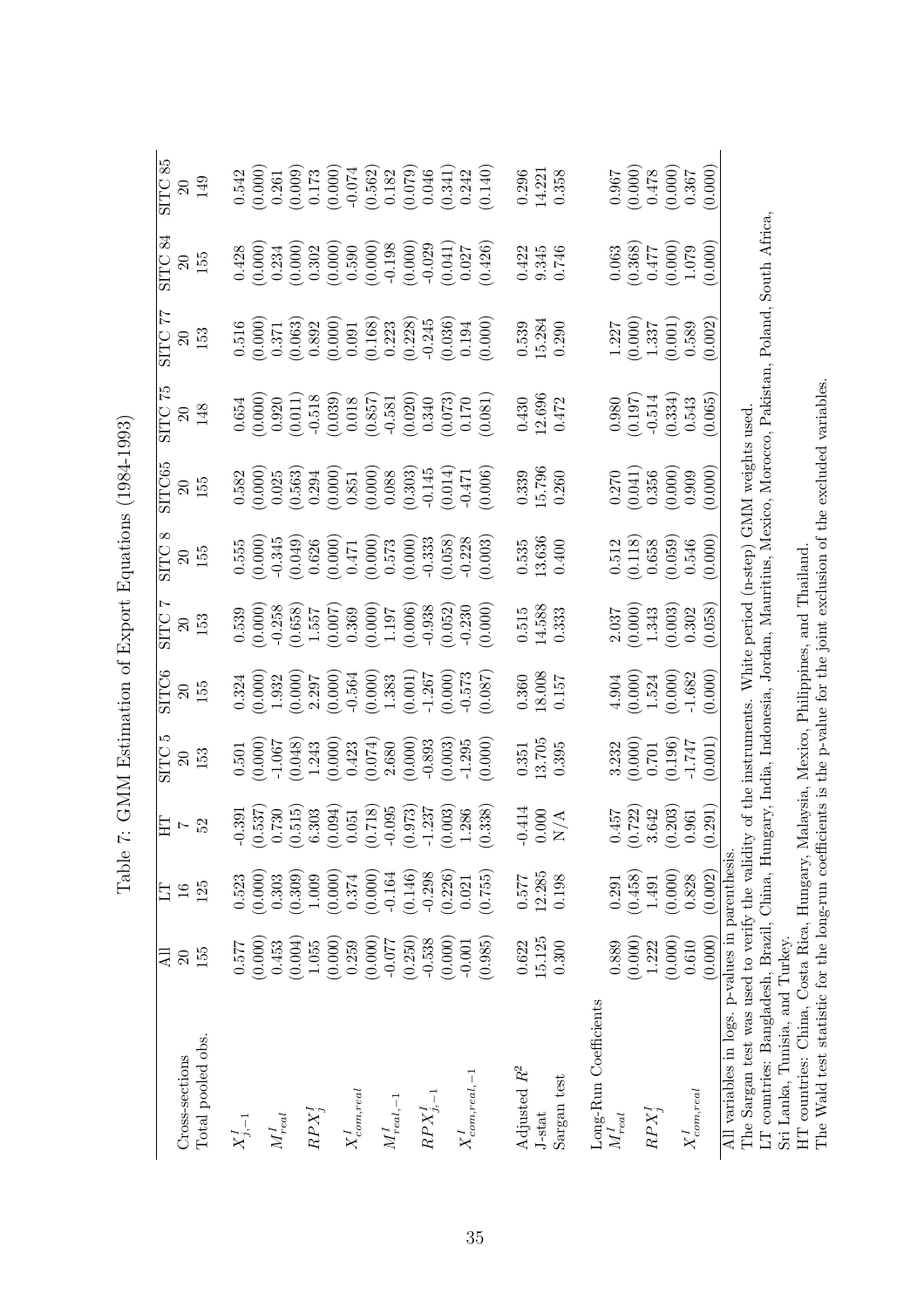|                                                                                                                                                                                                                                         | Дl       | ET       | E                 | ഥ<br>SILC                                    | SITC6    | Ņ<br><b>SITC</b> | ∞<br><b>SILC</b>       | SITC65                                                          | 52<br>SILC          | 77<br><b>SILC</b>                                        | 84<br><b>SITC</b> | 85<br><b>SITC</b>      |
|-----------------------------------------------------------------------------------------------------------------------------------------------------------------------------------------------------------------------------------------|----------|----------|-------------------|----------------------------------------------|----------|------------------|------------------------|-----------------------------------------------------------------|---------------------|----------------------------------------------------------|-------------------|------------------------|
| Cross-sections                                                                                                                                                                                                                          | $\Omega$ | $16\,$   | $\overline{z}$    | $20\,$                                       | $\Omega$ | $\Omega$         | $\Omega$               | $\Omega$                                                        | $\Omega$            | $\Omega$                                                 | $\Omega$          | $\Omega$               |
| Total pooled obs.                                                                                                                                                                                                                       | 191      | 757      | 64                | 191                                          | 191      | 191              | 191                    | 191                                                             | 191                 | 191                                                      | 191               | 001                    |
| $X_{j,-1}^{\mathbf{1}}$                                                                                                                                                                                                                 | 0.461    | 0.584    |                   | 0.535                                        | 0.371    | 0.469            | 0.699                  | 0.309                                                           | 0.507               | 0.427                                                    | 0.689             | 0.328                  |
|                                                                                                                                                                                                                                         | (0.000)  | (0.000)  |                   | (0.000)                                      | (0.000)  | (0.000)          | (0.000)                | (0.000)                                                         | (0.000)             | (0.000)                                                  | (0.000)           | (0.000)                |
| $M_{real}^I$                                                                                                                                                                                                                            | 1.132    | 0.684    |                   | $-1.061$                                     | 1.302    | 1.373            | 0.117                  | 0.267                                                           | $-0.271$            | 0.814                                                    | 0.147             | 1.991                  |
|                                                                                                                                                                                                                                         | (0.000)  | (0.001)  |                   | (0.394)                                      | (0.000)  | (0.010)          | (0.368)                | (0.000)                                                         | (0.826)             | (0.000)                                                  | (0.682)           | (0.233)                |
| $RPX_i^I$                                                                                                                                                                                                                               | 0.891    | 0.895    |                   | 0.331                                        | 0.768    | 1.304            | 0.885                  | 0.146                                                           | 0.557               | 0.924                                                    | 0.468             | 0.396                  |
|                                                                                                                                                                                                                                         | (0.000)  | (0.000)  |                   | (0.433)                                      | (0.000)  | (0.000)          | (0.000)                | (0.157)                                                         | $(0.072)$<br>1.507  | (0.000)                                                  | (0.000)           | (0.000)                |
| $X^{\mathfrak 1}_{com,real}$                                                                                                                                                                                                            | $-0.150$ | $-0.172$ |                   | 0.681                                        | $-0.388$ | $-0.236$         | 0.017                  | 0.134                                                           |                     | $-0.821$                                                 | $-0.410$          | $-0.325$               |
|                                                                                                                                                                                                                                         | (0.007)  | (0.078)  |                   | (0.735)                                      | (0.113)  | (0.736)          | (0.768)                | (0.533)                                                         | (0.285)             | (0.044)                                                  | (0.001)           | $(0.086)$<br>-1.465    |
| ${\cal M}_{real,-1}^I$                                                                                                                                                                                                                  | 0.149    | 0.290    |                   | $-0.415$                                     | $-0.438$ | 0.921            | 0.358                  | $-0.019$                                                        | 0.978               | 0.122                                                    | 0.302             |                        |
|                                                                                                                                                                                                                                         | (0.110)  | (0.018)  |                   | (0.744)                                      | (0.001)  | (0.139)          | (0.001)                | (0.767)                                                         | (0.043)             | (0.621)                                                  | (0.019)           | (0.181)                |
| $\mathbb{R}P X_{i,-1}^I$                                                                                                                                                                                                                | $-0.016$ | $-0.180$ |                   | 1.044                                        | 0.246    | $-0.034$         | $-0.349$               | 0.209                                                           | $0.181\,$           | $-0.235$                                                 | $-0.130$          | $-0.182$               |
|                                                                                                                                                                                                                                         | (0.900)  | (0.268)  |                   | (0.074)                                      | (0.073)  | (0.945)          | (0.000)                | (0.020)                                                         | $(0.658)$<br>-1.461 | (0.348)                                                  | (0.299)           | (0.307)                |
| $X_{com,real,-1}^{\mathcal{I}}$                                                                                                                                                                                                         | $-0.090$ | $-0.123$ |                   | 0.402                                        | 0.121    | $-0.151$         | $-0.147$               | $-0.354$                                                        |                     | 0.354                                                    | $-0.163$          | $-0.699$               |
|                                                                                                                                                                                                                                         | (0.043)  | (0.057)  |                   | (0.644)                                      | (6.579)  | (602.0)          | (0.001)                | (0.000)                                                         | (0.397)             | (0.132)                                                  | (0.636)           | (0.415)                |
| Adjusted $R^2$                                                                                                                                                                                                                          | 0.685    | 0.678    |                   | 0.446                                        | 0.662    | $0.456\,$        |                        | 0.500                                                           | 0.519               |                                                          | 0.560             |                        |
| J-stat                                                                                                                                                                                                                                  | 14.534   | 9.801    | A<br>XXX<br>XXX   | 14.944                                       | 11.072   | 13.002           | $\frac{0.632}{15.180}$ | 11.238                                                          | 13.137              | $\frac{0.507}{12.122}$                                   | 8.388             | $\frac{0.176}{13.158}$ |
| Sargan test                                                                                                                                                                                                                             | 0.337    | 0.367    |                   | 0.311                                        | 0.605    | 0.448            | 0.296                  | 0.591                                                           | 0.437               | 0.518                                                    | 0.817             | 0.437                  |
|                                                                                                                                                                                                                                         |          |          |                   |                                              |          |                  |                        |                                                                 |                     |                                                          |                   |                        |
| Long-Run Coefficients<br>$M_{real}^I$                                                                                                                                                                                                   | 2.377    | 2.341    |                   | $-3.174$                                     | 1.374    | 4.320            | $1.578\,$              | 0.359                                                           | 1.434               |                                                          | 1.444             | 0.783                  |
|                                                                                                                                                                                                                                         | (0.000)  | (0.000)  |                   | (0.555)                                      | (0.424)  | (700.0)          | (0.000)                |                                                                 | (0.589)             |                                                          | (0.063)           | (0.359)                |
| $RPX^I_3$                                                                                                                                                                                                                               | 1.623    | 1.719    | TTTTTTT<br>XXXXXX | 2.957                                        | 1.612    | 2.392            | 1.781                  | $(0.022)$<br>$0.514$                                            | 1.497               | $\begin{array}{c} 1.634 \\ (0.000) \\ 1.202 \end{array}$ | $1.087\,$         | 0.318                  |
|                                                                                                                                                                                                                                         | (0.000)  | (0.000)  |                   | (0.000)                                      | (0.032)  | (0.000)          | (0.000)                | (0.000)                                                         | (0.000)             | (0.000)                                                  | (0.021)           | (0.089)                |
| $X_{com,real}^{\mathcal{I}}$                                                                                                                                                                                                            | $-0.445$ | $-0.709$ |                   | 2.329                                        | $-0.424$ | $-0.729$         | $-0.432$               | $-0.318$                                                        | 0.093               | $-0.815$                                                 | $-1.842$          | $-1.524$               |
|                                                                                                                                                                                                                                         | (0.000)  | (0.007)  |                   | (0.264)                                      | (0.076)  | (0.296)          | (0.023)                | (0.396)                                                         | (0.940)             | (0.022)                                                  | (0.033)           | (0.323)                |
| LT countries: Bangladesh, Brazil, China, Hungary, India, Indonesia, Jordan, Mauritius, Mexico, Morocco, Pakistan, Poland, South Africa,<br>All variables in logs. p-values in parenthesi<br>The Sargan test was used to verify the vali |          |          |                   |                                              |          |                  |                        | dity of the instruments. White period (n-step) GMM weights used |                     |                                                          |                   |                        |
| Sri Lanka, Tunisia, and Turkey.                                                                                                                                                                                                         |          |          |                   |                                              |          |                  |                        |                                                                 |                     |                                                          |                   |                        |
| The Wald test statistic for the long-run coefficients is the p-value for the joint exclusion of the excluded variables<br>HT countries: China, Costa Rica, Hungary,                                                                     |          |          |                   | Malaysia, Mexico, Philippines, and Thailand. |          |                  |                        |                                                                 |                     |                                                          |                   |                        |
|                                                                                                                                                                                                                                         |          |          |                   |                                              |          |                  |                        |                                                                 |                     |                                                          |                   |                        |

Table 8: GMM Estimation of Export Equations (1993-2002) Table 8: GMM Estimation of Export Equations (1993-2002)

36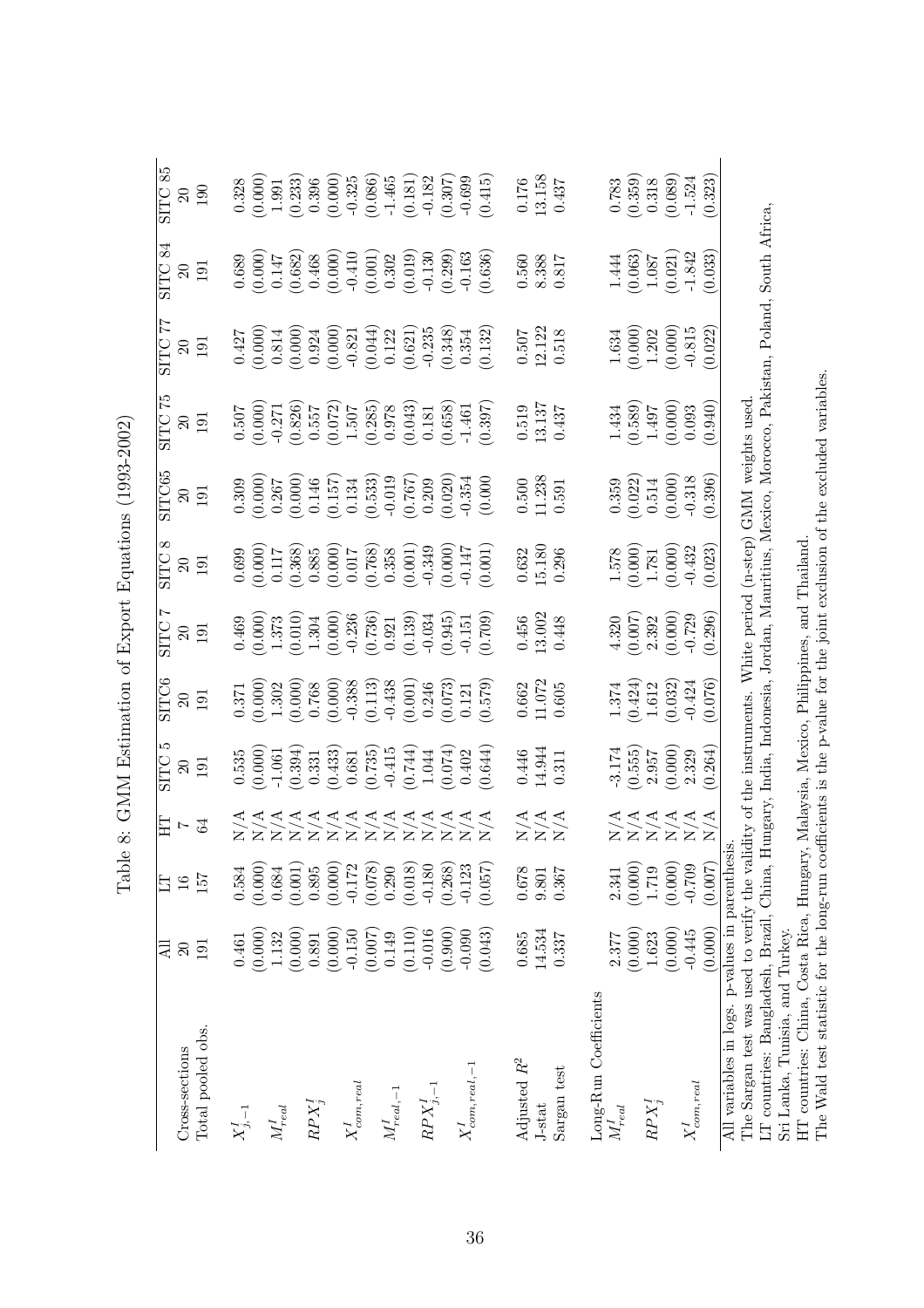

Figure 1: Composition of Merchandise Exports from Developing Countries by Major Product Group, 1973 - 1999 (Source: UNCTAD, 2002)



(a) Nominal Growth Rates

(b) Real Growth Rates

Figure 2: Growth Rates of Manufactured Exports from Selected Developing Countries. Source: Author's Calculations from the United Nation's COMTRADE database.